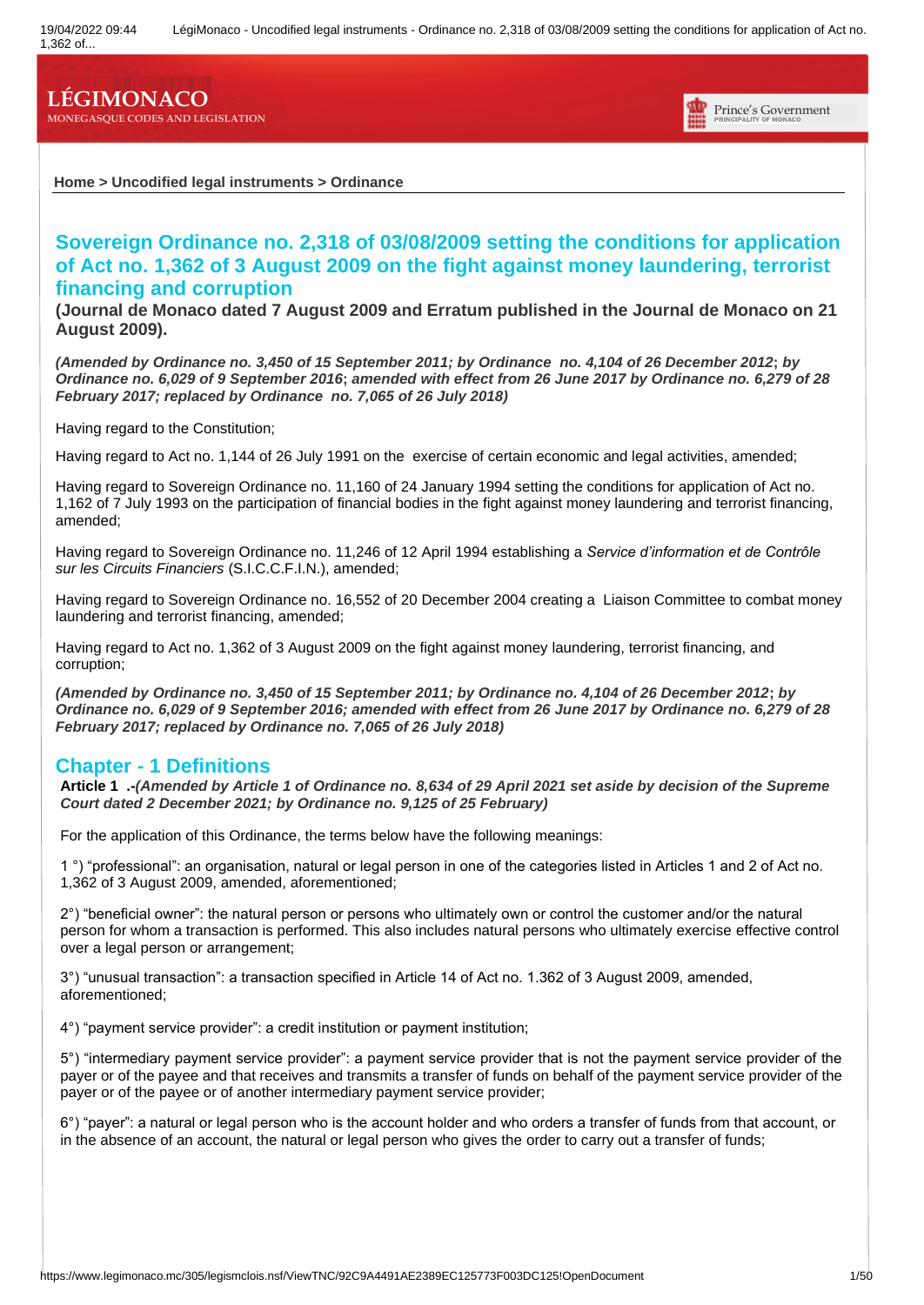7°) "payee": the person who is the intended recipient of transferred funds;

8°) "bank transfer or transfer of funds": any transaction carried out on behalf of a payer through a payment service provider at least partly by electronic means with a view to making funds available to a payee, irrespective of whether the payer and the payee or the payer's payment service provider and that of the payee are the same person;

9°) "cross-border bank transfer or transfer of funds": a transfer for which the payment service provider of the payer and that of the payee are located in different countries; this term also describes any chain of electronic transfers which includes at least one cross-border element;

10°) "national bank transfer or transfer of funds": a transfer for which the payment service providers of the payer and the payee are located in the same country. This term therefore refers to all chains of electronic transfers that are entirely performed within the borders of the same country, even if the system used to perform the transaction is located in another country;

11°) "batch file transfer": a bundle of several individual transfers of funds put together for transmission;

12°) "unique identifier'": a number formed by a combination of letters, numbers or symbols determined by the payment service provider, in accordance with the protocols of the payment and settlement systems or messaging systems used for the transfer of funds, which permits the traceability of the transaction back to the payer and the payee;

13°) "funds": all types of assets, whether material or immaterial, tangible or intangible, movable or immovable, including virtual financial assets within the meaning of Article 1 of Act no. 1,383 of 2 August 2011 for a digital Principality, amended, as well as legal instruments or documents certifying ownership of these assets or rights relating thereto;

14°) "money transmitter": any person who offers, as their usual profession, financial services accepting cash, cheques, any other payment instruments or deposits of securities in a given place and pays an equivalent sum in cash or in any other form to a beneficiary who is located in another geographical area using communications, messages, transfers or a clearing system to which the money remittance service belongs. Transactions carried out using this service may involve one or several intermediaries and a third party who receives the final payment;

15°) "business background": the knowledge that professionals have of their customers, their activities, their risk profile and, where necessary, the origin of funds.

16°) "electronic money": any monetary value which is stored electronically, including magnetically, representing a claim on the issuer and which is issued on receipt of funds for the purposes of making payment transactions, and is accepted as a means of payment by natural or legal persons other than the issuer, excluding:

- monetary value stored on instruments that allow the holder to acquire goods and services only in the premises of the issuer or within a limited network of service providers under a commercial agreement with the issuer or only a limited range of goods and services;

- monetary value used for payment transactions carried out using a telecommunication or other digital or information technology device, where the goods or services purchased are delivered and must be used by means of a telecommunication or digital or information technology device, provided the telecommunication, digital, or information technology operator does not act only as an intermediary between the payment service user and the supplier of the goods and services.

17°) "sports agent": any person who, whether occasionally or habitually and in consideration of remuneration, brings interested parties together to make a contract, either for the paid exercise of a sporting activity, or for the agreement of an employment contract for the paid exercise of a sporting or training activity;

18°) "correspondent banking":

a) the provision of banking services by one bank as the correspondent to another bank as the respondent, including providing a current or other liability account and related services, such as cash management, international fund transfers, cheque clearing, payable-through accounts and foreign exchange services;

b) the relationships between and among credit institutions and financial institutions including where similar services are provided by a correspondent institution to a respondent institution, and including relationships established for securities transactions or fund transfers;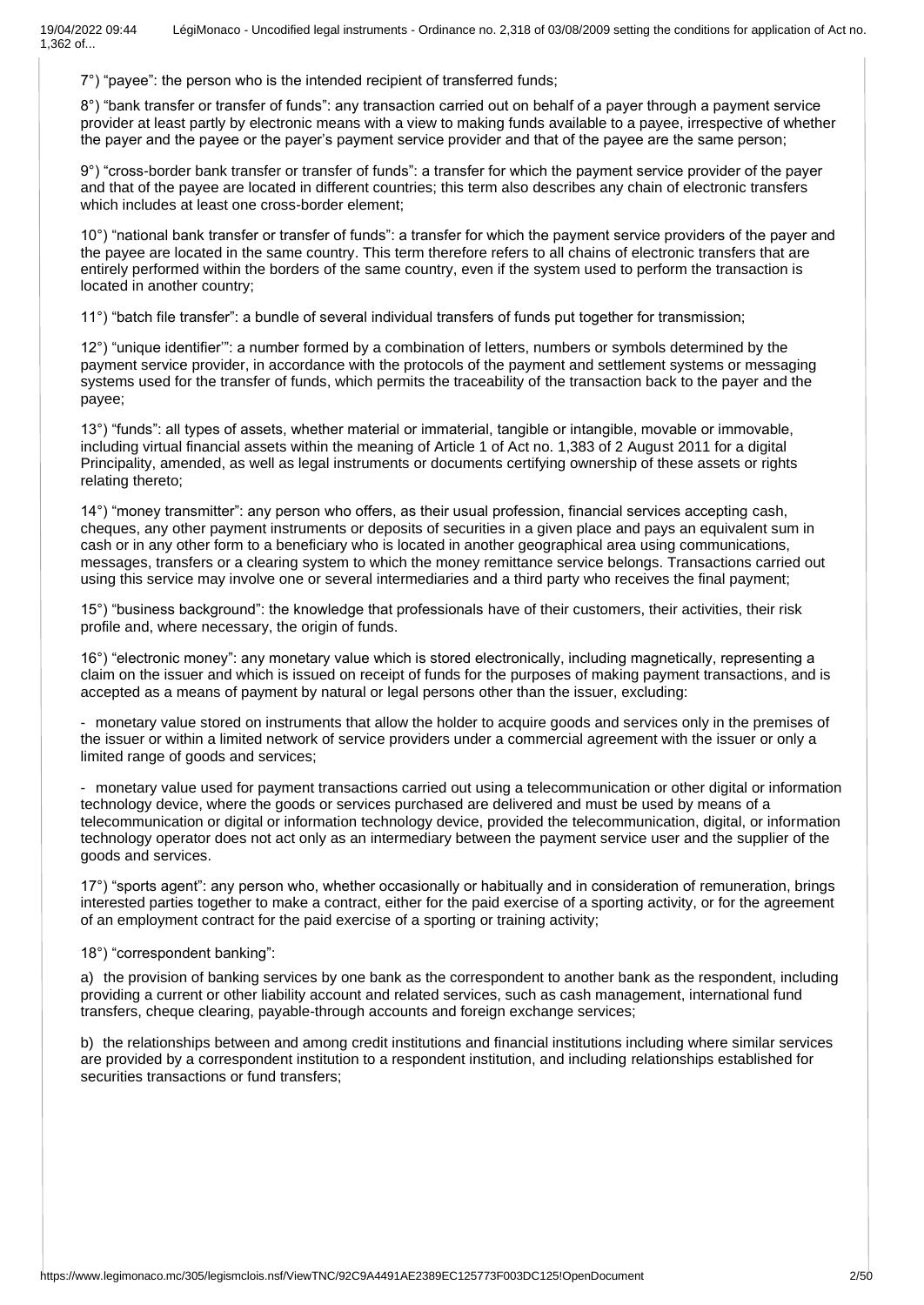19°) "senior management": a member of senior management, an officer or employee with sufficient knowledge of the institution's money laundering and terrorist financing risk exposure and with sufficient seniority to take decisions affecting its risk exposure, and who need not, in all cases, be a member of the board of directors;

20°) "gambling services", a service which involves wagering a stake with monetary value in games of chance, including those with an element of skill such as lotteries, casino games, poker games and betting transactions that are provided at a physical location;

21°) "legal entity": any legal construction, notably including foundations and trusts;

22°) "group of insurance undertakings":

1°) either a group of undertakings which consists of a parent undertaking, its subsidiaries, and the entities in which the parent undertaking or its subsidiaries hold a participation, as well as undertakings linked to each other by the fact that their administrative, management or supervisory bodies, consist in the majority of the same persons or are managed on a unified basis in accordance with a contract or the articles of association;

2°) or a group of undertakings founded on the establishment of a strong and sustainable financial relationship between those undertakings, provided that:

- one of those undertakings effectively exercises, through centralised coordination, a dominant influence over the decisions, including financial decisions, of the other undertakings that are part of the group; and,

- the establishment and dissolution of such relationships are subject to prior approval by the group supervisor.

The undertaking exercising the centralised coordination as provided in item 2°) shall be considered as the parent undertaking, and the other undertakings shall be considered as subsidiaries;

 $a^{\circ}$ ) "participating undertaking": a parent undertaking within the meaning of  $c^{\circ}$ ) below or another undertaking which holds a participation within the meaning of b°) below, or an entity linked with another entity by the fact that their administrative, management or supervisory bodies consist in the majority of the same persons or are managed on a unified basis in accordance with a contract or the articles of association;

b°) "participation": ownership, directly or by way of control, of 20% or

more of the voting rights or capital of an undertaking;

c°) "parent undertaking": an undertaking which exercises exclusive control of an undertaking within the meaning of 22°). This second undertaking is referred to as the: "subsidiary";

23°) Exclusive control by an undertaking results:

1°) either from the direct or indirect holding of a majority of the voting rights in another undertaking;

2°) or from the appointment, for two successive financial years, of a majority of the members of the administrative, management or supervisory bodies of another undertaking;

3°) or from the right to exercise a dominant influence over an undertaking under a contractual arrangement or in accordance with the articles of association, where permitted by applicable law.

24°) "virtual financial asset": a virtual financial asset within the meaning of Act no. 1,383 of 2 August 2011 for a digital Principality, amended;

25°) "custodian wallet provider": entity that provides services to safeguard private cryptographic keys on behalf of its customers, to hold, store and transfer virtual assets"

*(Amended by Ordinance no. 3,450 of 15 September 2011; by Ordinance no. 4,104 of 26 December 2012; by Ordinance no. 6,029 of 9 September 2016; amended with effect from 26 June 2017 by Ordinance no. 6,279 of 28 February 2017; replaced by Ordinance no. 7,065 of 26 July 2018)*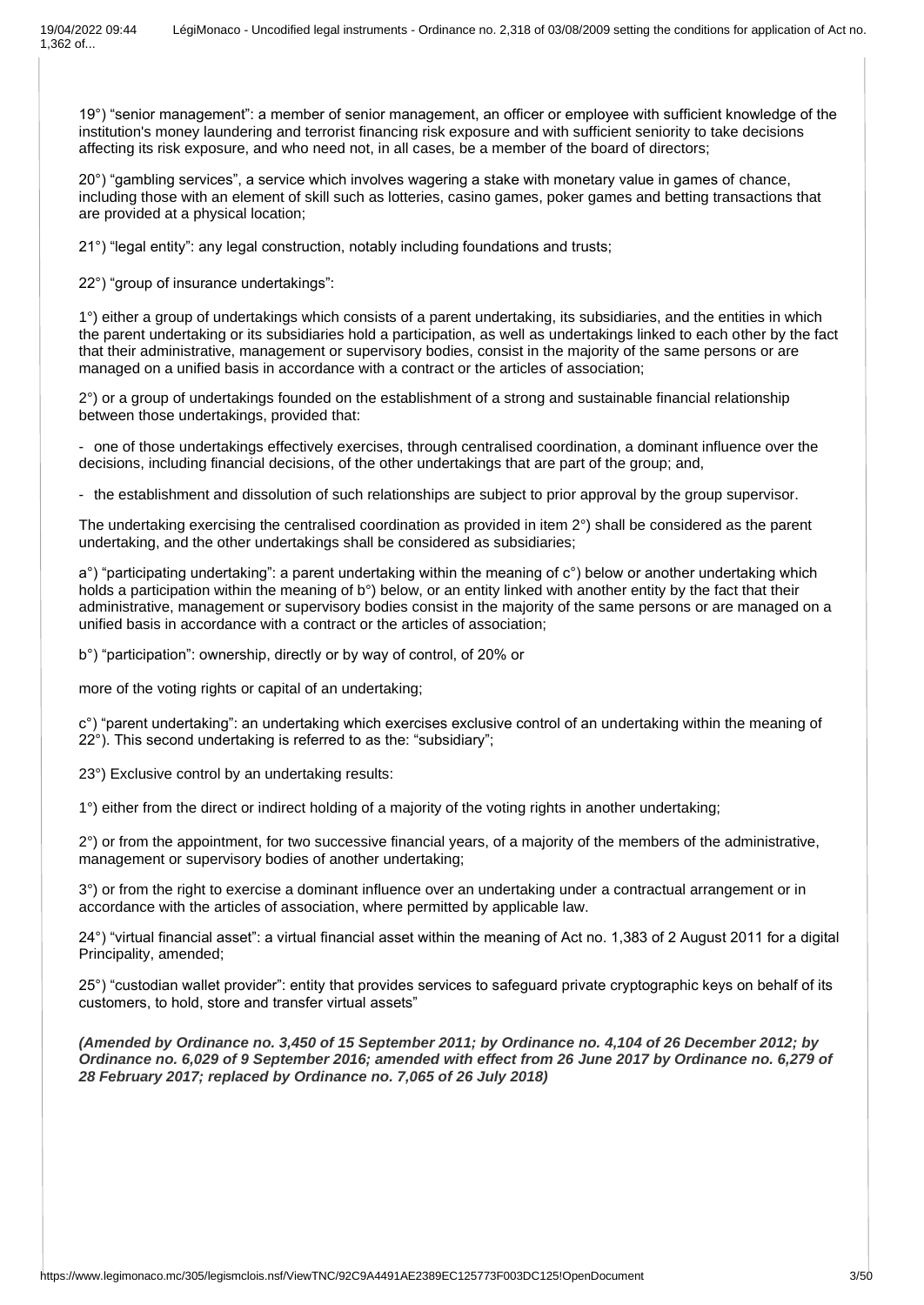**Article 1-1 .-** *(Created by Article 2 of Ordinance no. 8,634 of 29 April 2021 set aside by decision of the Supreme Court dated 2 December 2021).*

*(Amended by Ordinance no. 3,450 of 15 September 2011; by Ordinance no. 4,104 of 26 December 2012; by Ordinance no. 6,029 of 9 September 2016; amended with effect from 26 June 2017 by Ordinance no. 6,279 of 28 February 2017; replaced by Ordinance no. 7,065 of 26 July 2018)*

**1-1 .-** *(Created by Ordinance no. 8,634 of 29 April 2021)*

The merchants and persons specified in point 15°) of Article 1 of Act no. 1,362 of 3 August 2009, amended, aforementioned, shall report to the *Service d'Information et de Contrôle sur les Circuits Financiers*, under the conditions laid down by Ministerial decree, all transactions or series of transactions, settled in cash, for an amount equal to or greater than the amount specified in Article 64(2).

*(Amended by Ordinance no. 3,450 of 15 September 2011; by Ordinance no. 4,104 of 26 December 2012; by Ordinance no. 6,029 of 9 September 2016; amended with effect from 26 June 2017 by Ordinance no. 6,279 of 28 February 2017; replaced by Ordinance no. 7,065 of 26 July 2018)*

### **Chapter II - Identification and verification of the identity of customers Article 2 .-** *(Amended by Ordinance no. 8,634 of 29 April 2021)*

A business relationship is established within the meaning of Articles 4, 4-1, and 4-3 of Act no. 1,362 of 3 August 2009, amended, aforementioned, where:

- a professional and a customer enter into a contract under the terms of which a succession of transactions will be carried out between them over a definite or indefinite period, or which creates ongoing obligations;

- a customer regularly and repeatedly requests the assistance or intervention of the same professional to perform successive distinct financial operations.

*(Amended by Ordinance no. 3,450 of 15 September 2011; by Ordinance no. 4,104 of 26 December 2012; by Ordinance no. 6,029 of 9 September 2016; amended with effect from 26 June 2017 by Ordinance no. 6,279 of 28 February 2017; replaced by Ordinance no. 7,065 of 26 July 2018)*

**Article 3** .- The use of numbered accounts or those bearing a name of convenience is permitted solely in the professional's internal communications and operations, provided that the identities of the customer and beneficial owner are entirely known to the person responsible for monitoring the fight against money laundering and terrorist financing as well as any other appropriate person at the institution, and can be disclosed upon request to officers of the *Service d'Information et de Contrôle sur les Circuits Financiers*.

The names of convenience used must under no circumstances potentially cause confusion with any natural or legal person.

Where an account bears a name of convenience, this name must not appear on any scriptural payment methods attached to the account, nor on any correspondence or other documentation issued by the professional and relating to the transactions carried out.

*(Amended by Ordinance no. 3,450 of 15 September 2011; by Ordinance no. 4,104 of 26 December 2012; by Ordinance no. 6,029 of 9 September 2016; amended with effect from 26 June 2017 by Ordinance no. 6,279 of 28 February 2017; replaced by Ordinance no. 7,065 of 26 July 2018)*

**Article 4 .-** *(Amended by Ordinance no. 8,634 of 29 April 2021 )*

Identification of the customer is required by Article 4-1(2) of Act no. 1,362 of 3 August 2009, amended, aforementioned, where:

- after the customer has been identified, there is reason to believe that the identification data they have provided were inaccurate or misleading;

there is reason to doubt that the person seeking to carry out a transaction as part of a pre-existing business relationship is actually the customer identified for the purpose of said business relationship or their duly authorised and identified agent.

*(Amended by Ordinance no. 3,450 of 15 September 2011; by Ordinance no. 4,104 of 26 December 2012; by Ordinance no. 6,029 of 9 September 2016; amended with effect from 26 June 2017 by Ordinance no. 6,279 of 28 February 2017; replaced by Ordinance no. 7,065 of 26 July 2018 )*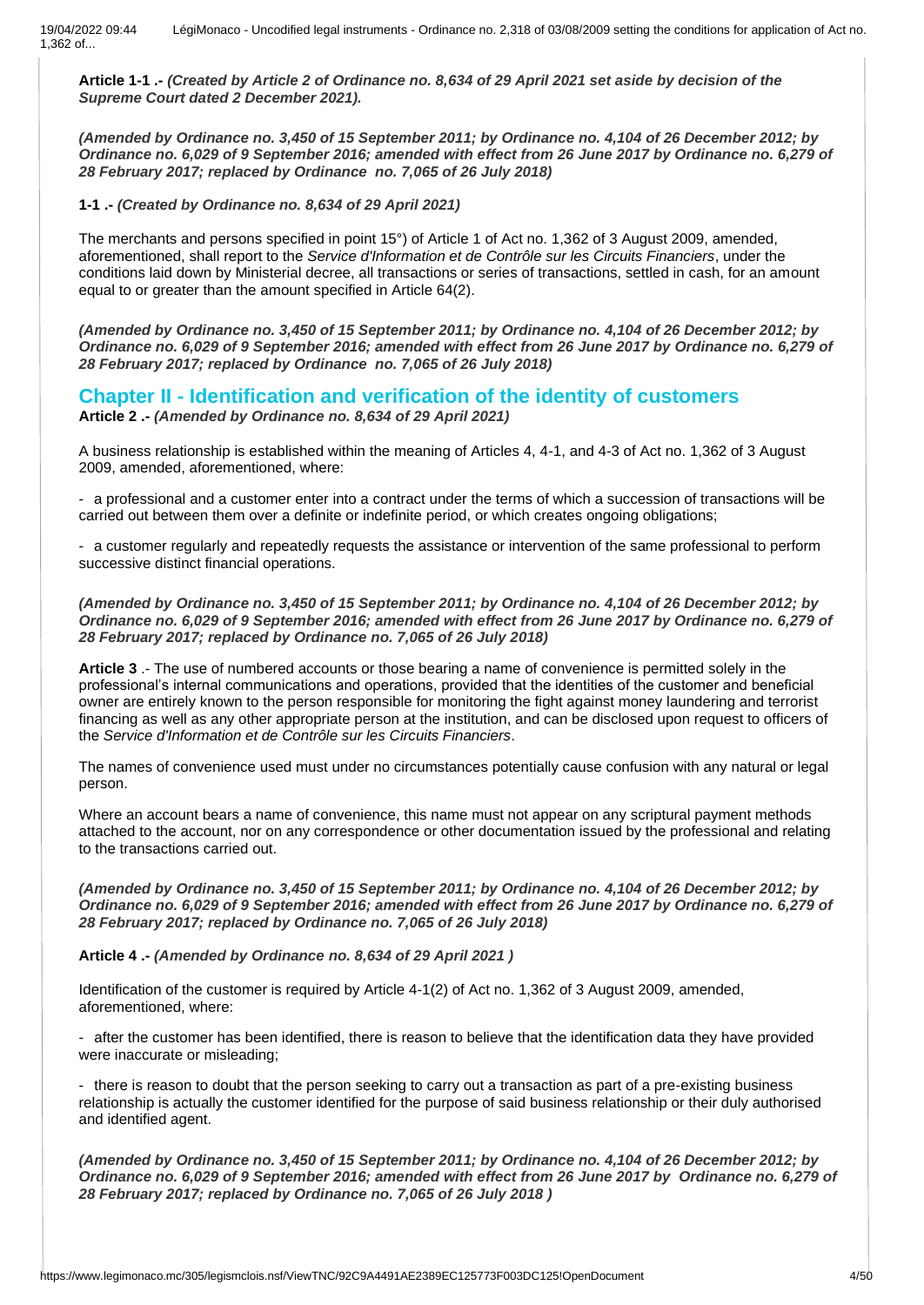### **Article 5 .-** *(Amended by Ordinance no. 8,634 of 29 April 2021; by Ordinance no. 9,125 of 25 February 2022)*

For the application of Articles 4-1 and 6 of Act no. 1,362 of 3 August 2009, amended, aforementioned, professionals are required to identify and to verify the identity of the customer and, if appropriate, the identity and authority of persons acting on the customer's behalf, in the following manner:

1°) where the customer is a natural person, physically present for the purposes of identification by the production of an original of a valid official document bearing their photograph, and either, by taking a photocopy of this document or by collecting the following details: last name, first names, nationalities, date and place of birth of the person, their address, and the nature, date, and place of issue of the document, and the name and status of the authority of person which issued, and, where appropriate, authenticated or certified the document;

Where the customer's address is not shown on the supporting document produced, or in case of doubt as to the accuracy of the address shown, the professional must verify this information by means of another document establishing the customer's real address, a copy of which shall be retained;

 $2^{\circ}$ ) where the customer is a legal person, whose duly authorised representative is physically present for the purposes of identification, by the production of the original or a certified copy of its articles of association or any deed or transcript from an official register or corporate document dated within the last three months, showing the company name, legal form, registered office address and that of one of its main places of business, if different, and the identity of the partners and corporate officers and, if appropriate, any third parties empowered to administer or manage or enter into legally binding commitments for the company on a habitual basis, or their equivalents in foreign law. In the case of a commercial undertaking,it shall be indicated whether each of these have the authority to enter into legally binding commitments for the undertaking in respect of third parties.

Professionals must also understand the nature of the legal person's business activity and its ownership and control structure.

Where the corporate officers or third parties empowered to administer, manage or enter into legally binding commitments for the undertaking on a habitual basis, or their equivalents in foreign law, are legal persons, by the production of the company name, legal form, registered office address, and identity of their representative, and the place and number of registration on a public register;

3°) where the identity cannot be verified in the presence of the natural person or representative of the legal person, professionals shall apply the due diligence measures specified in Article 13 of Act no. 1,362 of 3 August 2009, amended, aforementioned, or by electronic identification means issued under an identification scheme presenting a substantial or high level of guarantee, within the meaning of Ministerial Decrees no. 2020-461 and no. 2020-462 of 6 July 2020, aforementioned;

4°) where the customer is under undivided joint ownership, the customer identification and verification of identity obligations, as per Articles 4 and 4-1 of Act no. 1,362 of 3 August 2009, amended, shall apply to each joint owner.

*(Amended by Ordinance no. 3,450 of 15 September 2011; by Ordinance no. 4,104 of 26 December 2012; by Ordinance no. 6,029 of 9 September 2016; amended with effect from 26 June 2017 by Ordinance no. 6,279 of 28 February 2017; replaced by Ordinance no. 7,065 of 26 July 2018)*

#### **Article 6 .-** *(Amended by Ordinance no. 8,634 of 29 April 2021)*

The identity of the customer, and of the beneficial owner where applicable, may be verified only during establishment of the business relationship, in the following conditions:

1 °) pursuant to Article 4-2 of Act no. 1,362 of 3 August 2009, amended, aforementioned, where an account is opened, the identity verification shall be carried out before the first transaction is realised on this account;

2°) pursuant to Article 11-1 of Act no. 1,362 of 3 August 2009, amended, aforementioned, where a contract is made, the identity verification shall be carried out by the time the contract is made or before the start of the transaction concerned by the contract, provided the professional concerned is able to show the supervisory authority due justification for their decision not to verify their customer's identity before establishing a business relationship, so as not to interrupt the normal conduct of business and where there is little risk of money laundering or terrorist financing.

Professionals must be able to show the *Service d'Information et de Contrôle sur les Circuits Financiers* due justification for their decision not to verify the identity of their customer before establishing a business relationship.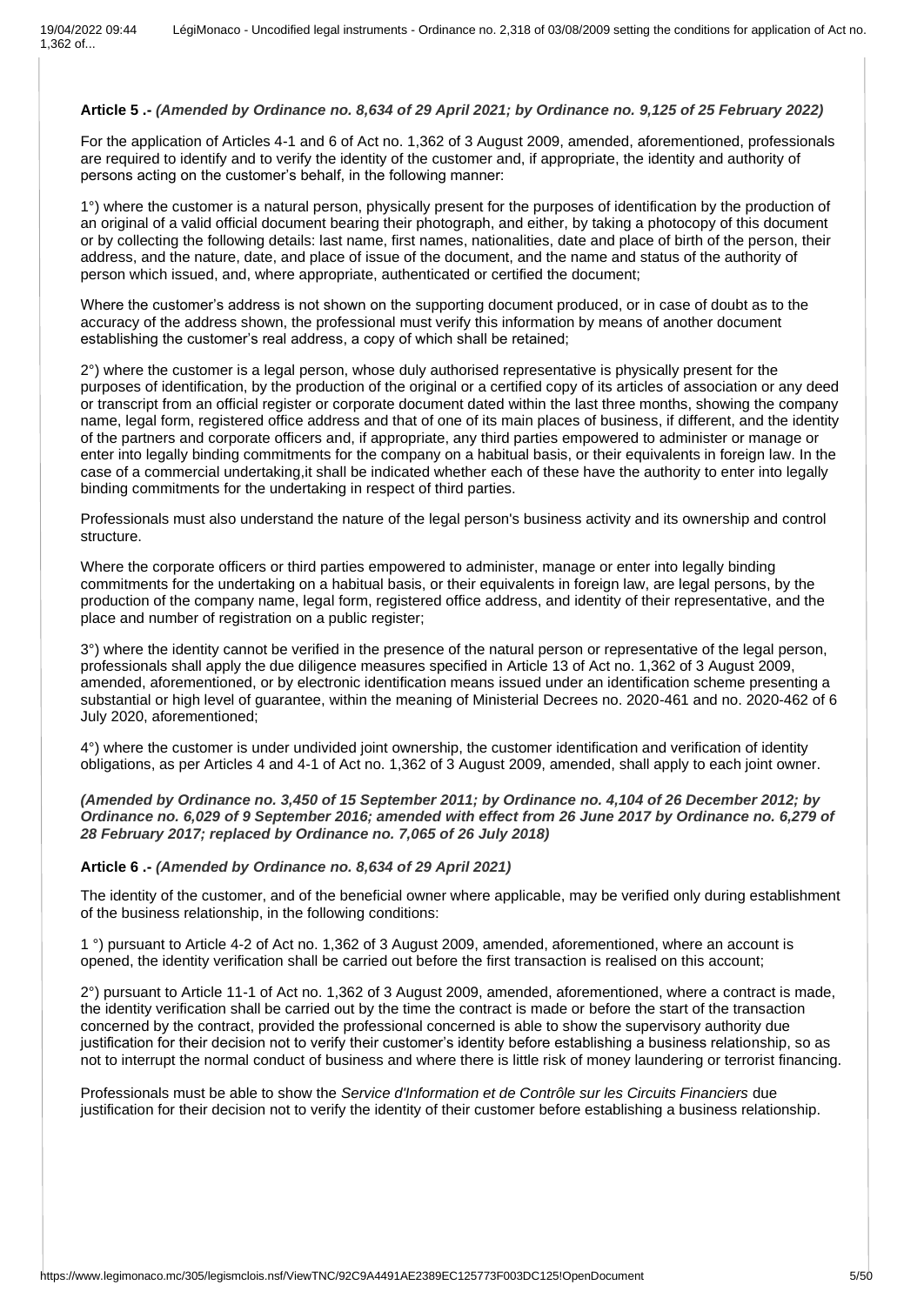*(Amended by Ordinance no. 3,450 of 15 September 2011; by Ordinance no. 4,104 of 26 December 2012; by Ordinance no. 6,029 of 9 September 2016; amended with effect from 26 June 2017 by Ordinance no. 6.279 of 28 February 2017***;** *replaced by Ordinance no. 7,065 of 26 July 2018)*

**Article 7 .-** If the professional deems necessary, they may request a French translation of the documents specified in point 2 of Article 5.

*(Amended by Ordinance no. 3,450 of 15 September 2011; by Ordinance no. 4,104 of 26 December 2012***;** *by Ordinance no. 6,029 of 9 September 2016***;** *amended with effect from 26 June 2017 by Ordinance no. 6,279 of 28 February 2017; replaced by Ordinance no. 7,065 of 26 July 2018)*

**Article 8 .-** When identifying customers who are legal entities or trusts, professionals shall ascertain the existence, nature, objectives, management arrangements and representation of the legal entity or trust concerned. This identification also entails ascertaining and verifying the list of persons authorised to exercise administration or representation of these customers.

Said professionals shall verify this information by means of any supporting written documents, of which they shall retain a copy.

Professionals must also understand the ownership and control structure of the legal entity or trust.

Where the customer is a legal entity or trust, the obligations to identify the customer and verify their identity, pursuant to Article 4 of Act no. 1,362 of 3 August 2009, amended, also apply to the settlors of the legal entity or trust and, where applicable, the protectors of the legal entity or trust.

*(Amended by Ordinance no. 3,450 of 15 September 2011; by Ordinance no. 4,104 of 26 December 2012***;** *by Ordinance no. 6,029 of 9 September 2016; amended with effect from 26 June 2017 by Ordinance no. 6,279 of 28 February 2017; replaced by Ordinance no. 7,065 of 26 July 2018)*

**Article 9 .-** Notwithstanding the customer and beneficial owner due diligence measures, where the customer subscribes or adheres to a life insurance or capitalisation contract, professionals shall identify and also verify the identity of the beneficiaries of these contracts.

*(Amended by Ordinance no. 3,450 of 15 September 2011; by Ordinance no. 4,104 of 26 December 2012; by Ordinance no. 6,029 of 9 September 2016; amended* **à***with effect from 26 June 2017 by Ordinance no. 6,279 of 28 February 2017; replaced by Ordinance no. 7,065 of 26 July 2018)*

### **Article 9-1 .-** *(Amended by Ordinance no. 8,634 of 29 April 2021)*

An occasional customer, within the meaning of Article 23 of Act no. 1,362 of 3 August 2009, amended, is any person who approaches a professional for the purpose of preparing or carrying out a one-off transaction or obtaining assistance in the preparation or carrying out of such a transaction, whether said transaction is carried out in a single operation or in several operations which appear to be linked.

*(Amended by Ordinance no. 3,450 of 15 September 2011; by Ordinance no. 4,104 of 26 December 2012; by Ordinance no. 6,029 of 9 September 2016; amended with effect from 26 June 2017 by Ordinance no. 6,279 of 28 February 2017; replaced by Ordinance no. 7,065 of 26 July 2018)*

#### **Article 9-2 .-** *(Amended by Ordinance no. 8,634 of 29 April 2021)*

Where a person managing mutual funds or other collective investment funds receives the subscription and purchase orders, they shall identify the related shareholders pursuant to Article 4-1 of Act no. 1,362 of 3 August 2009, amended, aforementioned.

Where a person managing mutual funds or other collective investment funds does not receive the subscription and purchase orders, they shall ensure that the credit institution or financial institution which receives these orders fulfils the conditions laid down by Article 8 of Act no. 1,362 of 3 August 2009, amended, aforementioned. The person shall also retain any documents used to verify that these conditions are met.

The custodian credit institution holding the assets of mutual funds or other collective investment funds shall ensure that the management undertaking fulfils the obligations provided for in the foregoing paragraphs.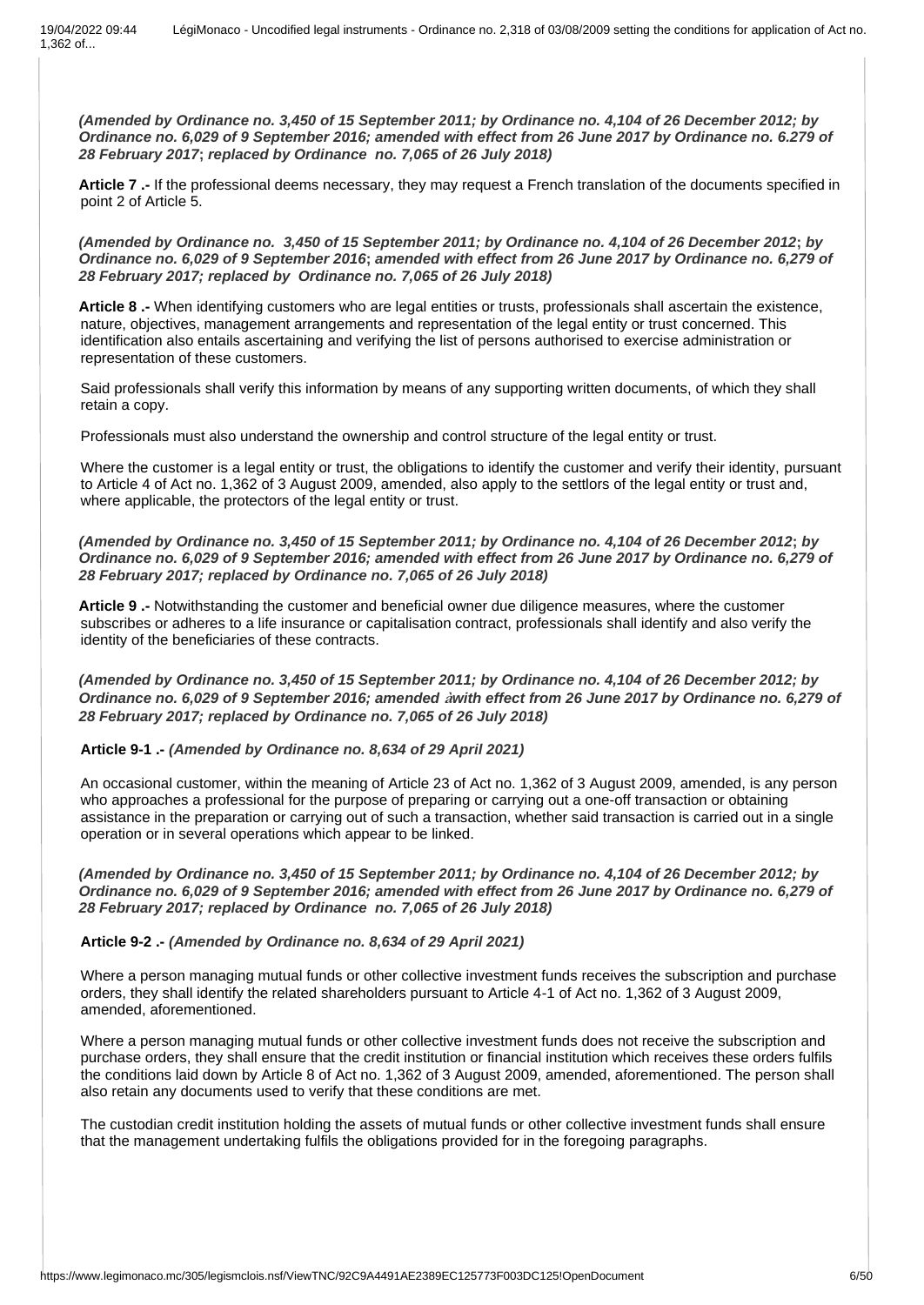It shall also retain any documents used to verify that these conditions are met.

Where a professional receives subscription and purchase orders on behalf of mutual funds or other collective investment funds, they shall identify the related shareholders pursuant to Article 4-1 of Act no. 1,362 of 3 August 2009, amended, aforementioned.

*(Amended by Ordinance no. 3,450 of 15 September 2011; by Ordinance no. 4,104 of 26 December 2012; by Ordinance no. 6,029 of 9 September 2016; amended* **à***with effect from 26 June 2017 by Ordinance no. 6,279 of 28 February 2017; replaced by Ordinance no. 7,065 of 26 July 2018)*

### **Article 10.-** *(Amended by Ordinance no. 8,634 of 29 April 2021)*

For identifying the proposed purpose and nature of the business relationship pursuant to Article 4-3 of Act no. 1,362 of 3 August 2009, amended, aforementioned, professionals shall ascertain and keep a record of the types of transactions for which the customer seeks their assistance, along with any information which may be useful in determining the purpose of the relationship.

This information, along with any details concerning the origin of the customer's assets and the customer's business background, shall be supported with reliable, documents, data or sources of information.

*(Amended by Ordinance no. 3,450 of 15 September 2011; by Ordinance no. 4,104 of 26 December 2012; by Ordinance no. 6,029 of 9 September 2016; amended* **à***with effect from 26 June 2017 by Ordinance no. 6,279 of 28 February 2017; replaced by Ordinance no. 7,065 of 26 July 2018)*

### **Article 11 .-** *(Amended by Ordinance no. 8,634 of 29 April 2021)*

Without prejudice to the customer's identification, the identification of persons acting on the customer's behalf in the course of the customer's relations with the professional, must be carried out pursuant to Article 4-1 of Act no. 1,362 of 3 August 2009, amended, aforementioned, and the provisions set forth in this Chapter.

Professionals shall also ascertain the powers of representation of the person acting on the customer's behalf in the course of the customer's relations with the professional, and shall verify them by means of supporting documents, of which they shall retain a copy.

This Article notably concerns:

- legal representatives of customers who are legally incapacitated; - persons authorised to act on behalf of customers under a general or special power of attorney;

- persons authorised to represent customers who are legal persons, legal entities, or trusts.

*(Amended by Ordinance no. 3,450 of 15 September 2011; by Ordinance no. 4,104 of 26 December 2012; by Ordinance no. 6,029 of 9 September 2016; amended with effect from 26 June 2017 by Ordinance no. 6,279 of 28 February 2017; replaced by Ordinance no. 7,065 of 26 July 2018)*

**Article 12 .-** Where a professional has reasonable grounds to believe that the identity of their customer and the identification details previously obtained are no longer accurate or relevant, they shall identify the customer again.

*(Amended by Ordinance no. 3,450 of 15 September 2011; by Ordinance no. 4,104 of 26 December 2012; by Ordinance no. 6,029 of 9 September 2016; amended with effect from 26 June 2017 by Ordinance no. 6,279 of 28 February 2017; replaced by Ordinance no. 7,065 of 26 July 2018)*

**Article 12-1 .-** *(Created by Ordinance no. 8,634 of 29 April 2021; replaced by Ordinance no. 9,125 of 25 February 2022)*

The organisations and persons specified in Articles 1 and 2 must be able to demonstrate to the supervisory authorities specified in Chapter VIII of Act no. 1,362 of 3 August 2009, amended, aforementioned, that the extent of these measures is appropriate and proportionate to the risks of money laundering, terrorist financing, or corruption.

The report specified in Article 14(4) of Act No. 1,362 of 3 August 2009, amended, aforementioned, shall be kept in the manner set forth in Article 23 of said Act, and made available to the *Service d'information et de Contrôle sur les Circuits Financiers*, the Public Prosecutor, or the *Bâtonnier* of the *Ordre des avocats-défenseurs et avocats* (Chairman of the Bar Association) as appropriate.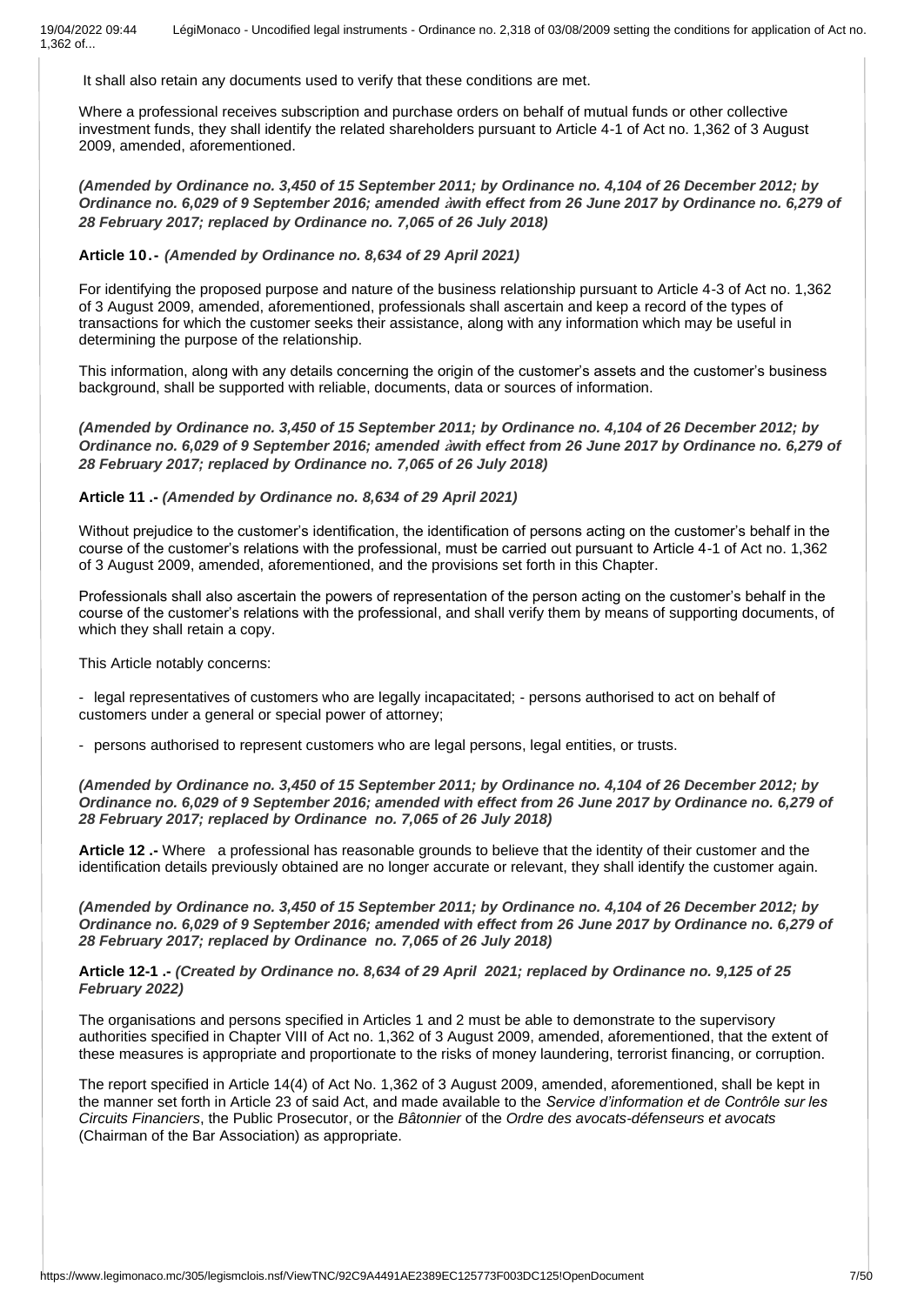*(Amended by Ordinance no. 3,450 of 15 September 2011; by Ordinance no. 4,104 of 26 December 2012; by Ordinance no. 6,029 of 9 September 2016; amended with effect from 26 June 2017 by Ordinance no. 6,279 of 28 February 2017; replaced by Ordinance no. 7,065 of 26 July 2018)*

### **Chapter - III Identification of beneficial owners**

**Article 13 .-** *(Replaced by Ordinance no. 8,634 of 29 April 2021; amended by Ordinance no. 9,125 of 25 February 2022*

Professionals shall identity the beneficial owner in the business relationship and verify the identification details obtained on the beneficial owner by obtaining any appropriate document or supporting documentation, taking account of the risks of money laundering and terrorist financing presented by the business relationship.

The identification of beneficial owners pursuant to Article 4 -1 of Act no. 1,362 of 3 August 2009, amended, aforementioned, concerns the following:

1°) last name, given name, nickname or pseudonym, first names, date and place of birth, nationality, personal address of the natural person or persons;

2°) the conditions of the control exercised over the undertaking or economic interest group provided for by Article 14;

3°) the date on which the natural person(s) became the beneficial owner(s) of the undertaking or economic interest group concerned.

Where ownership or control of the customer is exercised through a chain of ownership or by any other form of control other than directly, the professional shall also identify all of the persons comprising the aforesaid chain, in addition to the natural persons who are the beneficial owners.

For verification of the identity of the beneficial owner:

- where the customer is a person mentioned in Article 21(3) of Act no. 1,362 of 3 August 2009, amended, aforementioned, the organisations and persons specified in Articles 1 and 2 of said Act shall obtain information on the beneficial owner contained in the register mentioned in Article 22 of Act no. 1,362 of 3 August 2009, amended, aforementioned;

- where the customer is a trustee or any person holding an equivalent function in a similar legal arrangement as mentioned in Article 11 of Act no. 214 of 27 February 1936, amended, aforementioned, the organisations and persons specified in Articles 1 and 2 of Act no. 1,362 of 3 August 2009, amended, aforementioned, shall obtain information on the beneficial owner contained in the register of trusts mentioned in the same Article.

For the same purposes of identity checks, the organisations and persons specified in Articles 1 and 2 of Act no. 1,362 of 3 August 2009, amended, aforementioned, shall, where appropriate, take additional measures in line with a risk-based approach.

The organisations and persons specified in Articles 1 and 2 of Act no. 1,362 of 3 August 2009, amended, aforementioned, must be able to show the supervisory authorities that they have applied these measures and that they are adequate for the risk of money laundering or terrorist financing presented by the business relationship. They must also be able to show that the measures taken to determine the beneficial owner are compliant with this Article.

Pursuant to the provisions of Article 23 of Act no. 1,362 of 3 August 2009, amended, aforementioned, they shall retain, by way of documents and information relating to their customer's identity, documents and information relating to the identification and verification of the identity of the beneficial owner carried out in accordance with this Article, regardless of the format.

*(Amended by Ordinance no. 3,450 of 15 September 2011; by Ordinance no. 4,104 of 26 December 2012; by Ordinance no. 6,029 of 9 September 2016; amended with effect from 26 June 2017 by Ordinance no. 6,279 of 28 February 2017; replaced by Ordinance no. 7,065 of 26 July 2018)*

### **Article 14 .-** *(Replaced by Ordinance no. 8,634 of 29 April 2021; amended by Ordinance no. 9,125 of 25 February 2022*

Where the customer is a legal person, professionals shall identity and verify the identity of:

- the natural persons who ultimately own or control, directly or indirectly, at least 25% of the shares or voting rights in the legal person; or, where there are doubts as to whether the person or persons with a controlling interest is or are the beneficial owners or where no natural person has a controlling interest;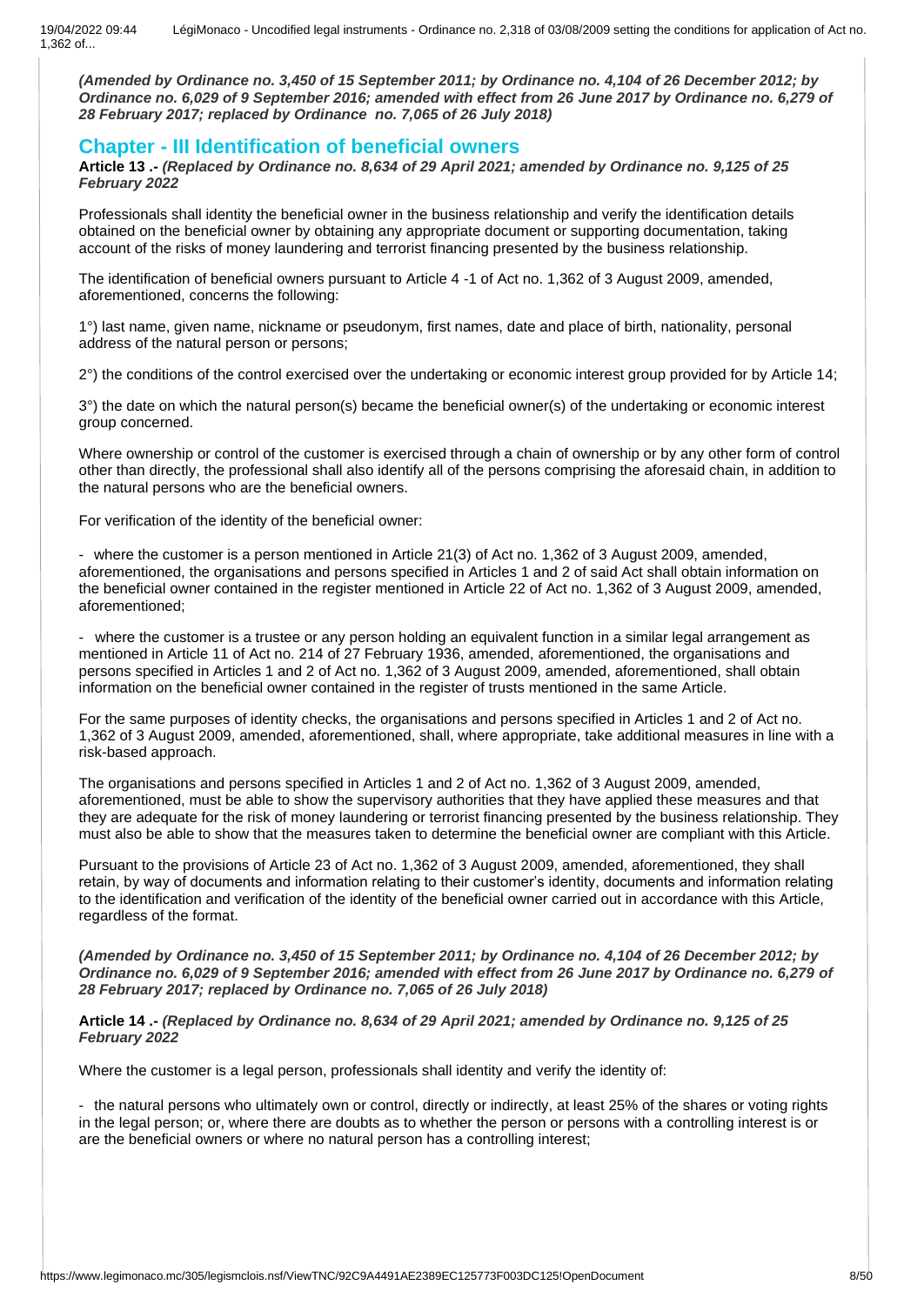- natural persons who exercise effective control, through any other means, over the shares, or management or administration bodies of the undertaking, or over its general meeting of shareholders or the natural person.

These provisions shall not apply to undertakings whose securities are traded on a regulated market and which are subject to disclosure requirements consistent with European Union legislation or subject to equivalent international standards ensuring adequate transparency of information on share ownership, which the organisations or persons specified in Articles 1 and 2 are able to demonstrate to the supervisory authorities.

Where no natural person can be identified based on the criteria set forth in the preceding paragraphs, and where there is no suspicion of money laundering, terrorist financing or corruption against the customer mentioned in the first paragraph, the beneficial owner is the natural person or persons below or, if the undertaking is not registered in Monaco, their foreign law equivalent who legally represents the undertaking;

a) the manager or managers of *sociétés en nom collectif*, *sociétés en commandite simple*, *sociétés à responsabilité limitée*, *sociétés en commandite par actions*, and *sociétés civiles*;

b) the chief executive officer or managing director of *sociétés anonymes*;

c) the liquidator appointed in court-ordered insolvency, administration, or liquidation proceedings.

Where the representatives of the legal entities are themselves legal entities, the beneficial owner is the natural person or persons who legally represent these legal entities.

If ownership is divided between a bare title holder and a usufructuary, the following should be considered as beneficial owners:

- natural persons who are bare title holders and who ultimately own, directly or indirectly, at least 25% of the shares and voting rights in the legal person;

- natural persons who are usufructuaries and who ultimately enjoy the use of and directly or indirectly control at least 25% of the shares or voting rights in the legal person;

- natural persons who exercise effective control, through any other means, over the shares, or management or administration bodies of the undertaking, or over its general meeting of shareholders.

Professionals shall take reasonable measures to verify the list of beneficial owners referred to in the first indent of the first paragraph of this Article by means of any supporting document.

Professionals shall keep information on the measures taken to identify beneficial owners pursuant to the first paragraph.

Where the beneficial owner identified is the senior managing official, professionals shall take necessary reasonable measures to verify the identity of the natural person who holds the position of senior managing official and shall keep records of the actions taken as well as any difficulties encountered during the verification process.

*(Amended by Ordinance no. 3,450 of 15 September 2011; by Ordinance no. 4,104 of 26 December 2012; by Ordinance no. 6,029 of 9 September 2016; amended with effect from 26 June 2017 by Ordinance no. 6,279 of 28 February 2017; replaced by Ordinance no. 7,065 of 26 July 2018)*

#### **Article 15.-** *(Amended by Ordinance no. 8,634 of 29 April 2021)*

Where the customer is a legal entity or trust, beneficial owner shall be understood to mean:

1°) the settlor(s);

- 2°) the trustee(s);
- 3°) the protector, if any;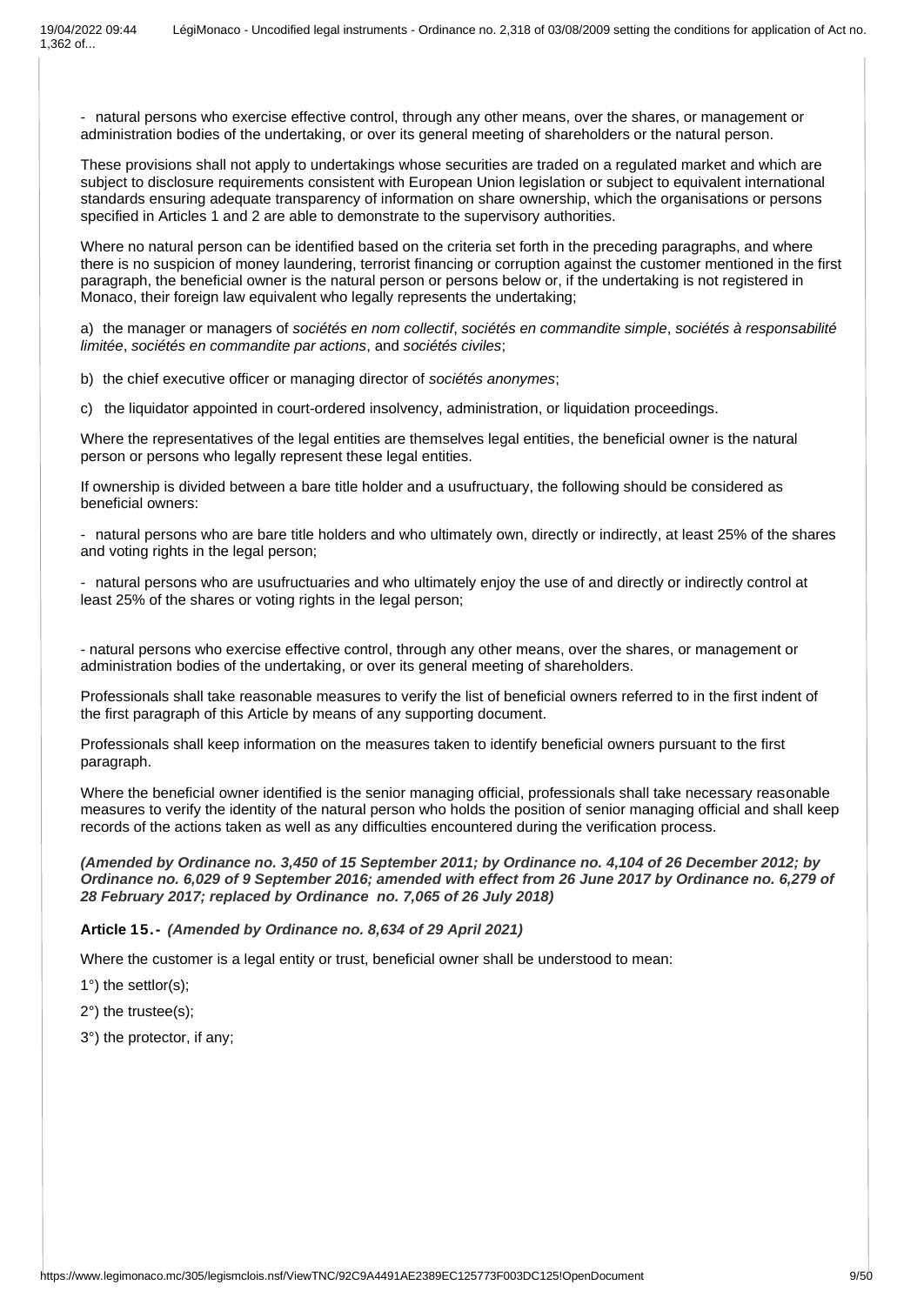4°) the beneficiaries, or where the individuals benefiting from the legal arrangement or entity have yet to be determined, the class of persons in whose main interest the legal arrangement or entity is set up or operates;

5°) any other natural person exercising ultimate control over the legal entity or trust by means of direct or indirect ownership or by other means.

For legal entities or arrangements similar to trusts, the beneficial owner is the natural person(s) holding equivalent or similar positions to those referred to in points 1° to 5°.

### *(Amended by Ordinance no. 3,450 of 15 September 2011; by Ordinance no. 4,104 of 26 December 2012; by Ordinance no. 6,029 of 9 September 2016; amended with effect from 26 June 2017 by Ordinance no. 6,279 of 28 February 2017; replaced by Ordinance no. 7,065 of 26 July 2018)*

### **Article 15-1 .-** *(Amended by Ordinance no. 8,634 of 29 April 2021)*

Where the future beneficiaries have been named, they must be identified as soon as possible and their identity verified no later than the time at which they intend to exercise their rights over the assets of the legal entity of trust. In all cases, these verifications must be carried out before possession is taken of the assets of the legal entity or trust in any manner whatsoever.

Where the future beneficiary or beneficiaries are designated solely by characteristics or class, professionals are required to obtain sufficient information as to ensure that they are able to identify and verify the identity of these beneficiaries, no later than the time at which they intend to exercise their rights over the assets of the legal entity or trust and in all cases, before possession is taken of the assets of the legal entity or trust in any manner whatsoever.

Professionals shall take all reasonable measures to verify the list of beneficial owners referred to in points 1° to 5° of the previous Article, by means of the legal instrument creating the legal entity or trust, or any other supporting document of which they shall keep a copy.

*(Amended by Ordinance no. 3,450 of 15 September 2011; by Ordinance no. 4,104 of 26 December 2012; by Ordinance no. 6,029 of 9 September 2016; amended with effect from 26 June 2017 by Ordinance no. 6,279 of 28 February 2017; replaced by Ordinance no. 7,065 of 26 July 2018)*

### **Article 16 .-** *(Replaced by Ordinance no. 8,634 of 29 April 2021)*

Where the customer subscribes or adheres to a life insurance or capitalisation contract, the professionals specified in points 1°), 2°) and 4°) of Article 1 of Act no. 1,362 of 3 August 2009, amended, aforementioned, shall, in addition to the customer due diligence measures specified in Articles 4-1, 4-3, and 5 of Act no. 1,362 of 3 August 2009, amended, aforementioned, also identify and verify the identity of the beneficiaries of these contracts and the following persons:

- the natural or legal persons who are the beneficiaries of the life insurance contract;
- the natural or legal persons who subscribe the life insurance contract;
- the natural or legal persons who pay the premiums under the life insurance contract;
- the natural or legal persons who are the insured parties under the life insurance contract.

Where the beneficiaries of the contracts are persons or legal entities designated by name, they shall obtain their last name, first names, or legal name.

Where beneficiaries are designated by their characteristics, class or by other means, the professionals specified in the preceding paragraph shall obtain sufficient information concerning these beneficiaries as to be able to establish their identity at the time of the payout.

Verification of the identity of the contract beneficiary shall be carried out by the time of the payout to the contract beneficiary upon presentation of any written proof as set forth in Articles 5 and 13.

Where a life insurance contract or capitalisation contract is partially or entirely assigned to a third party, the professionals referred to in the first paragraph, being aware of the assignment, shall identify the beneficial owner at the time of the assignment to the natural or legal person or legal arrangement receiving the value of the contract assigned.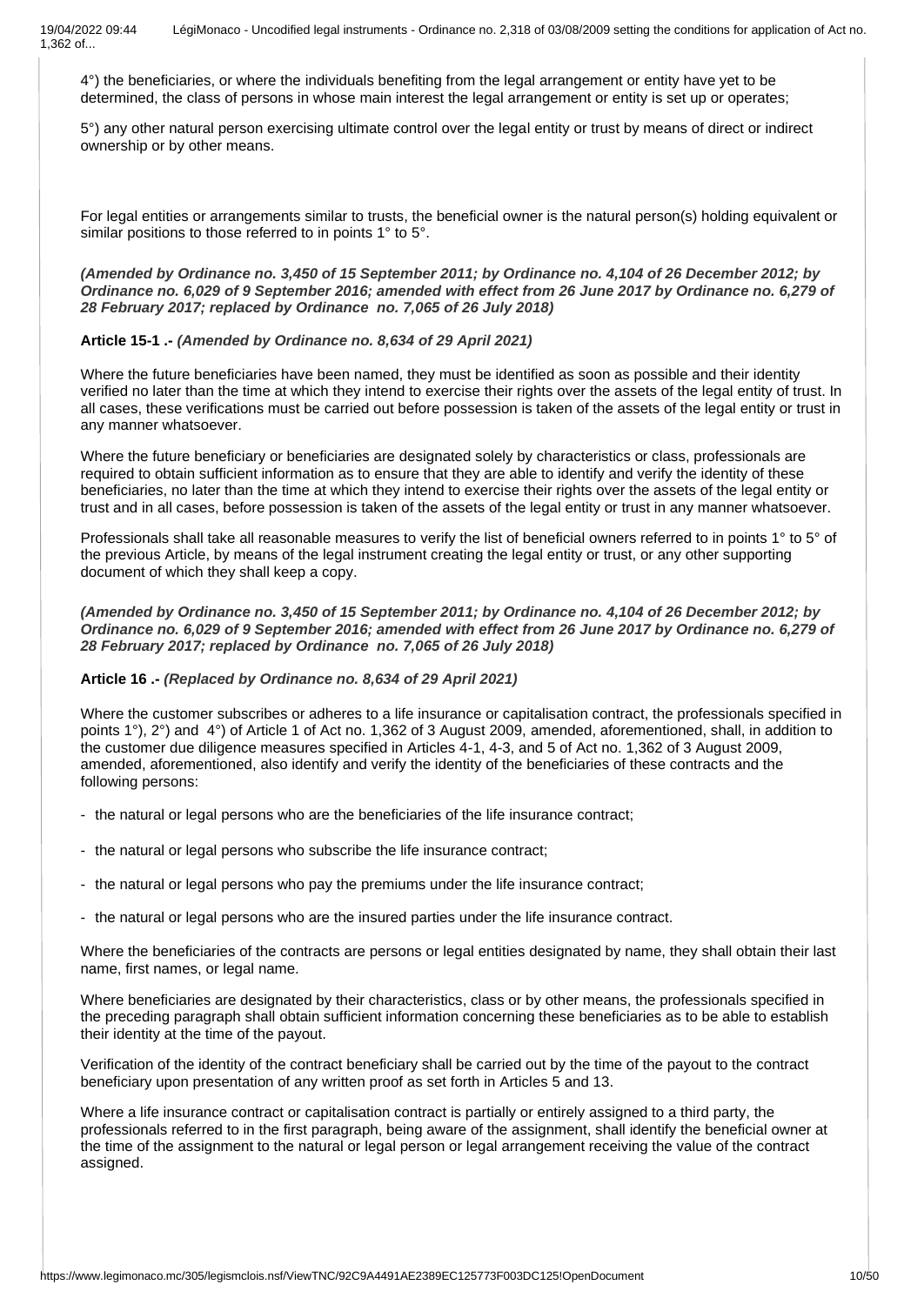*(Amended by Ordinance no. 3,450 of 15 September 2011; by Ordinance no. 4,104 of 26 December 2012; by Ordinance no. 6,029 of 9 September 2016; amended with effect from 26 June 2017 by Ordinance no. 6,279 of 28 February 2017; replaced by Ordinance no. 7,065 of 26 July 2018)*

**Article 16-1 .-** Professionals shall be deemed to have fulfilled the obligation to identify the identify the beneficial owner in the business relationship where the risk of money laundering or terrorist financing is low and where the customer is an organisation or person specified in points 1° to 4° of Article 1 of Act no. 1,362 of 3 August 2009, amended, aforementioned, based or having its registered office in Monaco, or in a State with equivalent anti-money laundering and terrorist financing requirements.

*(Amended by Ordinance no. 3,450 of 15 September 2011; by Ordinance no. 4,104 of 26 December 2012; by Ordinance no. 6,029 of 9 September 2016; amended with effect from 26 June 2017 by Ordinance no. 6,279 of 28 February 2017; replaced by Ordinance no. 7,065 of 26 July 2018)*

### **Chapter - IV Protection of personal information and record-keeping**

**Article 16-2 .-** *(Repealed by Ordinance no. 8,634 of 29 April 2021).*

*(Amended by Ordinance no. 3,450 of 15 September 2011; by Ordinance no. 4,104 of 26 December 2012; by Ordinance no. 6,029 of 9 September 2016; amended with effect from 26 June 2017 by Ordinance no. 6,279 of 28 February 2017; replaced by Ordinance no. 7,065 of 26 July 2018)*

### **Article 16-3 .-** *(Replaced by Ordinance no. 8,634 of 29 April 2021)*

The agent specified in Article 26 of Act no. 1,362 of 3 August 2009, amended, aforementioned, shall be chosen from among the professionals authorised to operate in the Principality, specified in points 12°), 13°), and 20°) of Article 2 of Act no. 1,362 of 3 August 2009, amended, aforementioned.

*(Amended by Ordinance no. 3,450 of 15 September 2011; by Ordinance no. 4,104 of 26 December 2012; by Ordinance no. 6,029 of 9 September 2016; amended with effect from 26 June 2017 by Ordinance no. 6,279 of 28 February 2017; replaced by Ordinance no. 7,065 of 26 July 2018)*

**Article 16-4 .-** The contract of agency specified in Article 26 of Act no. 1,362 of 3 August 2009, amended, aforementioned, shall be established in a written document, a copy of which shall be sent by the principal to the *Service d'Information et de Contrôle sur les Circuits Financiers*.

The contract must contain the following information:

- the names and addresses of the parties;

- the effective date;

- the conditions for the retention and distribution of documents and data;

- a reminder of the agent's obligation to respond quickly and fully to any request for information made by the *Service d'Information et de Contrôle sur les Circuits Financiers*, and to provide it, upon request and at no cost, with a copy of any supporting document.

Documents and information must be retained and distributed in such a manner as to guarantee their security.

*(Amended by Ordinance no. 3,450 of 15 September 2011; by Ordinance no. 4,104 of 26 December 2012; by Ordinance no. 6,029 of 9 September 2016; amended* **à***with effect from 26 June 2017 by Ordinance no. 6,279 of 28 February 2017; replaced by Ordinance no. 7,065 of 26 July 2018)*

### **Chapter - V Identification of customers and beneficial owners by a third party Article 16-5 .-** *(Replaced by Ordinance no. 8,634 of 29 April 2021)*

The organisations and persons specified in Articles 1 and 2 of Act no. 1,362 of 3 August 2009, amended, aforementioned, are authorised to have a third party fulfil the obligations required by Articles 4-1 and 4-3, subject to the conditions set forth in Article 8 of this Ordinance.

For the application of these provisions, the third party who fulfils the due diligence obligations provided for in the Articles cited in the preceding paragraph, shall immediately provide the professionals with the identification elements concerning the customer's identity, and that of the beneficial owner where applicable, and the purpose and nature of the business relationship.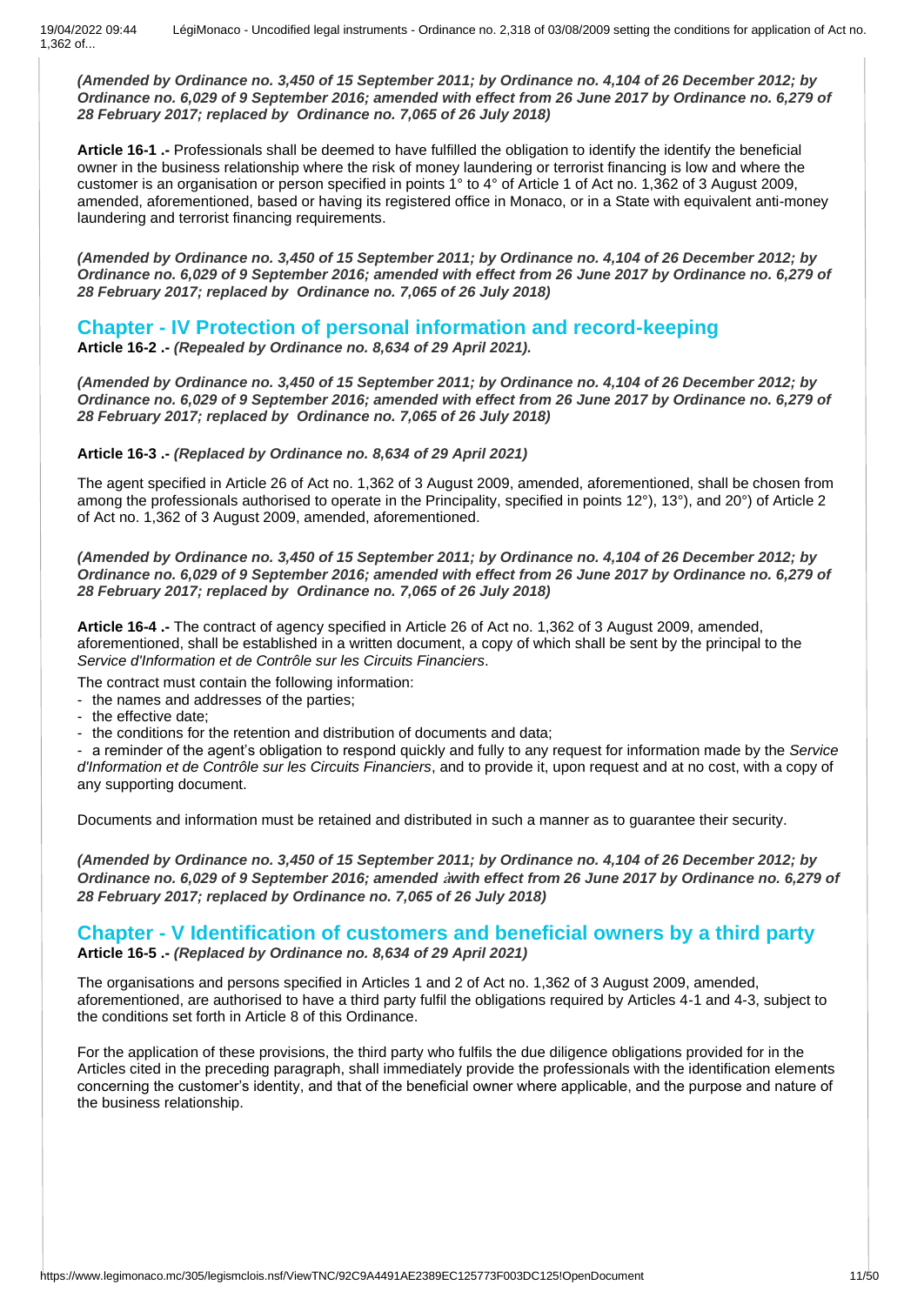The third party shall, upon request, send the professionals a copy of the customer's identification documents and those of the beneficial owner where applicable, along with any other document relevant for these due diligence measures, including adequate copies of the identification and verification documents obtained by the remote identification means specified in point 3°) of Article 5.

The procedure for sending the information and documents mentioned above, and the procedure for checking due diligence measures applied by the third party, shall be stipulated in a written agreement between the organisations and persons specified in Articles 1 and 2 of Act no. 1,362 of 3 August 2009, amended, aforementioned, and the third party.

*(Amended by Ordinance no. 3,450 of 15 September 2011; by Ordinance no. 4,104 of 26 December 2012; by Ordinance no. 6,029 of 9 September 2016; amended with effect from 26 June 2017 by Ordinance no. 6,279 of 28 February 2017; replaced by Ordinance no. 7,065 of 26 July 2018)*

### **Article 17 .-** *(Replaced by Ordinance no. 8,634 of 29 April 2021)*

The intervention of a third party pursuant to Article 8 of Act no. 1,362 of 3 August 2009, amended, aforementioned, is subject to the following conditions:

- the professional shall verify in advance that the third party satisfies the conditions laid down by Article 8 of Act no. 1,362 of 3 August 2009, amended, aforementioned, and shall keep the documentation used;

- the third party shall give a written undertaking, prior to the start of the relationship, to provide the professional with the identification information of the customers or beneficial owners they identify, along with copies of the documents used to verify their identity, including, where applicable, data obtained by the remote identification means specified in point 3°) of Article 5;

- the professional must be in a position to make the declarations provided for in Chapter V of Act no. 1,362 of 3 August 2009, amended, aforementioned, and to respond to any requests from the *Service d'Information et de Contrôle sur les Circuits Financiers* pursuant to Article 50 of said Act;

- there must be no contractual outsourcing or agency relationship between the professional and the third party; where such a relationship exists, the outsourced service provider or the agent shall be considered as part of the professional.

*(Amended by Ordinance no. 3,450 of 15 September 2011; by Ordinance no. 4,104 of 26 December 2012; by Ordinance no. 6,029 of 9 September 2016; amended with effect from 26 June 2017 by Ordinance no. 6,279 of 28 February 2017; replaced by Ordinance no. 7,065 of 26 July 2018)*

### **Article 17-1 .-** *(Created by Ordinance no. 8,634 of 29 April 2021)*

For the application of Article 8-1 of Act no. 1,362 of 3 August 2009, amended, aforementioned, the group is to be understood within the meaning of Article 47(1).

*(Amended by Ordinance no. 3,450 of 15 September 2011; by Ordinance no. 4,104 of 26 December 2012; by Ordinance no. 6,029 of 9 September 2016; amended with effect from 26 June 2017 by Ordinance no. 6,279 of 28 February 2017; replaced by Ordinance no. 7,065 of 26 July 2018)*

**Article 18 .-** To determine whether a State has legislation which may be treated as imposing obligations equivalent to those provided for by Act no. 1,362 of 3 August 2009, amended, aforementioned, for the application of Article 8 of this Ordinance, the following elements shall be taken into account:

- the existence of a system to monitor compliance with legislation on money laundering and terrorist financing;

- the State's adhesion to an international body requiring its members to adopt anti-money laundering and terrorist financing standards;

- declarations or reports from international organisations, international consultation or cooperation bodies or public sources specialising in the fight against money laundering, terrorist financing or corruption;

- any relevant, publicly available information concerning compliance with internationally recognised guidelines on money laundering, terrorist financing and corruption, statutory and regulatory provisions and mechanisms adopted by the State concerned and intended to combat money laundering, terrorist financing and corruption.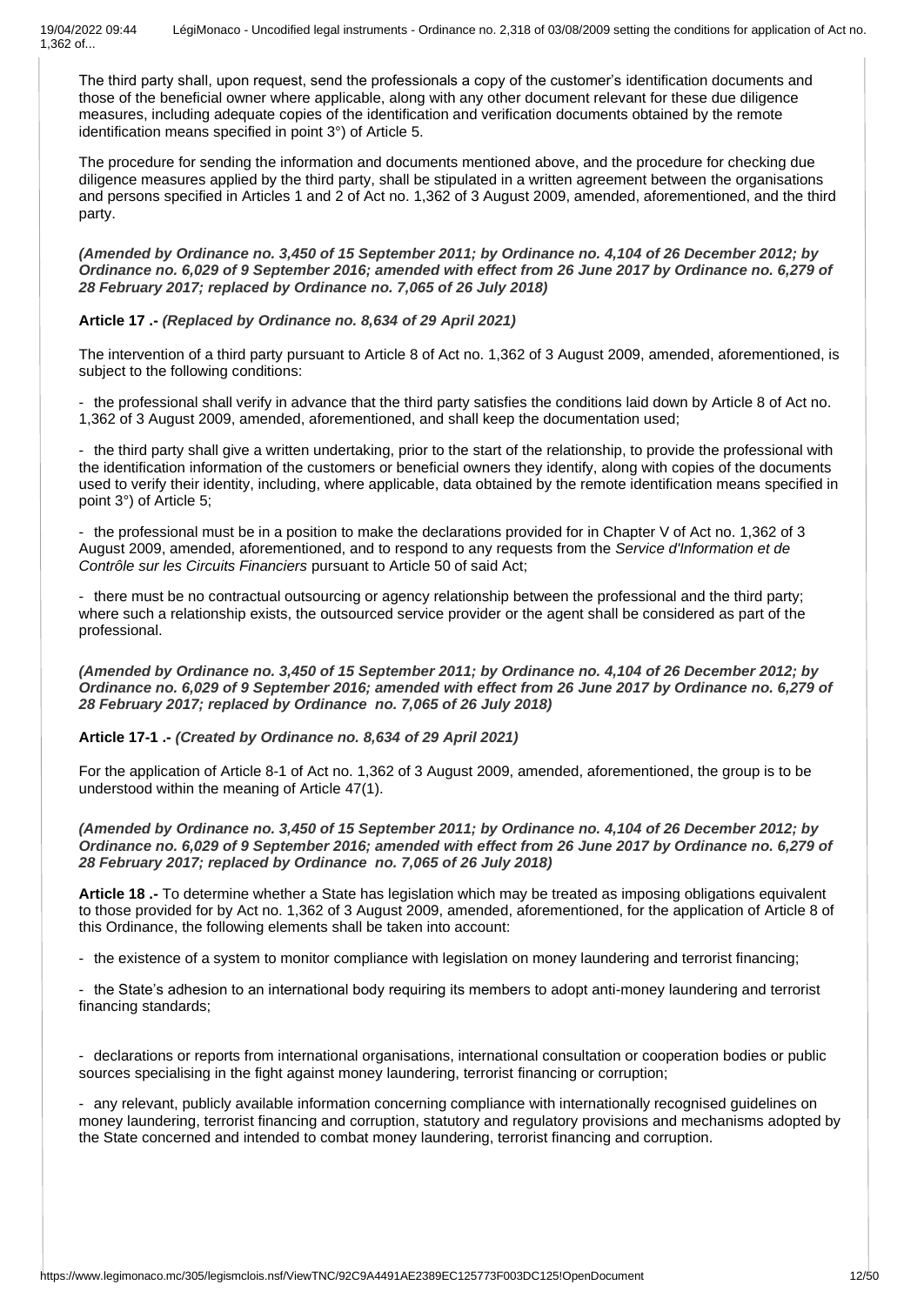*(Amended by Ordinance no. 3,450 of 15 September 2011; by Ordinance no. 4,104 of 26 December 2012; by Ordinance no. 6,029 of 9 September 2016; amended with effect from 26 June 2017 by Ordinance no. 6,279 of 28 February 2017; replaced by Ordinance no. 7,065 of 26 July 2018)*

**Article 19** .- Where a third party is used pursuant to Article 8 of Act no. 1,362 of 3 August 2009, amended, aforementioned, the professional must take steps to ensure that the third party has identified the customer or beneficial owner and verified their identity fully and correctly in accordance with applicable legislation.

If necessary, the professional must carry out any additional customer due diligence measures, and where applicable identify the customer or beneficial owner and verify their identity once again. In such cases, the professional shall act in accordance with the provisions of Act no. 1,362 of 3 August 2009, amended, aforementioned, and of this Ordinance.

*(Amended by Ordinance no. 3,450 of 15 September 2011; by Ordinance no. 4,104 of 26 December 2012; by Ordinance no. 6,029 of 9 September 2016; amended with effect from 26 June 2017 by Ordinance no. 6,279 of 28 February 2017; replaced by Ordinance no. 7,065 of 26 July 2018)*

### **Article 20 .-** *(Amended by Ordinance no. 8,634 of 29 April 2021 )*

Where a customer subscribes a life insurance contract with an insurance undertaking through an insurance intermediary, agent or broker, as specified in point 4° of Article 1 of Act no. 1,362 of 3 August 2009, amended, aforementioned, identification of the customer and verification of their identity may be carried out by said intermediary, agent or broker on their own behalf and on behalf of the insurance undertaking. The same applies to the identification and verification of the identity of the beneficial owner of a life insurance contract, where said beneficial owner approaches such an intermediary to obtain payment by the insurance undertaking of the payout provided for in the life insurance contract. These measures shall be taken in accordance with the provisions of Article 16.

In such cases, the insurance intermediary, agent or broker shall immediately provide the insurance undertaking with the identification details of the customer or beneficial owner, along with a copy of the supporting documents used to verify the identity of the customer or beneficial owner.

Where, pursuant to the foregoing paragraphs, an insurance intermediary, agent or broker intervenes, the insurance undertaking must take steps to ensure that the insurance intermediary has identified the customer or beneficial owner and verified their identity fully and correctly. If necessary, the undertaking must carry out any additional customer due diligence measures itself, and where applicable identify the customer or beneficial owner and verify their identity once again.

*(Amended by Ordinance no. 3,450 of 15 September 2011; by Ordinance no. 4,104 of 26 December 2012***;** *; by Ordinance no. 6,029 of 9 September 2016; amended with effect from 26 June 2017 by Ordinance no. 6,279 of 28 February 2017 ; replaced by Ordinance no. 7,065 of 26 July 2018)*

### **Chapter - VI Simplified due diligence obligations**

**Article 21 .-** *(Replaced by Ordinance no. 8,634 of 29 April 2021)*

1°) Pursuant to Article 11 of Act no. 1,362 of 3 August 2009, amended, aforementioned, the organisations and persons specified in Articles 1 and 2 of said Act shall obtain information showing that the business relationship or transaction presents a low risk of money laundering or terrorist financing.

They shall ensure that the risk of money laundering or terrorist financing remains low throughout the business relationship, and shall implement a system to monitor and analyse transactions that is adapted to the main characteristics of their customers and products, to enable them to detect any unusual or suspicious transaction. In the event of a suspicious transaction, they shall apply the due diligence measures specified by Articles 4-1 and 4-3 of Act no. 1,362 of 3 August 2009, amended, aforementioned, unless they have reason to think that applying these measures would alert the customer. In both cases, they shall make the report specified in Articles 36 and 40 as appropriate.

2°) The provisions of point 1°) shall also apply where the customer is:

a) one of the organisations or persons specified in points 1°) to 4°) of Article 1 of Act no. 1,362 of 3 August 2009, amended, aforementioned, based or having its registered office in Monaco or in a State with equivalent obligations in terms of anti-money laundering and terrorist financing and corruption;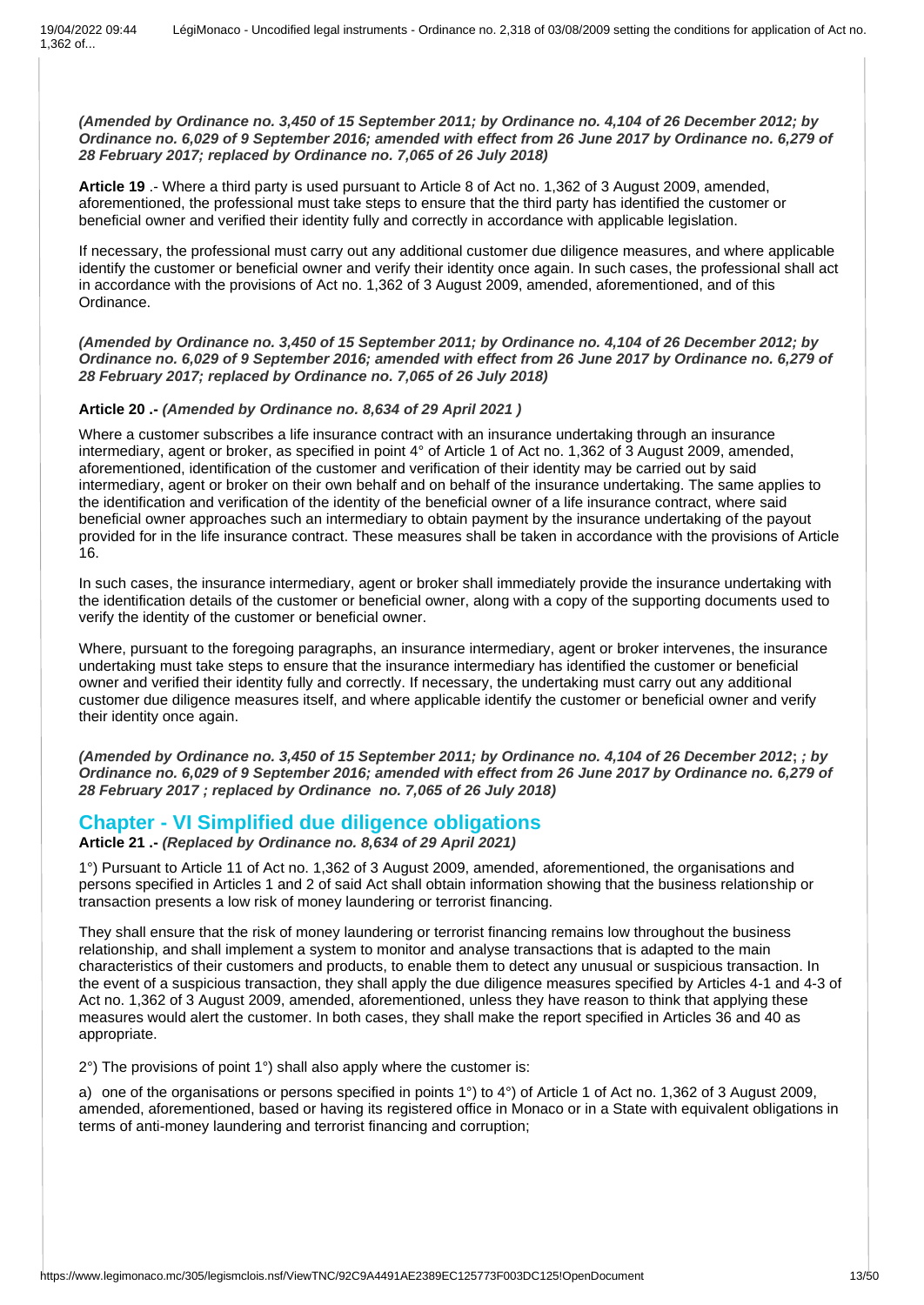b) an undertaking whose securities are traded on a regulated market, in a State whose legislation includes provisions deemed equivalent to those of Act no. 1,362 of 3 August 2009, amended, aforementioned, and whose compliance with these obligations is monitored, or which is subject to disclosure requirements consistent with international standards which ensure adequate transparency of ownership information, which the organisations and persons specified in Articles 1 and 2 of Act no. 1,362 of 3 August 2009, amended, aforementioned, must be able to demonstrate to the supervisory authorities;

c) a public authority or public body, if its identity is accessible to the public, transparent and certain, and provided its activities and accounting practices are also transparent.

The provisions of this Article above shall not apply where there is a suspicion of money laundering, terrorist financing or corruption.

*(Amended by Ordinance no. 3,450 of 15 September 2011; by Ordinance no. 4,104 of 26 December 2012; by Ordinance no. 6,029 of 9 September 2016; amended with effect from 26 June 2017 by Ordinance no. 6,279 of 28 February 2017; replaced by Ordinance no. 7,065 of 26 July 2018)*

### **Article 22 .-** *(Replaced by Ordinance no. 8,634 of 29 April 2021)*

Pursuant to the provisions of Article 12 of Act no. 1,362 of 3 August 2009, amended, aforementioned, professionals are not bound by the due diligence obligations set forth in Articles 4-1 and 4-3, where there is no suspicion of money laundering, terrorist financing or corruption, for electronic money, provided the following risk mitigation conditions are met:

1°) the payment instrument is not rechargeable or has a monthly maximum limit of 150 EUR and can be used exclusively for payments in the Principality of Monaco;

2°) the maximum amount stored does not exceed 150 EUR;

3°) the payment instrument is used exclusively to pay for goods or services;

4°) the payment instrument cannot be credited using electronic money, the holder of which is not identified nor their identity verified, in the manner specified in Article 5;

5°) the issuer exercises sufficient control over the transactions or business relationship as to be able to detect any unusual or suspicious transaction.

The derogation provided for in the preceding paragraph shall not apply in case of redemption in cash or cash withdrawal of the monetary value of the electronic money where the amount redeemed exceeds EUR 50, or for payment transactions initiated via internet or through a device that can be used for distance communication, where the amount paid exceeds 50 EUR per transaction;

Pursuant to the provisions of Article 12-1 of Act no. 1,362 of 3 August 2009, amended, aforementioned, anonymous prepaid cards issued in foreign jurisdictions must satisfy the requirements set forth in the preceding paragraphs.

*(Amended by Ordinance no. 3,450 of 15 September 2011; by Ordinance no. 4,104 of 26 December 2012***;** *by Ordinance no. 6,029 of 9 September 2016; amended with effect from 26 June 2017 by Ordinance no. 6,279 of 28 February 2017; replaced by Ordinance no. 7,065 of 26 July 2018)*

### **Article 22-1 .-** *(Created by Ordinance no. 8,634 of 29 April 2021)*

Where the organisations and persons specified in Articles 1 and 2 of Act no. 1,362 of 3 August 2009, amended, aforementioned, opt to apply simplified due diligence measures under the conditions provided by point 1°) of Article 21, they:

1 °) shall identify and verify the identity of their customer in the manner provided by Article 5, and identify and verify the identity of the beneficial owner in the manner provided by Article 13;

2°) may defer the verification of the identity of their customer and the beneficial owner in the manner provided by Article 6;

3°) may simplify the other due diligence measures provided by Article 16, and Articles 4-3 and 5 of Act no. 1,362 of 3 August 2009, amended, aforementioned, by adapting the time and frequency with which these measures are applied, the extent of the means employed, the quantity of information collected, and the quality of the information sources used, to reflect the low risk identified;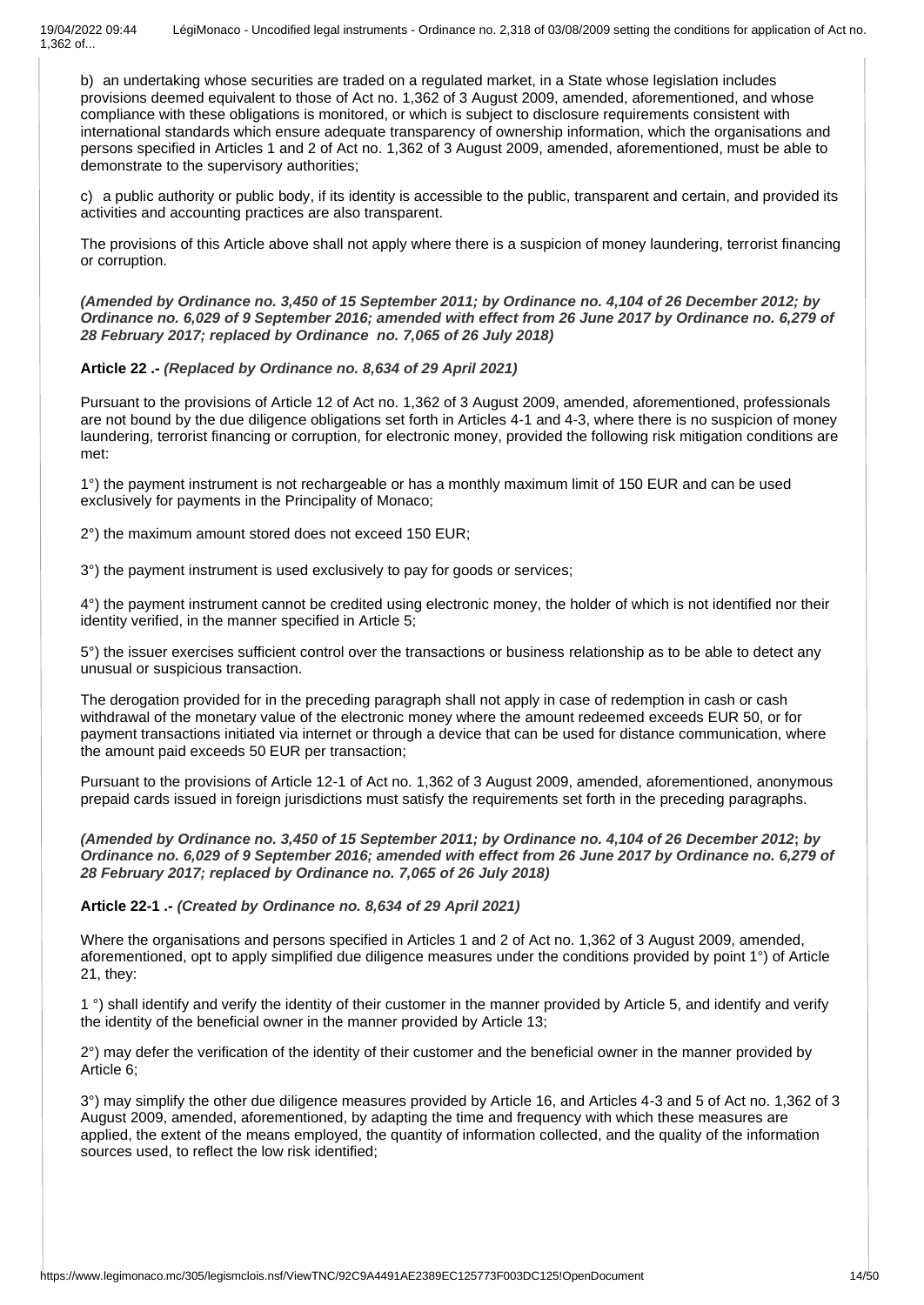4°) must be able to show the supervisory authorities that the extent of the due diligence measures they apply is suitable for the risks that they have assessed.

*(Amended by Ordinance no. 3,450 of 15 September 2011; by Ordinance no. 4,104 of 26 December 2012; by Ordinance no. 6,029 of 9 September 2016; amended with effect from 26 June 2017 by Ordinance no. 6,279 of 28 February 2017; replaced by Ordinance no. 7,065 of 26 July 2018)*

**Article 22-2** *(Created by Ordinance no. 8,634 of 29 April 2021)*

For the application of simplified due diligence measures under the conditions provided by point 2°) of Article 21, the organisations and persons specified in Articles 1 and 2 of Act no. 1,362 of 3 August 2009, amended, aforementioned, shall apply measures to identify the customer and the beneficial owner in the manner provided by Articles 5 and 13, and the measures provided by point 1°) of Article 21.

*(Amended by Ordinance no. 3,450 of 15 September 2011; by Ordinance no. 4,104 of 26 December 2012; by Ordinance no. 6,029 of 9 September 2016; amended with effect from 26 June 2017 by Ordinance no. 6,279 of 28 February 2017; replaced by Ordinance no. 7,065 of 26 July 2018)*

# **Chapter - VII Internal policies and procedures – Enhanced due diligence measures applicable to politically exposed persons**

**Article 23 .-** Professionals shall determine and implement an appropriate policy and procedures for the activities in which they are engaged, and which allow them to contribute fully to the prevention of the risk of money laundering, terrorist financing and corruption, by identifying and adequately examining the characteristics of new customers and/or the services or transactions envisaged**.** 

This policy and these procedures shall establish distinctions and different levels of requirements based on objective criteria fixed by each professional, taking into account notably the characteristics of the goods and services they offer and those of their customers, in order to define an appropriate risk scale.

Professionals must be able to prove that the scope of the measures they take is appropriate for the risk of money laundering, terrorist financing or corruption.

*(Amended by Ordinance no. 3,450 of 15 September 2011; by Ordinance no. 4,104 of 26 December 2012; by Ordinance no. 6,029 of 9 September 2016; amended with effect from 26 June 2017 by Ordinance no. 6,279 of 28 February 2017; replaced by Ordinance no. 7,065 of 26 July 2018)*

**Article 24 .-** *(Replaced by Ordinance no. 8,634 of 29 April 2021; amended by Ordinance no. 9,125 of 25 February 2022)*

Pursuant to Article 17 of Act no. 1,362 of 3 August 2009, amended, aforementioned, the organisations and persons specified in Articles 1 and 2 of said Act shall define and implement procedures, adapted to the money laundering and terrorist financing risks to which they are exposed, enabling them to determine whether their customer or their beneficial owner is a politically exposed person, or becomes a politically exposed person during the business relationship.

These provisions shall also apply to the organisations and persons specified in points 1°), 3°) and 4°) of Article 1 as regards the beneficiaries of life or other investment-related insurance contracts.

Internal procedures and policy on customer acceptance shall specify the criteria and methods used to determine whether customers are politically exposed persons.

Professionals engaged in a business relationship with politically exposed persons are required to exercise enhanced, ongoing monitoring of the business relationship.

The due diligence measures also apply where an existing customer is subsequently found to be or becomes a politically exposed person.

These due diligence measures apply, regardless of whether the politically exposed persons are customers, beneficial owners or agents.

Where the customer or their beneficial owner, the beneficiary of a life or other investment-related insurance contract, or the beneficial owner of the insurance contract, are politically exposed persons, acceptance of these customers is subject to a special examination and must be decided by a member of the senior management situated in the territory of the Principality. Said acceptance requires all appropriate measures to be taken in order to establish the origin of the customer's assets and that of the funds that are or will be involved in the business relationship or in the occasional transaction envisaged.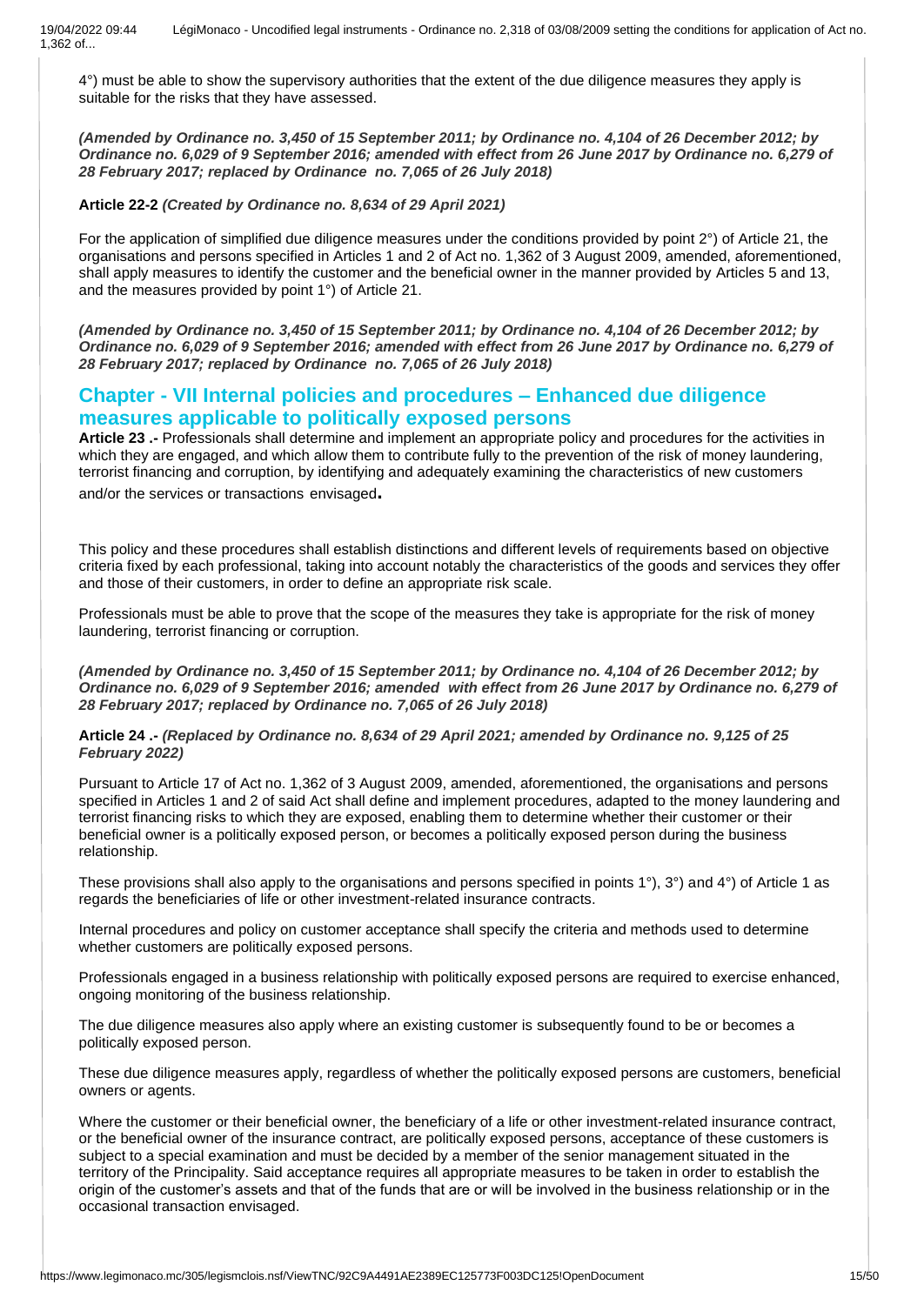In addition, the due diligence measures specified in Article 25-3 must be strengthened.

For the application of Article 17 of Act no. 1,362 of 3 August 2009, amended, aforementioned, customers, beneficial owners or agents are considered to be politically exposed persons where they hold or have held important public functions, including the following:

1°) heads of State;

2°) members of government;

3°) members of parliament;

4°) members of supreme courts, constitutional courts or other high-level judicial bodies, the decisions of which are not subject to further appeal, except in exceptional circumstances;

5°) leaders and senior officials of political parties;

6°) members of courts of auditors or of the boards of central banks;

7°) ambassadors, chargés d'affaires and high-ranking officers in the armed forces;

8°) members of the administrative, management or supervisory bodies of State-owned enterprises;

9°) directors, deputy directors and members of the board or equivalent function of an international organisation.

International organisations accredited in the Principality shall establish and update, each on their own behalf, the list of persons holding the functions mentioned in point 9°).

Persons considered to be family members of the politically exposed persons mentioned in the preceding paragraph are:

1°) the spouse, or a person living as the spouse, of a politically exposed person;

2°) a partner bound by a civil union or partnership registered in a foreign jurisdiction;

3°) direct ascendants or descendants of a politically exposed person and their spouse or partner bound by a civil union or partnership registered in a foreign jurisdiction.

Close associates of politically exposed persons are:

1°) natural persons identified as being the beneficial owners of a legal person or mutual fund, investment fund, trust, or similar legal arrangement under foreign law, jointly with a politically exposed person, or as having any other close business relationship with a politically exposed person;

2°) natural persons who are the sole beneficial owners of a legal person, mutual fund, investment fund, trust, or similar legal arrangement under foreign law, known to have been created for the benefit of a politically exposed person.

The list of important public functions at the national level corresponding to the functions listed in points 1°) to 9°) of paragraph 9 shall be determined by Ministerial Decree. This list also includes all prominent functions that may be entrusted to representatives of third countries and international bodies accredited by the State.

*(Amended by Ordinance no. 3,450 of 15 September 2011; by Ordinance no. 4,104 of 26 December 2012; by Ordinance no. 6,029 of 9 September 2016; amended with effect from 26 June 2017 by Ordinance no. 6,279 of 28 February 2017; replaced by Ordinance no. 7,065 of 26 July 2018)*

**Article 25 .-** The acceptance of customers who may potentially present a particular level of risk is subject to specific examination. It shall be decided at an appropriate level of seniority. These customers are notably those:

- who seek to open accounts bearing a name of convenience as referred to in Article 3;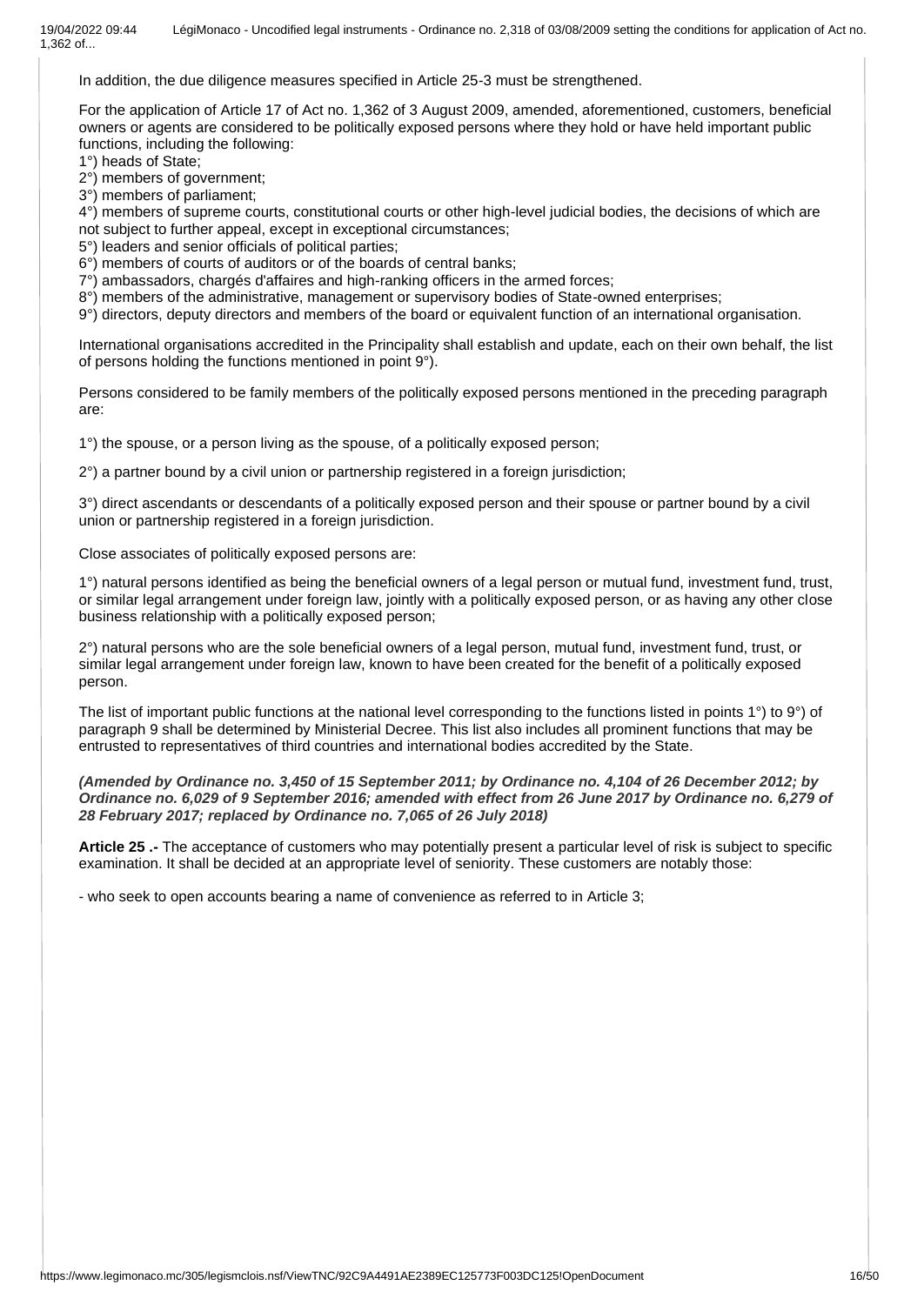- who reside or are domiciled in a country or territory classed as a non-cooperative jurisdiction by international bodies for consultation and coordination specialising in the fight against money laundering, terrorist financing, or corruption;

who have been identified remotely on the basis of a copy of a supporting document;

who, under the criteria referred to in Article 23(2), are considered as potentially presenting a particular level of risk.

*(Amended by Ordinance no. 3,450 of 15 September 2011; by Ordinance no. 4,104 of 26 December 2012; by Ordinance no. 6,029 of 9 September 2016; amended* **à***with effect from 26 June 2017 by Ordinance no. 6,279 of 28 February 2017; replaced by Ordinance no. 7,065 of 26 July 2018)*

# **Chapter - VII bis Enhanced due diligence measures applicable to transactions involving high-risk third countries**

*(Chapter created by Ordinance no. 8,634 of 29 April 2021)*

### **Article 25-1 .-** *(Created by Ordinance no. 8,634 of 29 April 2021)*

The organisations and persons specified in Articles 1 and 2 of Act no. 1,362 of 3 August 2009, amended, aforementioned, shall define and implement procedures enabling them to determine whether the transactions they carry out are among those specified in Article 14-2 of Act no. 1,362 of 3 August 2009, amended, aforementioned.

Where they carry out such a transaction, they shall apply the following enhanced due diligence measures, which shall be risk-sensitive and shall take account of the transaction's characteristics:

- a) obtain additional information on the customer and on the beneficial owner(s);
- b) obtain additional information about the intended nature of the business relationship;
- c) obtain information about the source of funds and wealth of the customer and the Beneficial Owner(s);
- d) obtain information about the reasons for the transaction planned or carried out;
- e) obtain approval from senior management before they establish or continue the business relationship;

f) conduct enhanced monitoring of the business relationship by increasing the number and frequency of controls applied, and selecting patterns of transactions that require further examination.

For the organisations and persons specified in points 1<sup>°</sup>) and 2<sup>°</sup>) of Article 1 of Act no. 1,362 of 3 August 2009, amended, aforementioned, the methods and monitoring of transactions must be defined by the person mentioned in Article of said Act who carries them out.

In addition to the measures set forth in the first paragraph, the organisations and persons specified in Articles 1 and 2 of Act no. 1,362 of 3 August 2009, amended, aforementioned, shall, where appropriate, apply at least one of the additional measures in line with a risk-based approach:

a) the application of additional elements of enhanced due diligence;

b) the introduction of enhanced monitoring or reporting mechanisms intended notably for the officer responsible for implementing the AML/CFT system specified in Article 27 of Act no. 1,362 of 3 August 2009, amended, aforementioned;

c) the limitation of business relationships or transactions with natural persons or any other entity from a State or territory specified in Article 14-1 of Act no. 1,362 of 3 August 2009, amended, aforementioned.

The organisations and persons specified in points 1°) and 2°) of Article 1 of Act no. 1,362 of 3 August 2009, amended, aforementioned, shall not be required to apply the due diligence measures specified in the first paragraph, where the transactions mentioned in Article 14-2 of said Act are carried out from or to one of their subsidiaries or branches established abroad, provided they show the supervisory authority mentioned in Article 54 of said Act that the subsidiary or branch concerned applies customer due diligence and record-keeping measures at least equivalent to those provided by Chapter II of Act no. 1,362 of 3 August 2009, amended, aforementioned.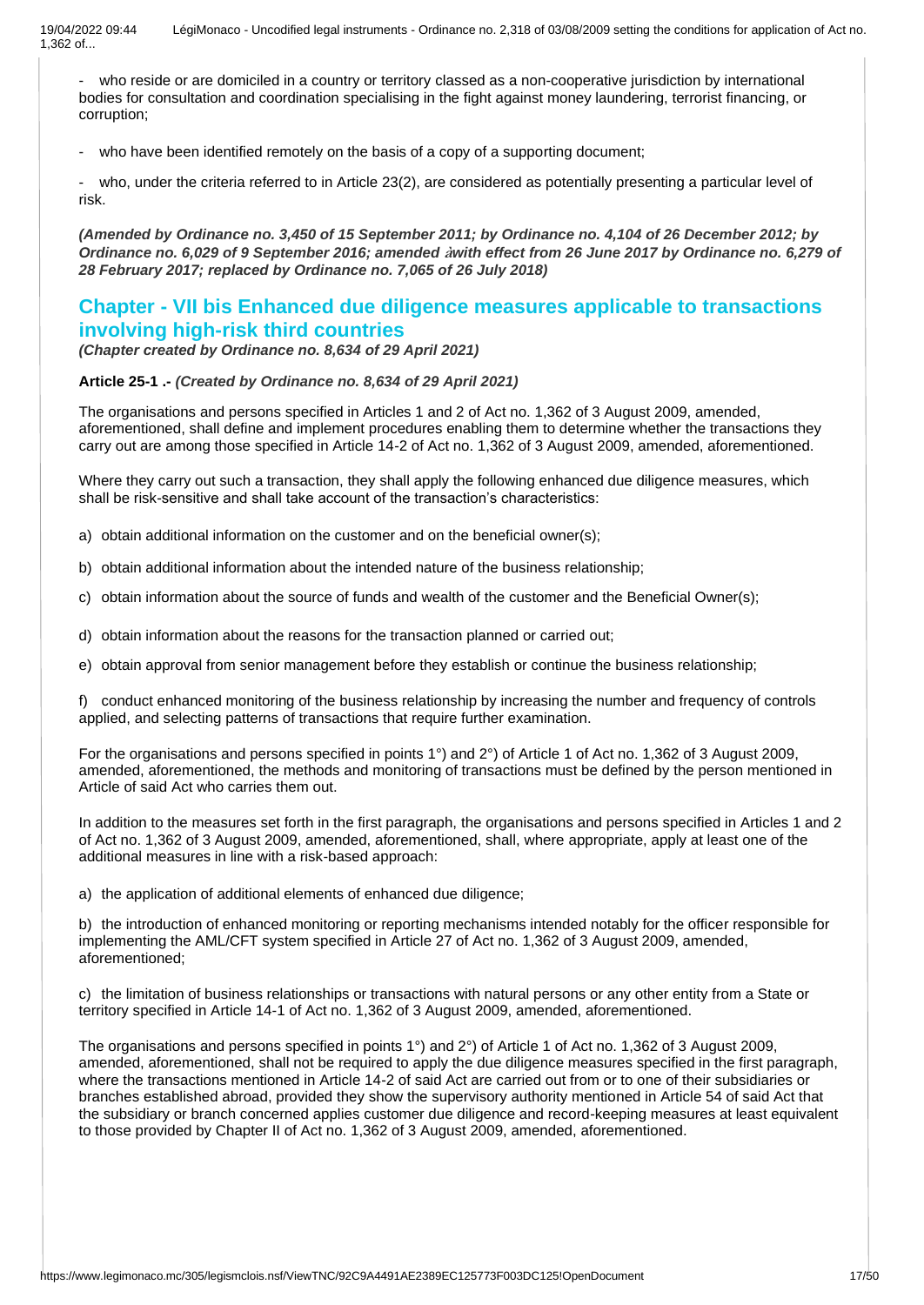*(Amended by Ordinance no. 3,450 of 15 September 2011; by Ordinance no. 4,104 of 26 December 2012; by Ordinance no. 6,029 of 9 September 2016; amended with effect from 26 June 2017 by Ordinance no. 6,279 of 28 February 2017; replaced by Ordinance no. 7,065 of 26 July 2018)*

*(Chapter created by Ordinance no. 8,634 of 29 April 2021)*

### **Article 25-2 .-** *(Created by Ordinance no. 8,634 of 29 April 2021)*

Measures intended to impose specific obligations, to restrict, or to prohibit the activities of entities maintaining links with high-risk States or territories as specified in Article 14-1 of Act no. 1,362 of 3 August 2009, amended, aforementioned, or the activity or business relationships of the persons and organisations specified in Articles 1 and 2 of said Act with entities established in such States or territories, shall be determined by Sovereign Ordinance.

These measures may entail:

1°) prohibiting the establishment, in the Principality, of subsidiaries, branches, or representative offices of organisations and persons equivalent to those specified in Articles 1 and 2 of Act no. 1,362 of 3 August 2009, amended, aforementioned, and which are domiciled or established in a high-risk State or territory, or otherwise taking into account the fact that the organisation or person concerned originates from a State or territory that does not have adequate anti-money laundering, terrorist financing, and corruption regimes; 1.362

2°) prohibiting the organisations and persons specified in Articles 1 and 2 of Act no. 1,362 of 3 August 2009, amended, aforementioned, from establishing subsidiaries or representative offices in a high-risk State or territory, or otherwise taking into account the fact that the relevant branch or representative office would be established in a State that does not have adequate anti-money laundering, terrorist financing, and corruption regimes;

3°) requiring the organisations and persons specified in Articles 1 and 2 of Act no. 1,362 of 3 August 2009, amended, aforementioned, to comply with enhanced prudential supervision or external audit obligations for subsidiaries or branches established in a high-risk State or territory;

4°) imposing enhanced external audit obligations for subsidiaries and branches of the organisations and persons specified in Articles 1 and 2 of Act no. 1,362 of 3 August 2009, amended, aforementioned, whose parent undertakings or head offices are situated in a high-risk State or territory;

5°) without prejudice to Articles 15 and 15-1 of Act no. 1,362 of 3 August 2009, amended, aforementioned, and pursuant to Article 16 of said Act, requiring the organisations and persons specified in points 1°) to 4°) of Article 1 of said Act to adapt, or if necessary terminate, their correspondent relationships with respondent institutions situated in high-risk States or territories.

*(Amended by Ordinance no. 3,450 of 15 September 2011; by Ordinance no. 4,104 of 26 December 2012; by Ordinance no. 6,029 of 9 September 2016; amended with effect from 26 June 2017 by Ordinance no. 6,279 of 28 February 2017; replaced by Ordinance no. 7,065 of 26 July 2018)*

# **Chapter - VIII Due diligence obligations concerning the business relationship**

**Article 25-3 .-** *(Created by Ordinance no. 8,634 of 29 April 2021)*

For the application of Article 4-3 of Act no. 1,362 of 3 August 2009, amended, aforementioned, the organisations and persons specified in Articles 1 and 2 of said Act:

1°) when establishing a business relationship, shall collect and analyse the information needed to ascertain the nature and purpose of the business relationship;

2°) throughout the course of the business relationship, shall collect, update, and analyse the information needed to maintain appropriate and up-to-date knowledge of their business relationship.

The nature and extent of the information collected, the frequency with which it is updated, and the extent of the analyses carried out, shall be adapted to the risk of money laundering and terrorist financing posed by the business relationship. They shall also take account of relevant changes affecting the business relationship or the customer's situation, including where these changes are observed when re-examining any relevant information on the beneficial owners.

The organisations and persons specified in Articles 1 and 2 of Act no. 1,362 of 3 August 2009, amended, aforementioned, must be able to show the supervisory authorities mentioned in Articles 54, 57, and 57-1 of said Act, that these measures have been implemented and are adequate for the risk of money laundering and terrorist financing posed by the business relationship.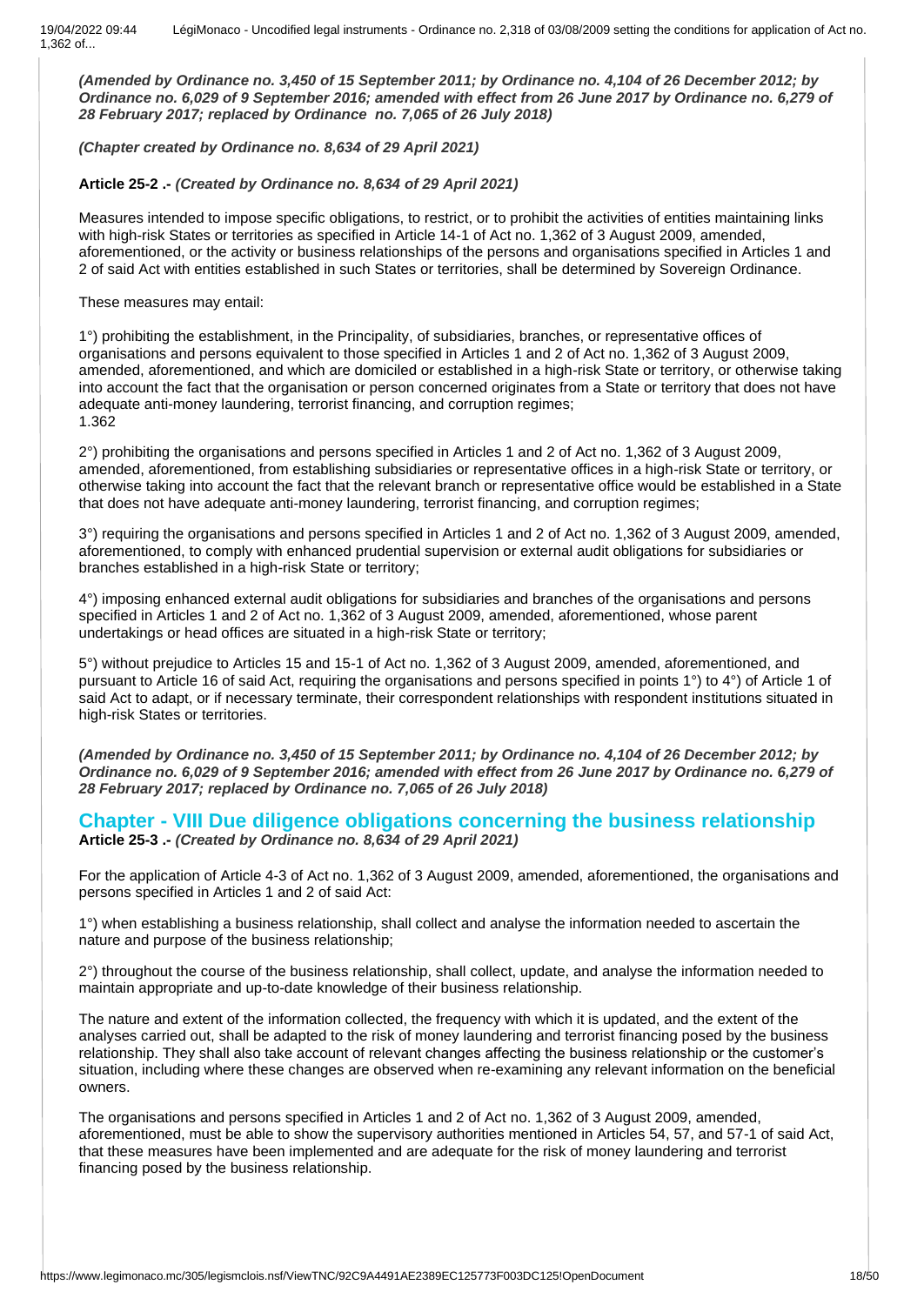*(Amended by Ordinance no. 3,450 of 15 September 2011; by Ordinance no. 4,104 of 26 December 2012; by Ordinance no. 6,029 of 9 September 2016; amended with effect from 26 June 2017 by Ordinance no. 6,279 of 28 February 2017***;** *replaced by Ordinance no. 7,065 of 26 July 2018)*

### **Article 26 .-** *(Amended by Ordinance no. 8,634 of 29 April 2021)*

The ongoing due diligence obligations of professionals, as provided for by Article 5 of Act no. 1,362 of 3 August 2009, amended, aforementioned, include the duty to obtain, analyse and update, within an appropriate period of time based on the risk involved, the identification data and other information used to maintain an adequate level of knowledge of their customers.

Updating the identification data referred to in the preceding paragraph requires the new data to be verified in accordance with Article 6 of Act no. 1,362 of 3 August 2009, amended, aforementioned.

A copy of the documents obtained for this purpose shall be retained in accordance with Article 23 of Act no. 1,362 of 3 August 2009, amended, aforementioned.

1.362

For the application of Article 5 of Act no. 1,362 of 3 August 2009, amended, aforementioned, the persons mentioned in Articles 1 and 2 of said Act shall apply measures to ensure that the transactions carried out in the course of a business relationship are consistent with the up-to-date knowledge of that business relationship as per Article 25-3. These measures must notably allow the person concerned to ensure that the transactions carried out are consistent with the customer's professional activities, the risk profile of the business relationship and, if necessary, based on the risk assessment, the source and destination of the funds involved in the transactions.

The persons mentioned in the preceding paragraph must be able to show the supervisory authorities that these measures have been implemented and are adequate for the risk of money laundering and terrorist financing posed by the business relationship.

*(Amended by Ordinance no. 3,450 of 15 September 2011; by Ordinance no. 4,104 of 26 December 2012; by Ordinance no. 6,029 of 9 September 2016; amended with effect from 26 June 2017 by Ordinance no. 6,279 of 28 February 2017; replaced by Ordinance no. 7,065 of 26 July 2018)*

### **Article 27 .-** *(Replaced by Ordinance no. 8,634 of 29 April 2021 )*

Professionals shall give employees who are in direct contact with the customer a written indication of the appropriate criteria enabling them to identify the unusual transactions or operations specified in Article 14 of Act no. 1,362 of 3 August 2009, amended, aforementioned, to which they must pay special attention, and which must be documented in a written report. This examination shall notably extend to their economic justification and apparent legitimacy. They shall also indicate the procedure for submitting written reports to the officer responsible for prevention of money laundering and terrorist financing referred to in Article 27 of Act no. 1,362 of 3 August 2009, amended, aforementioned, along with the deadlines for submitting such reports.

*(Amended by Ordinance no. 3,450 of 15 September 2011; by Ordinance no. 4,104 of 26 December 2012; by Ordinance no. 6,029 of 9 September 2016; amended with effect from 26 June 2017 by Ordinance no. 6,279 of 28 February 2017; replaced by Ordinance no. 7,065 of 26 July 2018)*

#### **Article 28 .-** *(Amended by Ordinance no. 8,634 of 29 April 2021)*

The persons specified in points 1° to 6° of Article 1 of Act no. 1,362 of 3 August 2009, amended, aforementioned, shall adopt a monitoring system for detecting unusual transactions.

#### The monitoring system must:

- cover all customer accounts and transactions;

- be based on precise and relevant criteria, fixed by each professional taking account notably of the characteristics of the goods and services they offer and those of the customers for whom they are intended, and sufficiently discriminating as to allow unusual transactions to be detected;

- allow such transactions to be detected quickly;

- produce written reports describing the unusual transactions detected and the criteria provided for in the second indent of this paragraph and used to detect the transactions. These reports shall be sent to the officer responsible for prevention of money laundering, terrorist financing and corruption designated in Article 27 of Act no. 1,362 of 3 August 2009, amended, aforementioned;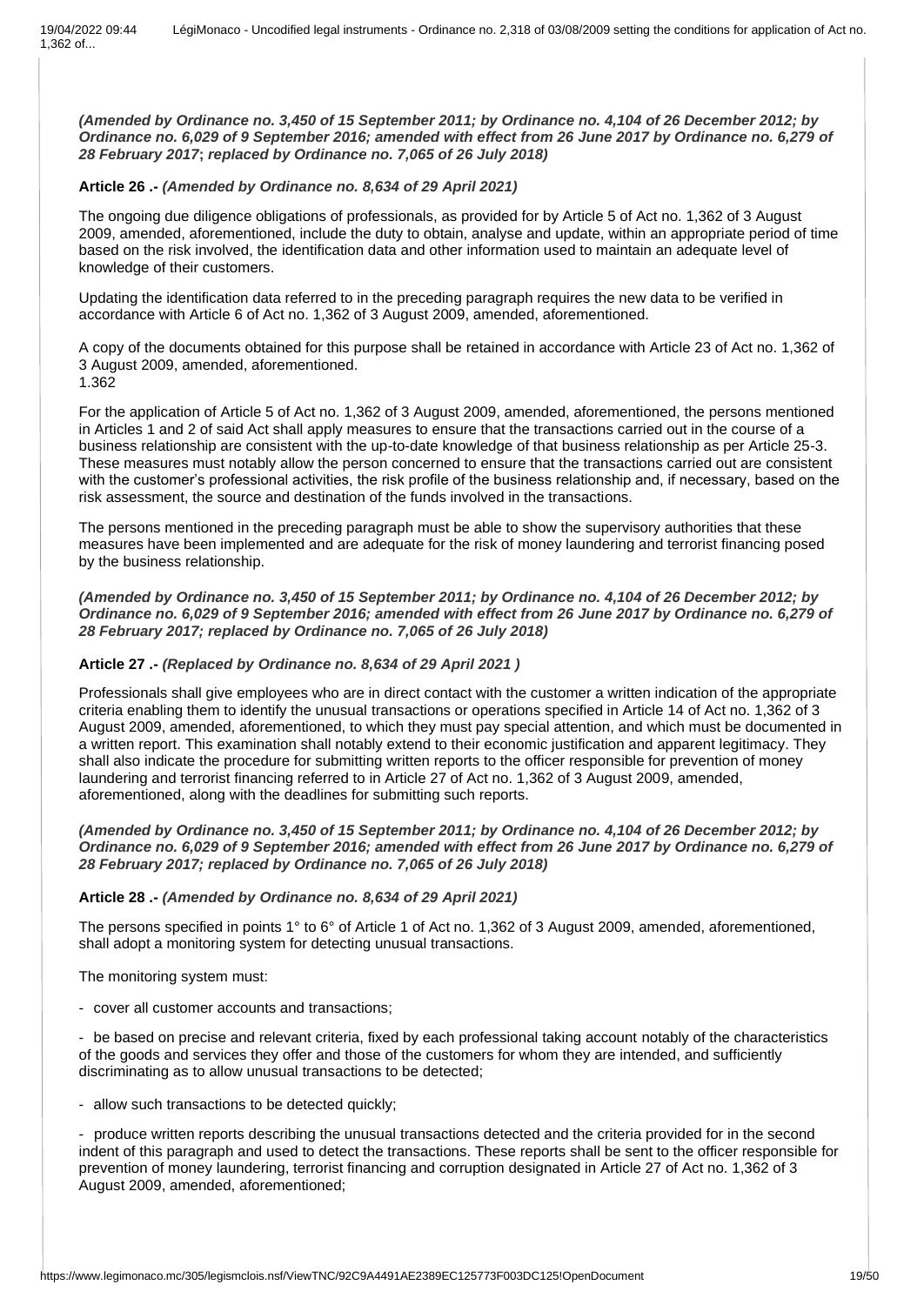- be automated, unless the professional is able to show that the nature and volume of transactions to be monitored does not require it or that the alternative measures implemented do not require it, whereas such alternative measures must be approved in advance by the *Service d'Information et de Contrôle sur les Circuits Financiers*. A prior request must be sent to the *Service d'Information et de Contrôle sur les Circuits Financiers*, accompanied by all supporting documents and information. The request for exemption from the requirement to implement an automated system must be reasoned and renewed during the first calendar quarter of each year.;

- be validated initially and their relevance subsequently re-examined periodically, in order that they may be adapted as necessary to changes in the professional's activities, customer base or environment.

The criteria identified in the second indent of the preceding paragraph shall notably take account of the particular risk of money laundering, terrorist financing and corruption that may be associated with transactions: - carried out by customers who are natural persons and who are not physically present when the transaction is carried out;

- carried out by customers, acceptance of whom is subject to enhanced rules under the customer acceptance policy described in Chapter VII;

- involving unusual amounts, whether in absolute terms or given the usual habits of the customer concerned in his relations with the professional.

*(Amended by Ordinance no. 3,450 of 15 September 2011; by Ordinance no. 4,104 of 26 December 2012; by Ordinance no. 6,029 of 9 September 2016; amended with effect from 26 June 2017 by Ordinance no. 6,279 of 28 February 2017; replaced by Ordinance no. 7,065 of 26 July 2018)*

### **Article 29 .-** *(Amended by Ordinance no. 8,634 of 29 April 2021 )*

Professionals shall implement appropriate procedures to analyse the written reports, as soon as possible and under the coordination of the officer responsible for prevention of money laundering, terrorist financing and corruption, in order to determine whether there are grounds to report the transactions or facts concerned to the *Service d'Information et de Contrôle sur les Circuits Financiers*, pursuant to Chapter V of this Ordinance.

The written report, its analysis, and where applicable the suspicious activity report made as a result, shall be kept in the manner defined in Article 23 of Act no. 1,362 of 3 August 2009, amended, aforementioned, and made available to the *Service d'Information et de Contrôle sur les Circuits Financiers*.

*(Amended by Ordinance no. 3,450 of 15 September 2011; by Ordinance no. 4,104 of 26 December 2012; by Ordinance no. 6,029 of 9 September 2016; amended with effect from 26 June 2017 by Ordinance no. 6,279 of 28 February 2017; replaced by Ordinance no. 7,065 of 26 July 2018)*

### **Chapter - IX Appointment and roles of the officer responsible for prevention of money laundering, terrorist financing and corruption Article 30 .-** *(Amended by Ordinance no. 8,634 of 29 April 2021)*

Pursuant to Article 27 of Act no. 1,362 of 3 August 2009, amended, aforementioned, professionals shall:

1°) classify the risk of money laundering and terrorist financing presented by their activities, based on the degree of exposure to these risks assessed notably on the nature of the goods or services offered, the conditions of the transactions proposed, the distribution channels used and the characteristics of customers;

2°) determine a profile for the business relationship with the customer, in order to detect any anomalies in the relationship in terms of money laundering or terrorist financing risks;

3°) define procedures to be applied for the assessment of risks, the application of customer due diligence measures, record-keeping, the detection of unusual or suspicious transactions, and compliance with the obligation to report to the *Service d'Information et de Contrôle sur les Circuits Financiers*, the Public Prosecutor, or the *Bâtonnier* of the *Ordre des avocats-défenseurs et avocats*,as appropriate; 4°) implement periodic and permanent control procedures for the risks of money laundering and terrorist financing;

5°) take account of the risks of money laundering and terrorist financing when recruiting personnel, based on the levels of responsibilities exercised in the field of the fight against money laundering and terrorist financing.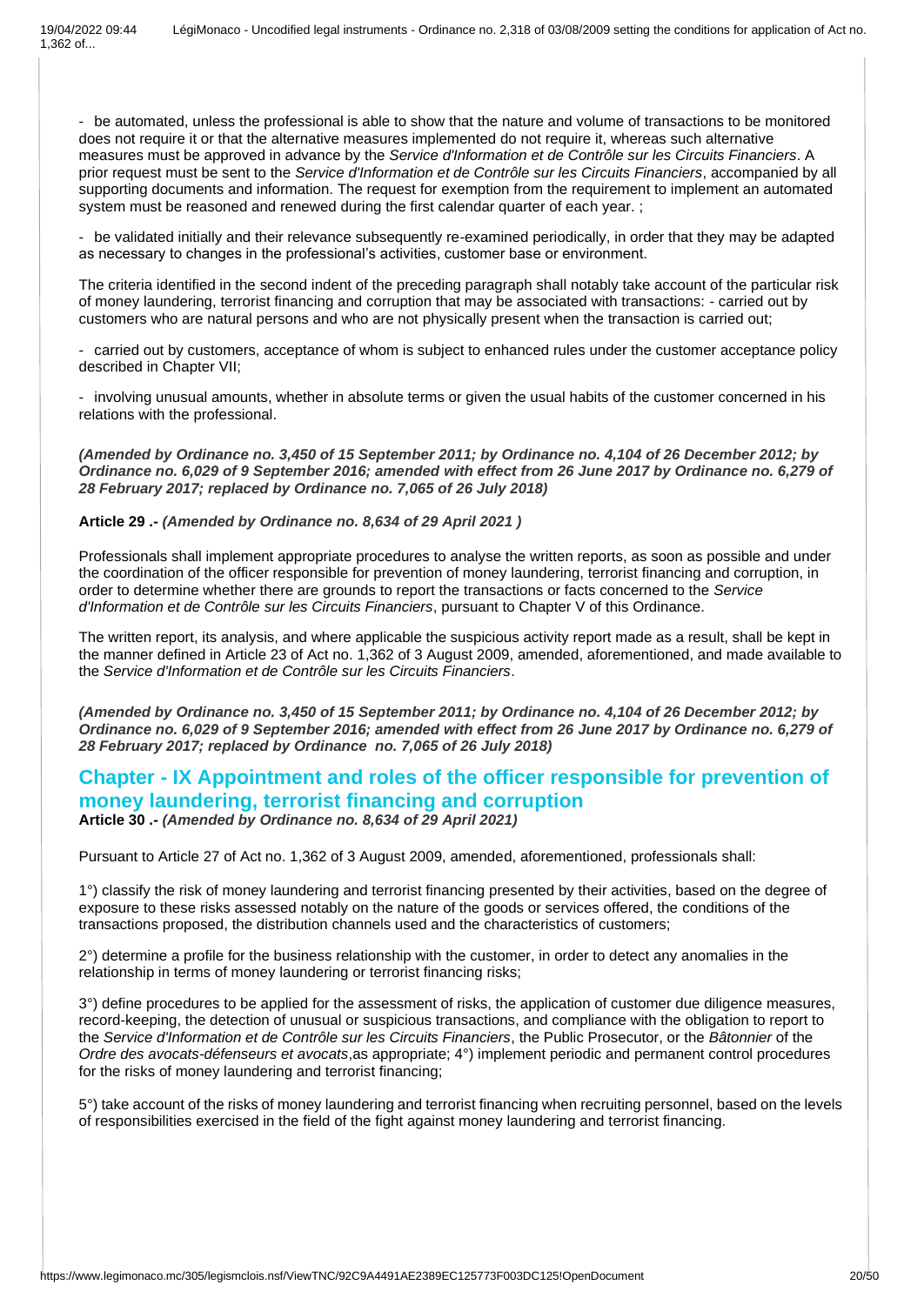*(Amended by Ordinance no. 3,450 of 15 September 2011; by Ordinance no. 4,104 of 26 December 2012; by Ordinance no. 6,029 of 9 September 2016; amended with effect from 26 June 2017 by Ordinance no. 6,279 of 28 February 2017; replaced by Ordinance no. 7,065 of 26 July 2018)*

### **Article 30-1 .-** *(Created by Ordinance no. 8,634 of 29 April 2021)*

For the application of Article 27(4) of Act no. 1,362 of 3 August 2009, amended, aforementioned, the organisations and persons specified in Articles 1 and 2 of said Act shall introduce an internal control system appropriate for their size, nature, and the complexity and volume of their activities, and allocate sufficient human resources to that system.

*(Amended by Ordinance no. 3,450 of 15 September 2011; by Ordinance no. 4,104 of 26 December 2012; by Ordinance no. 6,029 of 9 September 2016; amended with effect from 26 June 2017 by Ordinance no. 6,279 of 28 February 2017; replaced by Ordinance no. 7,065 of 26 July 2018)*

### **Article 30-2 .-** *(Created by Ordinance no. 8,634 of 29 April 2021)*

For the organisations and persons specified in points 1<sup>°</sup>) to 4<sup>°</sup>) of Article 1 of Act no. 1,362 of 3 August 2009, amended, aforementioned, the internal control system specified in the preceding Article must include procedures defining the organisation of the internal control system and the internal control activities conducted by these persons in order to comply with the obligations laid down in Chapter II of said Act.

These procedures shall notably provide for criteria and thresholds to identify significant incidents and inadequacies in terms of anti-money laundering and terrorist financing. They shall also lay down the conditions in which corrective measures are made to address these incidents or inadequacies.

Directors, under the supervision of the board of directors, the supervisory board, or any other body exercising supervisory functions, shall take the corrective measures necessary to remedy incidents immediately and inadequacies identified within a reasonable period of time.

*(Amended by Ordinance no. 3,450 of 15 September 2011; by Ordinance no. 4,104 of 26 December 2012; by Ordinance no. 6,029 of 9 September 2016; amended with effect from 26 June 2017 by Ordinance no. 6,279 of 28 February 2017; replaced by Ordinance no. 7,065 of 26 July 2018)*

#### **Article 30-3 .-** *(Created by Ordinance no. 8,634 of 29 April 2021)*

At least once per year, the board of directors, the supervisory board, or any other body exercising supervisory functions of the organisations and persons mentioned in the preceding Article, shall be informed of the activity and results of internal controls and any inadequacies identified by the supervisory authority specified in Article 54 of Act no. 1,362 of 3 August 2009, amended, aforementioned.

Once per year, the board of directors, the supervisory board, or any other body exercising supervisory functions of the persons mentioned in Article 30-2(1) shall approve a report established in accordance with Article 33 of Act no. 1,362 of 3 August 2009, amended, aforementioned, on the organisation of the internal control system, and on incidents, inadequacies, and corrective measures taken to address them. This report shall be sent to the supervisory authority mentioned in Article 54 of said Act.

*(Amended by Ordinance no. 3,450 of 15 September 2011; by Ordinance no. 4,104 of 26 December 2012; by Ordinance no. 6,029 of 9 September 2016; amended with effect from 26 June 2017 by Ordinance no. 6,279 of 28 February 2017; replaced by Ordinance no. 7,065 of 26 July 2018)*

### **Article 30-4 .-** *(Created by Ordinance no. 8,634 of 29 April 2021)*

For the organisations and persons specified in points 5°) to 26°) of Article 1 and in Article 2 of Act no. 1,362 of 3 August 2009, amended, aforementioned, the internal control system specified in Article 30-1 must include procedures defining the internal control activities they carry out in order to comply with the obligations laid down in Chapter II of said Act.

The organisations and persons mentioned in the first paragraph shall take the corrective measures necessary to remedy any incidents or inadequacies in terms of anti-money laundering and terrorist financing, and to ensure the efficacy of the internal control system, within a reasonable period of time and based on the money laundering and terrorist financing risks to which they are exposed.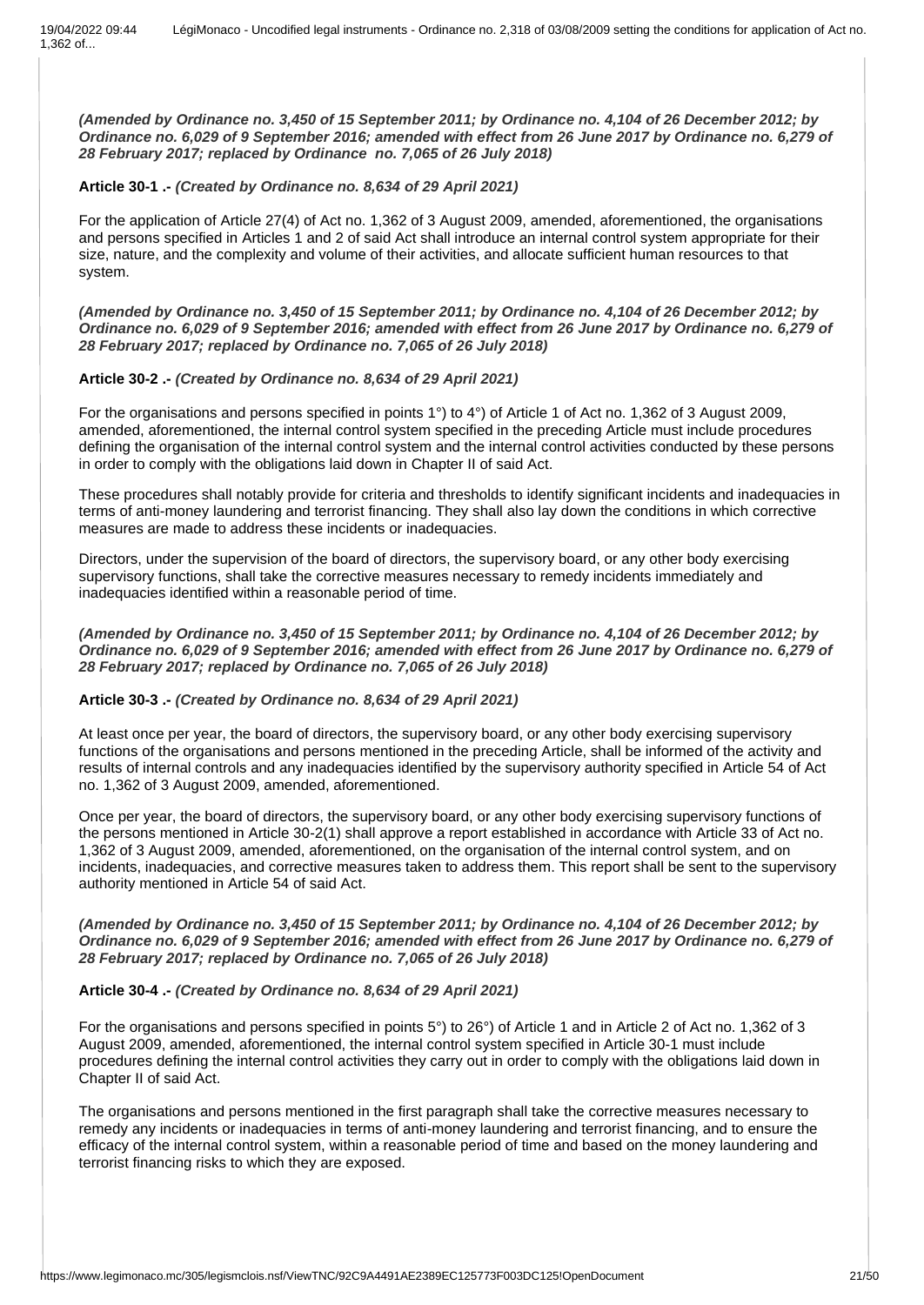*(Amended by Ordinance no. 3,450 of 15 September 2011; by Ordinance no. 4,104 of 26 December 2012; by Ordinance no. 6,029 of 9 September 2016; amended with effect from 26 June 2017 by Ordinance no. 6,279 of 28 February 2017; replaced by Ordinance no. 7,065 of 26 July 2018)*

### **Article 31 .-** *(Replaced by Ordinance no. 8,634 of 29 April 2021)*

The officer(s) responsible for prevention of money laundering, terrorist financing, and corruption specified in Article 27 of Act no. 1,362 of 3 August 2009, amended, aforementioned, shall be appointed by the effective management body of each professional, which must ensure in advance that they fulfil the requirements of good repute necessary for the performance of their duties with integrity and that their numbers and qualifications, along with the resources at their disposal, are adequate for the professional's activities, size and the locations in which they operate.

These officers must have the professional experience, seniority and, within the establishment that employs them, the necessary powers in order to carry out their functions effectively and independently.

Furthermore, the organisations and persons specified in Articles 1 and 2 of Act no. 1,362 of 3 August 2009, amended, aforementioned, shall ensure that the officer(s) responsible for prevention of money laundering, terrorist financing and corruption receive adequate training for their functions or activities, their seniority, and the risks identification by the risk classification specified in Article 3 of said Act, and that they have access to the information required in order to carry out their functions or activities.

Generally, they must ensure that the professional fulfils all its obligations in terms of the prevention of money laundering, terrorist financing, and corruption, and notably that adequate administrative organisation and internal control arrangements are in place in accordance with Articles 30-1 to 30-4. To this end, the officers shall have the authority to propose to the management such measures as are necessary or useful.

In particular, they shall organise and enforce, under their own authority, procedures for analysing written reports established pursuant to Articles 33 and 33-1 of Act no. 1,362 of 3 August 2009, amended, aforementioned, and also procedures for submitting reports to the *Service d'Information et de Contrôle sur les Circuits Financiers* and to the Public Prosecutor as appropriate, in accordance with Chapter V of said Act.

They shall ensure that staff are trained and made aware, pursuant to Article 30 of Act no. 1,362 of 3 August 2009, amended, aforementioned, and Article 34 of this Ordinance.

They shall act as the designated contacts for the *Service d'Information et de Contrôle sur les Circuits Financiers* for all matters relating to the prevention of money laundering, terrorist financing, and corruption.

Where they are appointed by the organisations or persons specified in Article 1 of Act no. 1,362 of 3 August 2009, amended, aforementioned, with the exception of those specified in point 15°) of said Article, the officer(s) responsible for prevention of money laundering, terrorist financing, and corruption shall, at least once per year, establish and submit an activity report to the professional's management body, concerning the conditions in which the prevention of money laundering, terrorist financing and corruption is ensured.

This report must notably:

- allow an assessment of any presumed attempted offences detected;

- allow a judgement to be made on the adequacy of the administrative organisation, internal controls implemented and the collaboration of the professional's departments for the prevention of such offences, taking into account the professional's activities, size and the locations in which they operate;

indicate the main actions taken in terms of the internal control of measures to combat money laundering, terrorist financing, and corruption, and present any actions planned in this regard;

- describe any significant changes occurring in terms of controls during the reference period, in particular to take account of changes to the professional's activity and risks.

A copy of this annual activity report shall systematically be sent to the *Service d'Information et de Contrôle sur les Circuits Financiers*, and also to the professional's statutory auditor where applicable.

*(Amended by Ordinance no. 3,450 of 15 September 2011; by Ordinance no. 4,104 of 26 December 2012; by Ordinance no. 6,029 of 9 September 2016; amended with effect from 26 June 2017 by*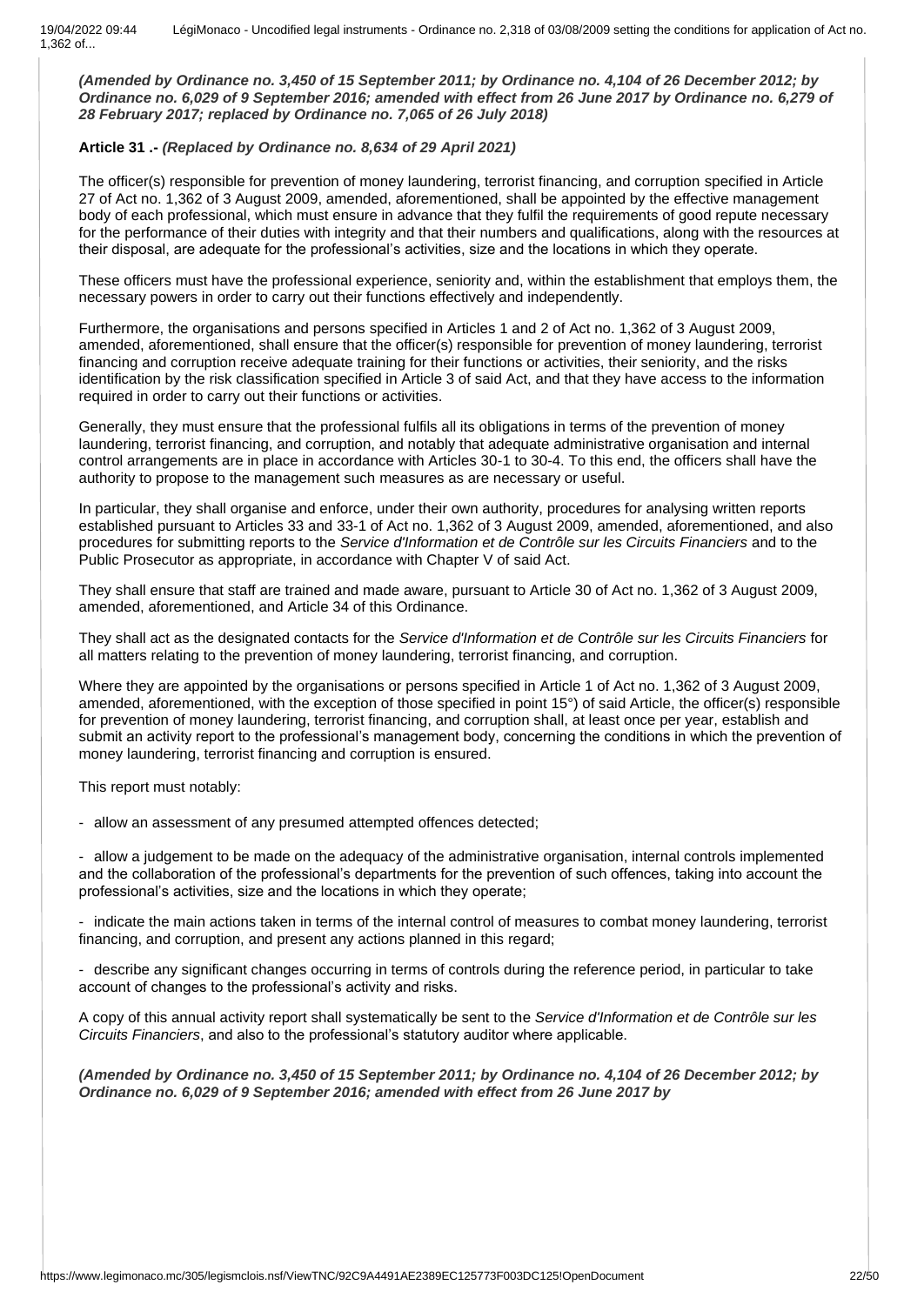*Ordinance no. 6,279 of 28 February 2017; replaced by Ordinance no. 7,065 of 26 July 2018)* 

### **Article 32 .-** *(Amended by Ordinance no. 8,634 of 29 April 2021)*

The report established by a chartered accountant or certified accountant, as provided by Article 59 of Act no. 1,362 of 3 August 2009, amended, aforementioned, shall contain the following information:

- the existence of up-to-date procedures to combat money laundering, terrorist financing and corruption suitable for the activity of the professional concerned;

- the proper dissemination of these procedures to the employees of the professional concerned and to persons who collaborate and participate in its activity;

- the proper application of procedures to combat money laundering, terrorist financing, and corruption, formally confirmed by checks on a sample of files selected by the author of the report;

- the existence and proof of ongoing training actions and regular information for employees.

*(Amended by Ordinance no. 3,450 of 15 September 2011; by Ordinance no. 4,104 of 26 December 2012; by Ordinance no. 6,029 of 9 September 2016; amended with effect from 26 June 2017 by Ordinance no. 6,279 of 28 February 2017; replaced by Ordinance no. 7,065 of 26 July 2018)*

**Article 33 .-** *(Replaced by Ordinance No. 8,634 of 29 April 2021; repealed by Ordinance no. 9,125 of 25 February 2022).*

*(Amended by Ordinance no. 3,450 of 15 September 2011; by Ordinance no. 4,104 of 26 December 2012; by Ordinance no. 6,029 of 9 September 2016; amended with effect from 26 June 2017 by Ordinance no. 6,279 of 28 February 2017; replaced by Ordinance no. 7,065 of 26 July 2018)*

### **Chapter - IX Training and awareness of personnel**

**Article 34 .-** The obligation for training and awareness regarding the prevention of money laundering, terrorist financing, and corruption referred to in Article 30 of Act no. 1,362 of 3 August 2009, amended, aforementioned, concerns those members of the professional's personnel whose tasks:

- in relation with customers or transactions place them at risk of encountering attempted money laundering, terrorist financing, or corruption; or,

- entail developing procedures or information technology or other tools applicable to sensitive activities in view of this risk.

Training, awareness and regular information of personnel are notably intended to allow them to:

- acquire the knowledge and develop the critical faculties needed to detect unusual transactions;
- acquire the knowledge of procedures needed to respond appropriately to such transactions;

- integrate the issue of prevention of money laundering, terrorist financing and corruption into the procedures and tools developed for application to sensitive activities in view of such a risk.

*(Amended by Ordinance no. 3,450 of 15 September 2011; by Ordinance no. 4,104 of 26 December 2012; by Ordinance no. 6,029 of 9 September 2016; amended with effect from 26 June 2017 by Ordinance no. 6,279 of 28 February 2017; replaced by Ordinance no. 7,065 of 26 July 2018)*

### **Chapter - X The** *Service d'Information et de Contrôle sur les Circuits Financiers*

**Article 35 .-** The *Service d'Information et de Contrôle sur les Circuits Financiers* may propose any changes to laws or regulations that it deems necessary regarding the fight against money laundering, terrorist financing, and corruption.

It may disseminate any instruction or recommendation it deems necessary regarding the application of the measures provided for by Act no. 1,362 of 3 August 2009, amended, aforementioned, and by this Ordinance.

*(Amended by Ordinance no. 3,450 of 15 September 2011; by Ordinance no. 4,104 of 26 December 2012; by Ordinance no. 6,029 of 9 September 2016; amended with effect from 26 June 2017 by*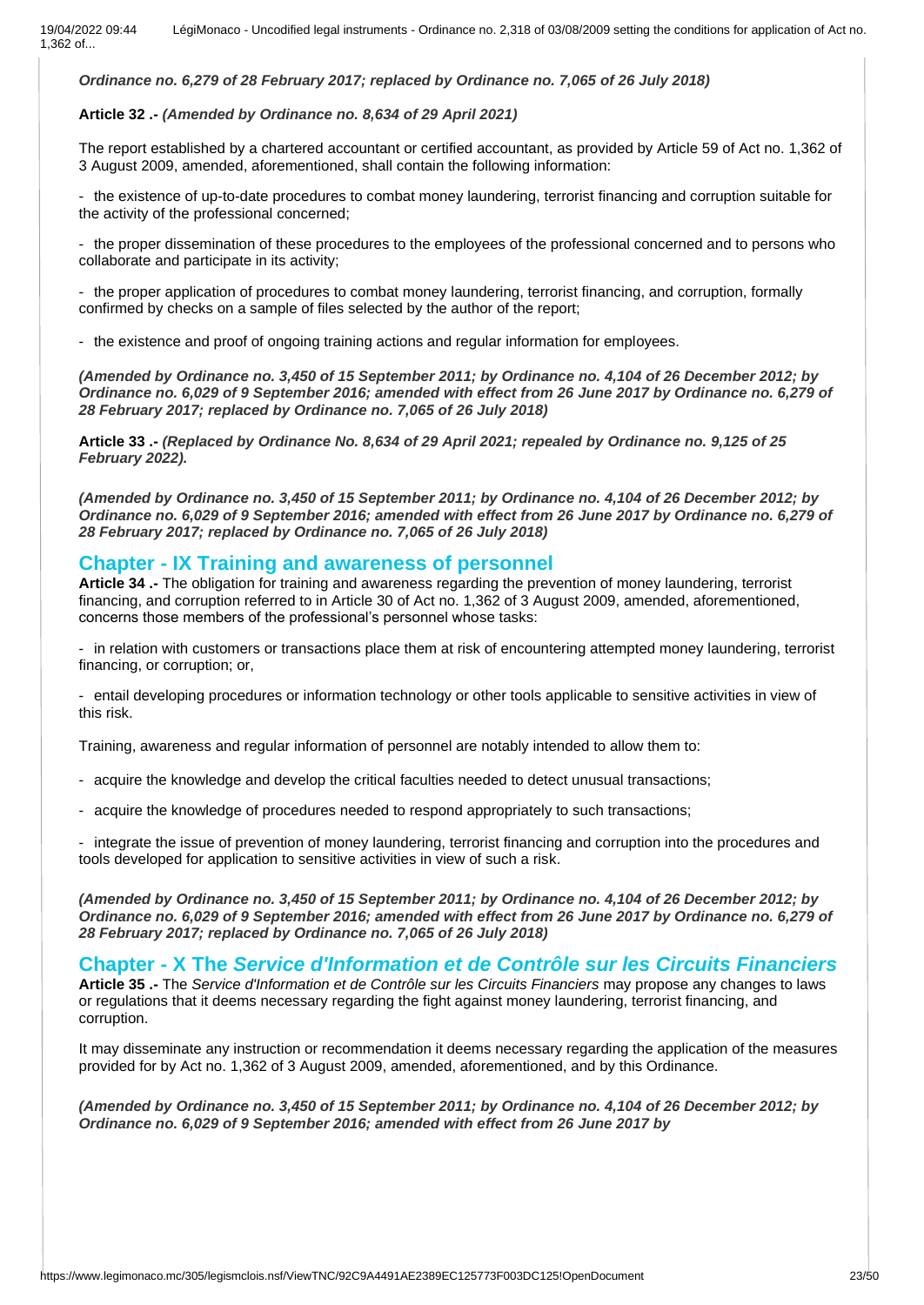### *Ordinance no. 6,279 of 28 February 2017; replaced by Ordinance no. 7,065 of 26 July 2018)*

**Article 35-1 .-** The *Service d'information et de Contrôle sur les Circuits Financiers* shall draw the attention of professionals to information useful for the assessment of risks, by any means it deems fit, and notably by:

- disseminating instructions or recommendations provided for by Article 35;
- publishing, on its website, documents designed and drafted in the course of the National Risk Assessment;

- holding informal meetings with the professionals concerned or with the organisations or associations representing them.

*(Amended by Ordinance no. 3,450 of 15 September 2011; by Ordinance no. 4,104 of 26 December 2012; by Ordinance no. 6,029 of 9 September 2016; amended with effect from 26 June 2017 by Ordinance no. 6,279 of 28 February 2017; replaced by Ordinance no. 7,065 of 26 July 2018)*

**Article 36 .-** The *Service d'information et de Contrôle sur les Circuits Financiers* is designated a specialised anticorruption authority, within the meaning of the Criminal Law Convention on Corruption of the Council of the Council of Europe of 27 January 1999.

*(Amended by Ordinance no. 3,450 of 15 September 2011; by Ordinance no. 4,104 of 26 December 2012; by Ordinance no. 6,029 of 9 September 2016; amended with effect from 26 June 2017 by Ordinance no. 6,279 of 28 February 2017; replaced by Ordinance no. 7,065 of 26 July 2018)*

### **Article 36-1 .-** *(Created by Ordinance no. 8,634 of 29 April 2021)*

Based on the results of the risk assessment, the *Service d'information et de Contrôle sur les Circuits Financiers* shall prepare a report which shall be published, and where appropriate shall make proposals to the government for a plan of action intended to reduce the risk level identified.

*(Amended by Ordinance no. 3,450 of 15 September 2011; by Ordinance no. 4,104 of 26 December 2012; by Ordinance no. 6,029 of 9 September 2016; amended with effect from 26 June 2017 by Ordinance no. 6,279 of 28 February 2017; replaced by Ordinance no. 7,065 of 26 July 2018)*

**Article 36-2 .-** *(Created by Ordinance no. 8,634 of 29 April 2021)*

The report on the national risk assessment shall be published on the website of the *Service d'information et de Contrôle sur les Circuits Financiers* and by any other means of communication deemed fit.

The results of the national risk assessment shall be brought to the attention of the categories of professionals concerned by any means, including at information meetings.

*(Amended by Ordinance no. 3,450 of 15 September 2011; by Ordinance no. 4,104 of 26 December 2012; by Ordinance no. 6,029 of 9 September 2016; amended with effect from 26 June 2017 by Ordinance no. 6,279 of 28 February 2017; replaced by Ordinance no. 7,065 of 26 July 2018)*

### **Chapter XI - Inspection and audit reports**

**Article 37 .-** After completion of the on-site inspection provided by Article 54 of Act No. 1,362 of 3 August 2009, amended, aforementioned, the *Service d'information et de Contrôle sur les Circuits Financiers* shall establish a report following adversarial exchanges, in the following manner:

A preliminary report drafted by the *Service d'information et de Contrôle sur les Circuits Financiers* shall be sent to the professional concerned, by registered letter with postal advice of receipt.

The professional shall then have a period of eight days, following receipt of the preliminary report, in which to seek a meeting for the purpose of debating the preliminary report, if it deems necessary. The meeting must take place within a period of thirty days following receipt of the preliminary report.

The professional may be assisted by an advisor of its choosing.

At this meeting, to be attended by at least one of the inspectors who participated in the inspection, the *Service d'information et de Contrôle sur les Circuits Financiers* shall give the professional's managers or representatives a verbal account of its main observations.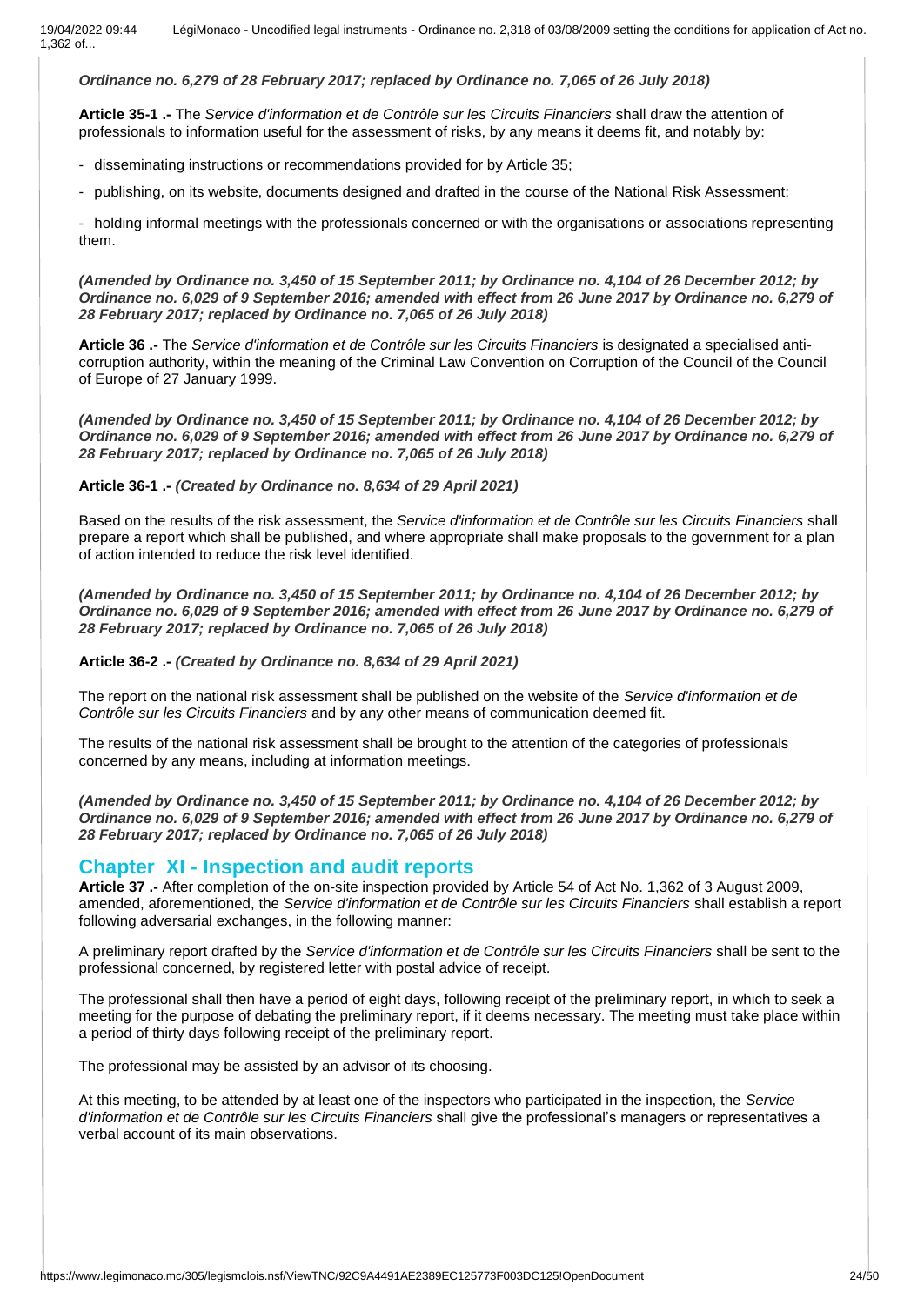Having seen the preliminary report, the professional may ask for any errors to be corrected; he may also put forward new elements which were previously not known to the inspector, or state differing viewpoints.

After this interview, and once an additional examination of the facts has been carried out, including any additional elements provided by the professional, the *Service d'information et de Contrôle sur les Circuits Financiers* shall produce a draft report and send it to the professional by registered letter with postal advice of receipt.

The professional shall then have a period of fifteen calendar days, following receipt of the draft report, in which to present its written observations. These observations shall be sent to the *Service d'information et de Contrôle sur les Circuits Financiers* in paper or electronic format, using the standard document available on the *Service d'information et de Contrôle sur les Circuits Financiers* website.

Exceptionally, upon a written and reasoned request from the professional, it may be granted a further period of fifteen calendar days.

The written observations of the professional and of the *Service d'information et de Contrôle sur les Circuits Financiers* shall be appended to the draft report sent previously. Together, the draft report and these observations shall constitute the definitive report, which shall be signed by at least one of the inspectors who participated in the inspection. It shall be sent to the professional concerned by registered letter with postal advice of receipt.

*(Amended by Ordinance no. 3,450 of 15 September 2011; by Ordinance no. 4,104 of 26 December 2012; by Ordinance no. 6,029 of 9 September 2016; amended with effect from 26 June 2017 by Ordinance no. 6,279 of 28 February 2017; replaced by Ordinance no. 7,065 of 26 July 2018)*

**Article 37-1 .-** Notwithstanding the provisions of the previous Article, upon completion of the inspection operations, the *Service d'information et de Contrôle sur les Circuits Financiers* may, if appropriate, send recommendations to the professionals concerned regarding the observations made, by registered post with acknowledgement of receipt.

*(Amended by Ordinance no. 3,450 of 15 September 2011; by Ordinance no. 4,104 of 26 December 2012; by Ordinance no. 6,029 of 9 September 2016; amended* **à***with effect from 26 June 2017 by Ordinance no. 6,279 of 28 February 2017; replaced by Ordinance no. 7,065 of 26 July 2018)*

**Article 37-2 .-** In urgent cases or where there is a need to take observations immediately for facts or actions which may constitute a serious breach or breaches of the provisions of Act no. 1,362 of 3 August 2009, amended, aforementioned, and its implementing instruments, the *Service d'information et de Contrôle sur les Circuits Financiers*'s inspectors may draw up statements. These statements shall list the observations which may constitute a serious breach of the provisions applicable to the professional subject to the control. They shall list the nature, date and place of the observations made and shall be signed by at least one of the inspectors who participated in the inspection, and the professional's manager or representative. Any refusal on the part of the latter shall be noted in the statement.

*(Amened by Ordinance no. 3,450 of 15 September 2011; by Ordinance no. 4,104 of 26 December 2012***;** *by Ordinance no. 6,029 of 9 September 2016***;** *amended with effect from 26 June 2017 by Ordinance no. 6,279 of 28 February 2017; replaced by Ordinance no. 7,065 of 26 July 2018)*

**Article 38 .-** *(Amended by Ordinance no. 8,634 of 29 April 2021)*

Control of the application of the provisions of Act no. 1,362 of 3 August 2009, amended, aforementioned, and its implementing measures, by the persons specified in points 1°) and 2°) of Article 2 of Act no. 1,362 of 3 August 2009, amended, aforementioned, shall be carried out by the Public Prosecutor, who may be assisted by officers from the *Service d'information et de Contrôle sur les Circuits Financiers*. 1.362

*(Amended by Ordinance no. 3,450 of 15 September 2011; by Ordinance no. 4,104 of 26 December 2012; by Ordinance no. 6,029 of 9 September 2016***;** *amended with effect from 26 June 2017 by Ordinance no. 6,279 of 28 February 2017***;** *replaced by Ordinance no. 7,065 of 26 July 2018)*

**Article 38-1 .-** .-Upon completion of the inspection specified in the preceding Article, the Public Prosecutor shall, following adversarial exchanges, establish a report in the following manner: A preliminary report produced by the Public Prosecutor shall be sent to the professional concerned, by registered letter with postal advice of receipt.

The professional shall then have a period of eight days, following receipt of the preliminary report, in which to seek a meeting for the purpose of debating the preliminary report, if it deems necessary. The meeting must take place within a period of thirty days following receipt of the preliminary report.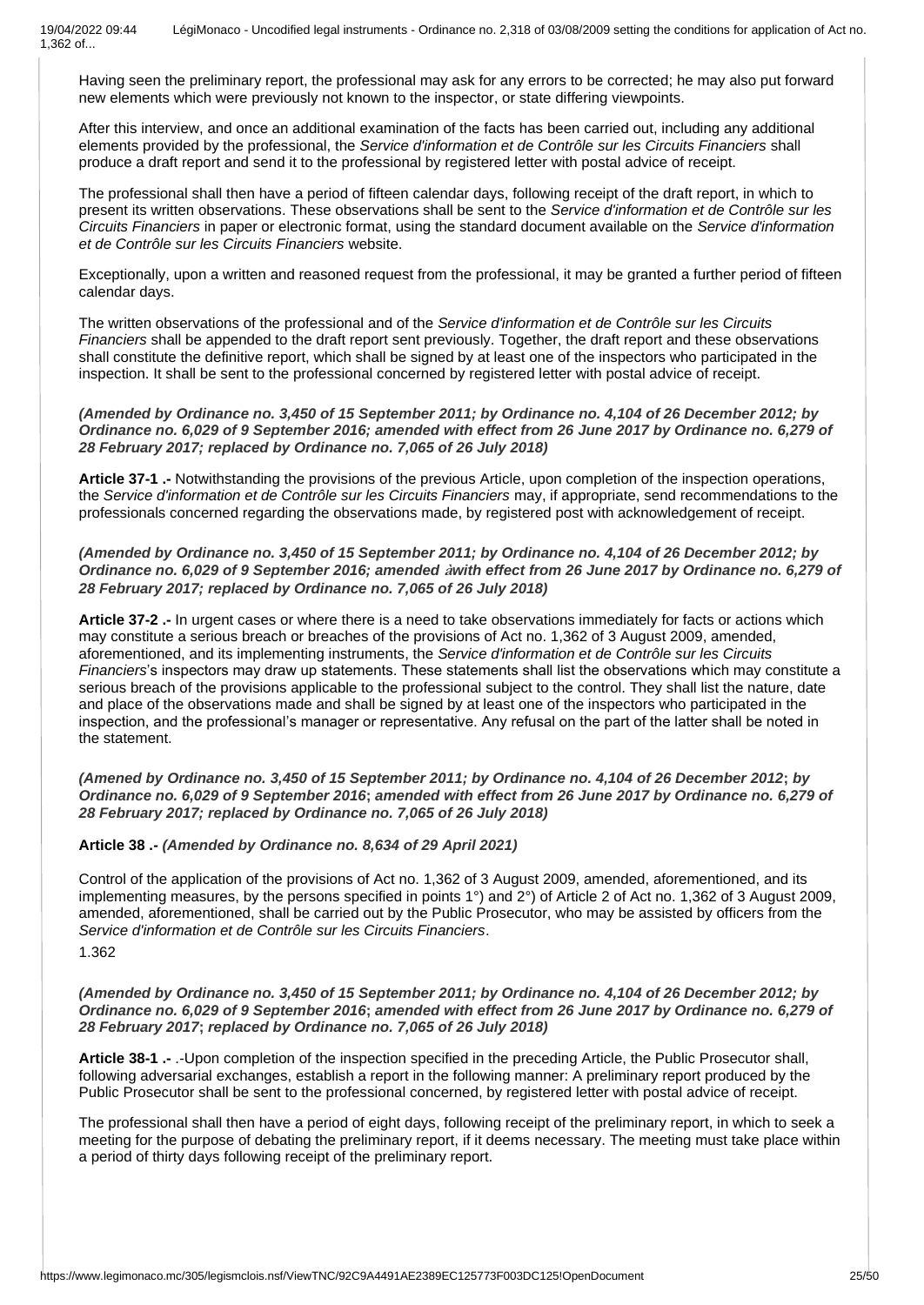The professional may be assisted by an advisor of its choosing.

At this meeting, to be attended by at least one of the inspectors who participated in the inspection, the Public Prosecutor shall give the professional's managers or representatives a verbal account of his main observations.

Having seen the preliminary report, the professional may ask for any errors to be corrected; it may also put forward new elements which were previously not known to the inspector, or state differing viewpoints.

After this interview, and once an additional examination of the facts has been carried out, including any additional elements provided by the professional, the Public Prosecutor shall produce a draft report and send it to the professional by registered letter with postal advice of receipt.

The professional shall then have a period of fifteen calendar days, following receipt of the draft report, in which to present its written observations. These shall be sent to the Public Prosecutor in paper or electronic format.

Exceptionally, upon a written and reasoned request from the professional, it may be granted a further period of fifteen calendar days.

The written observations of the professional and of the Public Prosecutor shall be appended to the draft report sent previously. Together, the draft report and these observations shall constitute the definitive report, which shall be signed by at least one of the inspectors who participated in the inspection. It shall be sent to the professional concerned by registered post with advice of receipt.

*(Amended by Ordinance no. 3,450 of 15 September 2011; by Ordinance no. 4,104 of 26 December 2012; by Ordinance no. 6,029 of 9 September 2016; amended with effect from 26 June 2017 by Ordinance no. 6,279 of 28 February 2017; replaced by Ordinance no. 7,065 of 26 July 2018)*

### **Article 38-1-1 .-** *(Created by Ordinance no. 8,634 of 29 April 2021)*

Following the inspections carried out pursuant to Article 57-1 of Act no. 1,362 of 3 August 2009, amended, aforementioned, the *Bâtonnier* of the *Ordre des avocats-défenseurs et avocats* (Chairman of the Bar Association) shall, following adversarial exchanges, establish a report in the following manner:

A preliminary report produced by the *Bâtonnier* of the *Ordre des avocats-défenseurs et avocats* shall be sent to the senior attorney (*avocat-défenseur*) or lawyer concerned, by registered post with advice of receipt.

The senior attorney or lawyer shall then have a period of eight days, following receipt of the preliminary report, in which to seek a meeting for the purpose of debating the preliminary report, if he deems necessary. The meeting must take place within a period of thirty days following receipt of the preliminary report.

The senior attorney or lawyer may be assisted by an advisor of his choosing.

At this meeting the *Bâtonnier* of the *Ordre des avocats-défenseurs et avocats* shall give the senior attorney or lawyer concerned a verbal account of his main observations.

Having seen the preliminary report, the senior attorney or lawyer concerned may ask for any errors to be corrected; he may also put forward new elements which were previously not known to the *Bâtonnier* of the *Ordre des avocatsdéfenseurs et avocats*, or state differing viewpoints.

After this interview, and once an additional examination of the facts has been carried out, including any additional elements provided by the senior attorney or lawyer concerned, the *Bâtonnier* of the *Ordre des avocats-défenseurs et avocats* shall produce a draft report and send it to the senior attorney or lawyer by registered post with advice of receipt.

The senior attorney or lawyer concerned shall then have a period of fifteen calendar days, following receipt of the draft report, in which to present his written observations. These shall be sent to the *Bâtonnier* of the *Ordre des avocats-défenseurs et avocats* in paper or electronic format.

Exceptionally, upon a written and reasoned request from the senior attorney or lawyer concerned, he may be granted a further period of fifteen calendar days.

The written observations of the senior attorney or lawyer concerned and of the *Bâtonnier* of the *Ordre des avocatsdéfenseurs et avocats* shall be appended to the draft report sent previously. Together, the draft report and these observations shall constitute the definitive report, which shall be signed by at least one of the inspectors who participated in the inspection. It shall be sent to the professional concerned by registered post with advice of receipt.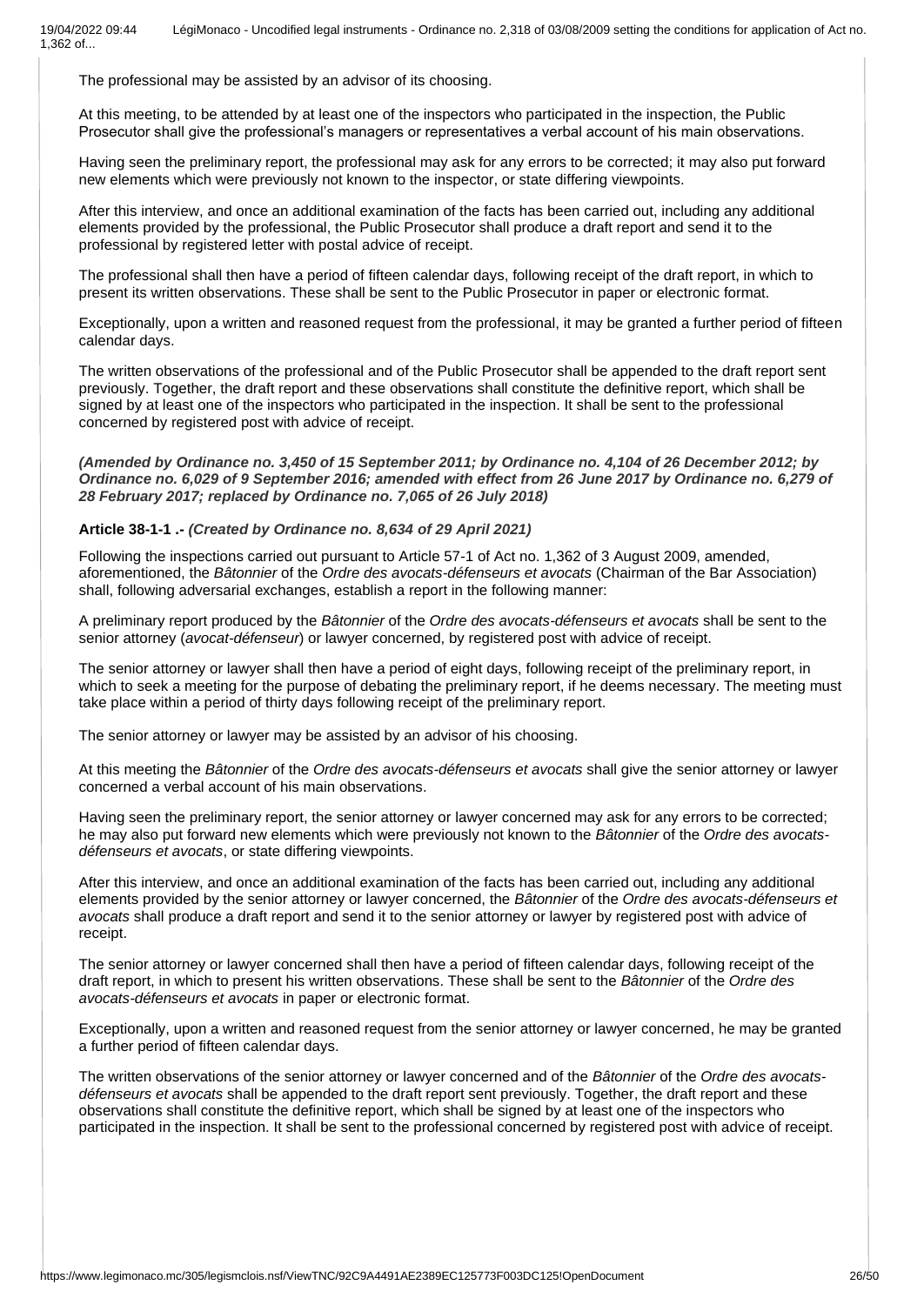*(Amended by Ordinance no. 3,450 of 15 September 2011; by Ordinance no. 4,104 of 26 December 2012***;** *by Ordinance no. 6,029 of 9 September 2016***;** *amended with effect from 26 June 2017 by Ordinance no. 6,279 of 28 February 2017; replaced by Ordinance no. 7,065 of 26 July 2018)*

### **Chapter - XII Suspicious transaction reports by the professionals specified in Article 2 of Act no. 1,362 of 3 August 2009, amended, aforementioned Article 38-2 .-** *(Amended by Ordinance no. 8,634 of 29 April 2021)*

The persons specified in points 1°) and 2°) of Article 2 of Act no. 1,362 of 3 August 2009, amended, aforementioned, shall send the report specified in Article 40 of this instrument, to the Public Prosecutor, as soon as possible, by registered post with advice of receipt or delivered by hand to the Secretariat of the Public Prosecution Department against receipt.

If the circumstances so require, the report may be sent early by fax or by appropriate electronic means.

The foregoing provisions are applicable to the report specified in Article 40(2) of Act no. 1,362 of 3 August 2009, amended, aforementioned, made by senior attorneys, lawyers, and junior barristers to the *Bâtonnier* of the *Ordre des avocats-défenseurs et avocats*.

*(Amended by Ordinance no. 3,450 of 15 September 2011; by Ordinance no. 4,104 of 26 December 2012; by Ordinance no. 6,029 of 9 September 2016; amended with effect from 26 June 2017 by Ordinance no. 6,279 of 28 February 2017; replaced by Ordinance no. 7,065 of 26 July 2018)*

## **Chapter - XIII Information to accompany electronic transfers**

**Article 39 .-** The provisions of this Chapter shall apply to transfers of funds, in any currency whatsoever, sent or received by a payment service provider or an intermediary payment service provider established in the Principality.

This Chapter shall not apply to transfer of funds effected by means of a payment card, electronic money instrument or mobile phone, or any other digital or computerised system allowing pre- or post-payment and presenting similar characteristics, where the following conditions are met:

- a) the card, instrument or system is used exclusively to pay for goods or services; and
- b) the number of this card, instrument or system accompanies all transfers resulting from the transaction.

However, the provisions of this Chapter shall apply where a payment card, electronic money instrument or mobile phone, or any other digital or information technology system allowing pre- or post-payment and presenting similar characteristics, is used to effect a person-to-person transfer of funds.

This Chapter shall not apply to persons who create digital copies of paper documents acting under a contract with a payment service provider, or to those whose sole activity is to supply payment service providers with messaging systems or other support systems for the transmission of funds, or clearing and settlement systems.

This Chapter shall not apply to transfers of funds:

a) where the payer withdraws cash from his own payment account;

b) which constitute transfers of funds to a public authority for the payment of taxes, fines or other deductions in the Principality;

c) for which the payer and the payee are both payment service providers acting on their own behalf;

d) which are effected by means of an exchange of cheque images, including truncated cheques.

*(Amended by Ordinance no. 3,450 of 15 September 2011; by Ordinance no. 4,104 of 26 December 2012; by Ordinance no. 6,029 of 9 September 2016; amended with effect from 26 June 2017 by Ordinance no. 6,279 of 28 February 2017; replaced by Ordinance no. 7,065 of 26 July 2018)*

**Section -1 Obligations of the payer's payment service provider**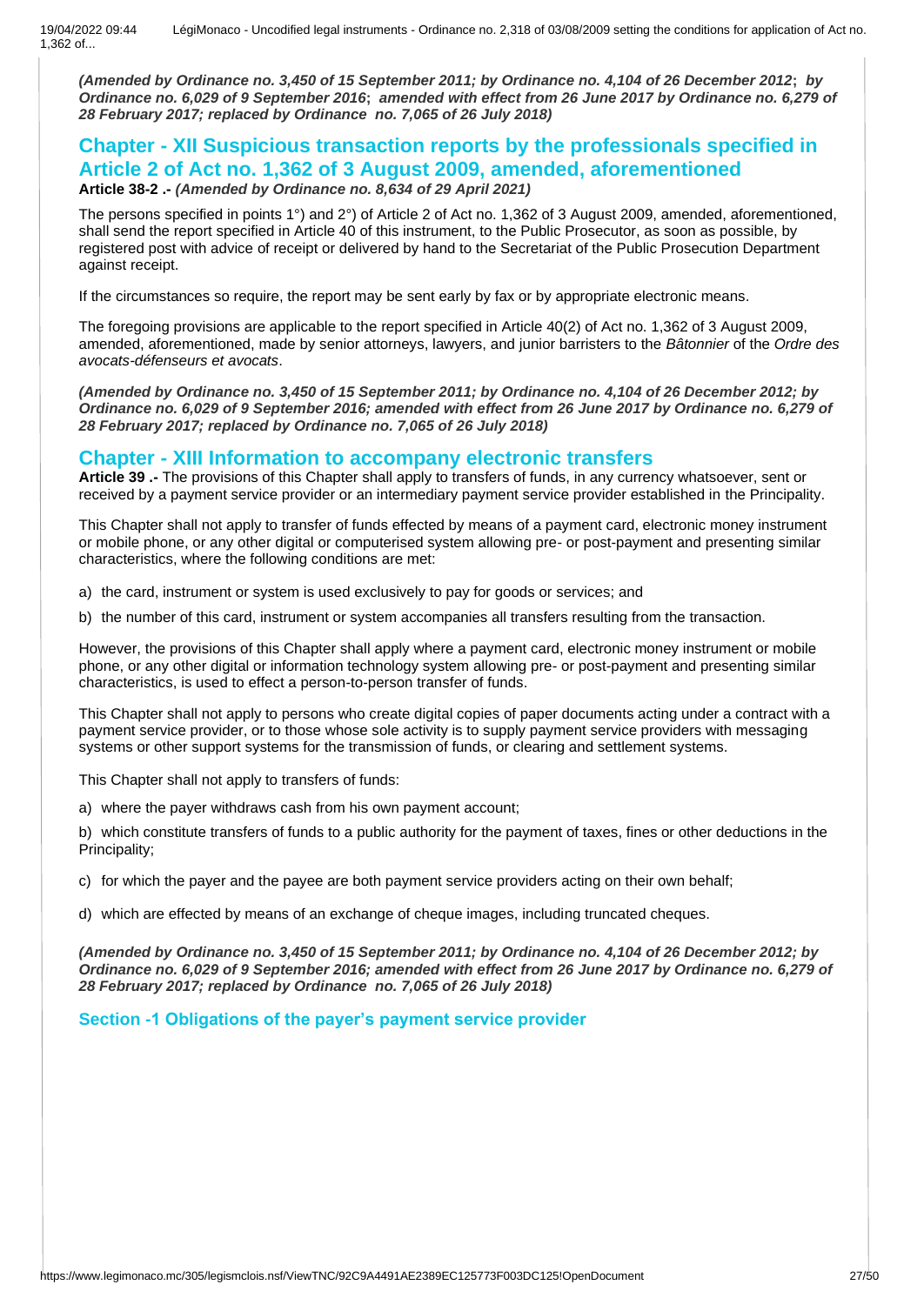**Article 40 .-** The payer's payment service provider shall ensure that transfers of funds are accompanied by the following information on the payer:

- the name of the payer;
- the payer's payment account number;
- if there is no account number due to the professional's activity, a unique reference number;
- the payer's address, official identity document number, customer identification number or date and place of birth.

The payer's payment service provider shall ensure that transfers of funds are accompanied by the following information on the payee:

- the name of the payee;
- the payee's payment account number.

By way of derogation from paragraphs 1 and 2, in the case of a transfer not made from or to a payment account, the payer's payment service provider shall ensure that the transfer of funds is accompanied by a unique transaction identifier rather than the payment account number(s).

Before transferring funds, the payer's payment service provider shall verify the accuracy of the information referred to in paragraph 1 of this Article on the basis of documents, data or information obtained from a reliable and independent source.

The verification referred to in the previous paragraph shall be deemed to have taken place, where the identity of the payer has been verified pursuant to Section I of Act no. 1,362 of 3 August 2009, amended, aforementioned, and to Chapter II of this Ordinance, and the information obtained in the course of this verification have been retained pursuant to Article 23 of said Act.

The provisions of Article 12 shall apply to the payer.

The payer's payment service provider shall effect no transfer of funds until he has confirmed that the provisions of the preceding paragraphs have been applied.

*(Amended by Ordinance no. 3,450 of 15 September 2011; by Ordinance no. 4,104 of 26 December 2012; by Ordinance no. 6,029 of 9 September 2016; amended with effect from 26 June 2017 by Ordinance no. 6,279 of 28 February 2017; replaced by Ordinance no. 7,065 of 26 July 2018)*

**Article 41 .-** National bank transfers and transfers of funds and bank transfers and transfers of funds from or to the Republic of France must include information concerning the payer and the payee, pursuant to the previous Article, unless this information can be made available to the payee's payment service provider and to the *Service d'information et de Contrôle sur les Circuits Financiers* by other means within a period of no more than three business days following receipt of the request. In this case, payment service providers need only include the account number or a unique identification number for both the payer and the payee.

For the transactions specified in paragraph 1, the payer's payment service provider shall make the following information available to the intermediary payment service provider or to the *Service d'information et de Contrôle sur les Circuits Financiers*, within three business days as from receipt of the request for information from the payee's payment service provider:

a) for transfers of funds exceeding 1,000 EUR, whether carried out in a single operation or in several operations which appear to be linked, information on the payer or the payee as per Article 40;

b) for transfers of funds not exceeding 1,000 EUR and which do not appear to be linked to other transfers of funds whose amount, when added to that of the transfer in question, exceeds 1,000 EUR, as a minimum:

- the names of the payer and the payee; and

- the payment account numbers of the payer and the payee or, where Article 40(3) applies, the unique transaction identifier.

By way of derogation from Article 40(4), in the case of the transfers of funds specified in point b) of paragraph 2, the payer's payment service provider need not verify the information on the payer, unless the payer's payment service provider: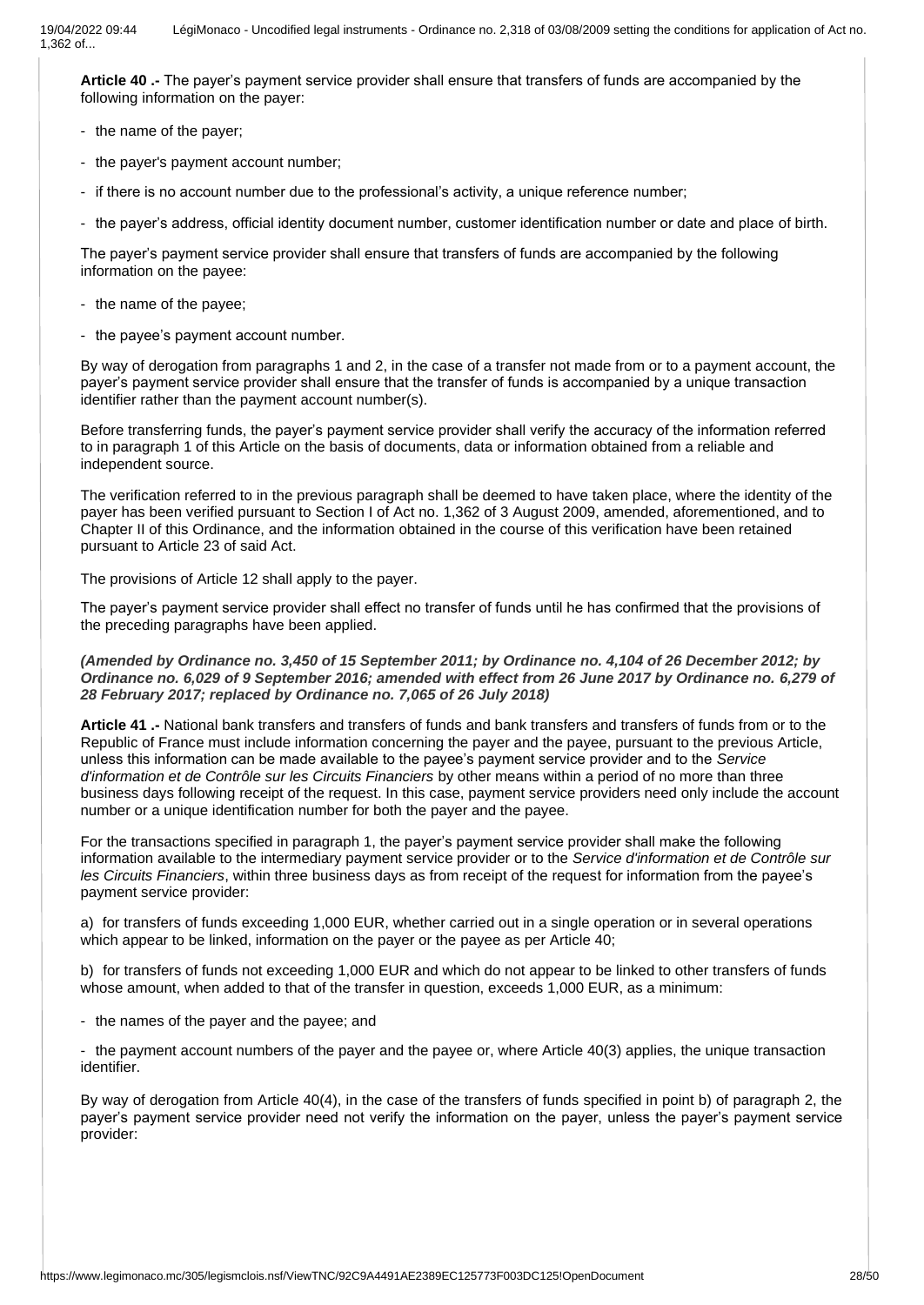- a) has received the funds to be transferred in cash or in anonymous electronic money; or
- b) has reasonable grounds for suspecting money laundering or terrorist financing.

#### *(Amended by Ordinance no. 3,450 of 15 September 2011; by Ordinance no. 4,104 of 26 December 2012***;** *by Ordinance no. 6,029 of 9 September 2016; amended with effect from 26 June 2017 by Ordinance no. 6,279 of 28 February 2017; replaced by Ordinance no. 7,065 of 26 July 2018)*

**Article 42 .-** In the case of a batch file transfer from a single payer to payees whose payment service providers are established outside the Principality or the Republic of France, Article 40(1) shall not apply to the individual transfers bundled together therein, provided that the batch file contains the information referred to in Article 40(1), (2) and (3), that that information has been verified in accordance with Article 40(4) and (5), and that the individual transfers bear the payment account number of the payer or, where Article 40(3) applies, the unique transaction identifier.

By way of derogation from Article 40(1), transfers of funds for which the payee's payment service provider is established outside the Principality or the Republic of France, not exceeding 1,000 EUR and that do not appear to be linked to other transfers of funds which, together with the transfer in question, exceed 1,000 EUR, shall be accompanied by at least the following information:

a) the names of the payer and the payee; and

b) the payment account numbers of the payer and the payee or, where Article 40(3) applies, the unique transaction identifier.

By way of derogation from Article 40(4), the payer's payment service provider need not verify the information on the payer concerned by this paragraph unless the payer's payment service provider:

- a) has received the funds to be transferred in cash or in anonymous electronic money; or
- b) has reasonable grounds for suspecting money laundering or terrorist financing.

*(Amended by Ordinance no. 3,450 of 15 September 2011; by Ordinance no. 4,104 of 26 December 2012; by Ordinance no. 6,029 of 9 September 2016; amended with effect from 26 June 2017 by Ordinance no. 6,279 of 28 February 2017; replaced by Ordinance no. 7,065 of 26 July 2018)*

#### **Section - 2 Obligations of the payee's payment service provider**

**Article 43 .-** The payee's payment service provider shall implement effective procedures to detect whether the fields relating to the information on the payer and the payee in the messaging or payment and settlement system used to effect the transfer of funds have been filled in using characters or inputs admissible in accordance with the conventions of that system.

The payment service provider of the beneficiary shall implement effective procedures, including, where appropriate, ex-post monitoring or real-time monitoring, in order to detect whether the following information on the payer or the payee is missing:

a) for transfers of funds where the payer's payment service provider is established in the Principality or the Republic of France, the information specified in Article 41;

b) for transfers of funds where the payer's payment service provider is established outside the Principality or the Republic of France, the information specified in Article 40(1) and (2);

c) for batch file transfers where the payer's payment service provider is established outside the Principality or the Republic of France, the information specified in Article 40(1) and (2) in respect of that batch file transfer.

In the case of transfers of funds exceeding 1,000 EUR, whether those transfers are carried out in a single operation or in several operations which appear to be linked, before crediting the payee's payment account or making the funds available to the payee, the payee's payment service provider shall verify the accuracy of the information on the payee referred to in paragraph 2 of this Article on the basis of documents, data or information obtained from a reliable and independent source.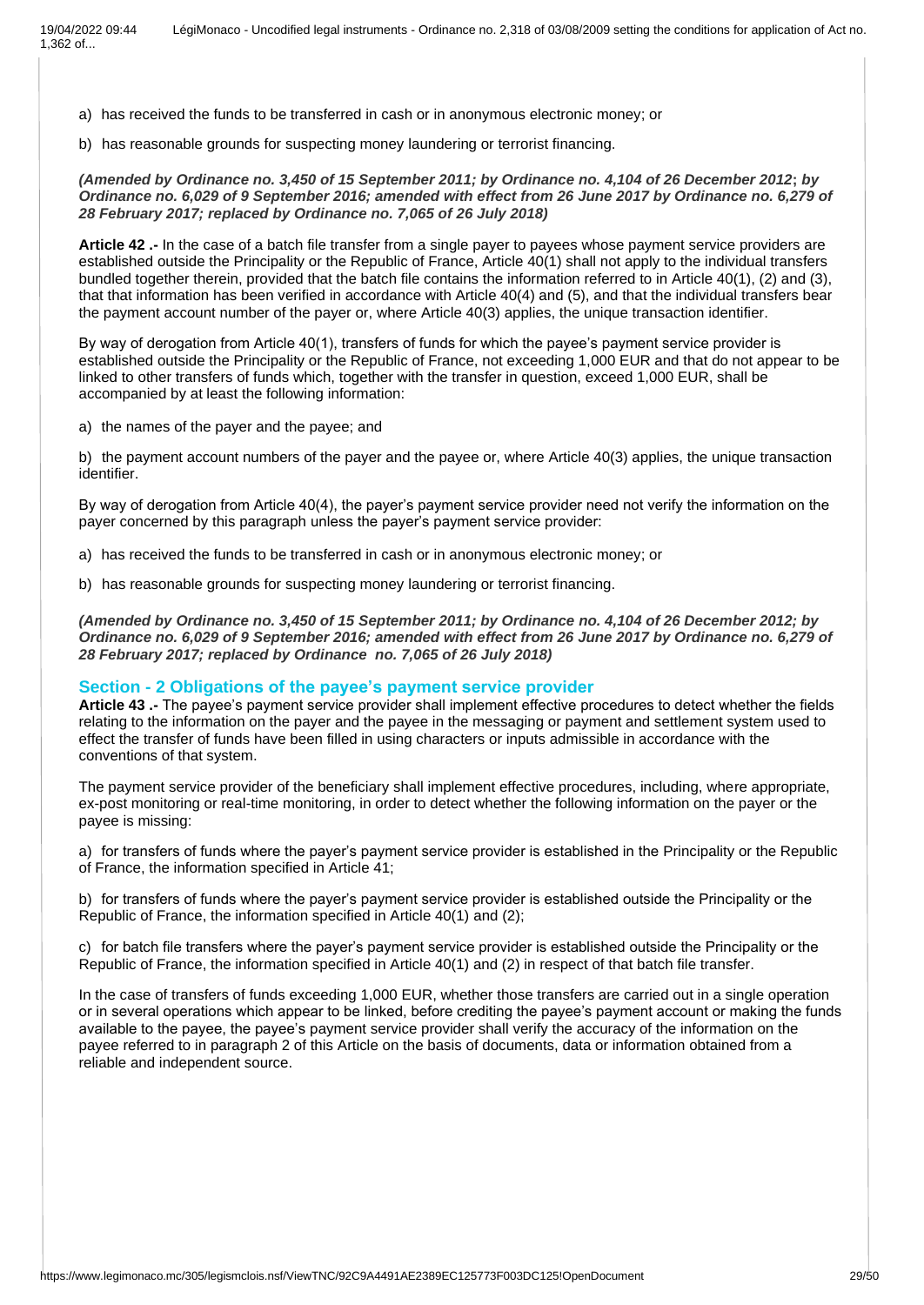In the case of transfers of funds not exceeding 1,000 EUR that do not appear to be linked to other transfers of funds which, together with the transfer in question, exceed 1,000 EUR, the payee's payment service provider need not verify the accuracy of the information on the payee, unless the payee's payment service provider:

a) effects the payout of the funds in cash or in anonymous electronic money; or

b) has reasonable grounds for suspecting money laundering or terrorist financing.

The verification referred to in paragraphs 3 and 4 above shall be deemed to have taken place, where the identity of the payee has been verified pursuant to Section I of Act no. 1,362 of 3 August 2009, amended, aforementioned, and to Chapter II of this Ordinance, and the information obtained in the course of this verification have been kept pursuant to Article 23 of said Act.

The provisions of Article 12 shall apply to the payee.

*(Amended by Ordinance no. 3,450 of 15 September 2011; by Ordinance no. 4,104 of 26 December 2012; by Ordinance no. 6,029 of 9 September 2016***;** *amended with effect from 26 June 2017 by Ordinance no. 6,279 of 28 February 2017; replaced by Ordinance no. 7,065 of 26 July 2018)*

**Article 44 .-** The payee's payment service provider shall implement effective risk-based procedures for determining whether to execute, reject or suspend a transfer of funds lacking the required complete information on the payer and payee and for taking the appropriate follow-up action.

Where the payee's payment service provider observes, upon receiving a transfer of funds, that the information referred to in Article 40(1) and (2), Article 41(1) or Article 42, is missing or incomplete, or where the fields relating to this information have not been filled in using characters or inputs admissible in accordance with the conventions of the messaging or payment and settlement system as referred to in Article 43(1), the payee's payment service provider shall reject the transfer or ask for the required information on the payer and the payee before crediting the payee's payment account or making the funds available to the payee, or after this operation, on a risk-sensitive basis.

Where a payment service provider repeatedly fails to provide the required information on the payer or the payee, the payee's payment service provider shall take steps, which may initially include the issuing of warnings and setting of deadlines, before either rejecting any future transfers of funds from that payment service provider, or restricting or terminating its business relationship with that payment service provider.

The payee's payment service provider shall report that failure, and the steps taken, to the *Service d'information et de Contrôle sur les Circuits Financiers*.

The payee's payment service provider shall take into account missing or incomplete information on the payer or the payee as a factor when assessing whether a transfer of funds, or any related transaction, is suspicious and whether it is to be reported to the *Service d'information et de Contrôle sur les Circuits Financiers*.

*(Amended by Ordinance no. 3,450 of 15 September 2011; by Ordinance no. 4,104 of 26 December 2012; by Ordinance no. 6,029 of 9 September 2016; amended with effect from 26 June 2017 by Ordinance no. 6,279 of 28 February 2017; replaced by Ordinance no. 7,065 of 26 July 2018)*

### **Section 3 - Obligations of intermediary payment service providers**

**Article 45 .-** Intermediary payment service providers shall ensure that all the information received on the payer and the payee that accompanies a transfer of funds is retained with the transfer.

The intermediary payment service provider shall implement effective procedures to detect whether the fields relating to the information on the payer and the payee in the messaging or payment and settlement system used to effect the transfer of funds have been filled in using characters or inputs admissible in accordance with the conventions of that system.

The intermediary payment service provider shall implement effective procedures, including, where appropriate, ex-post monitoring or real-time monitoring, in order to detect whether the following information on the payer or the payee is missing: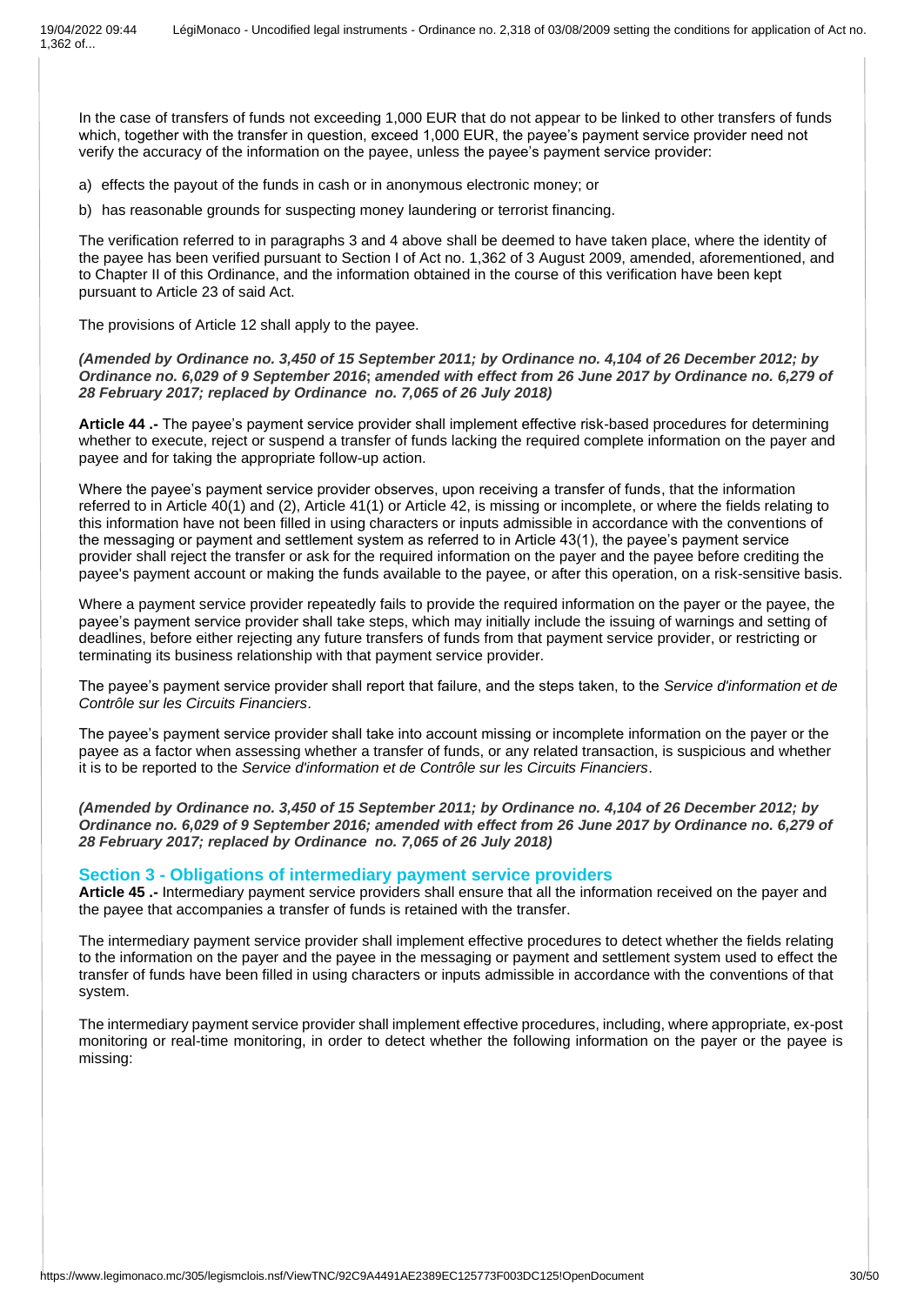a) for transfers of funds where the payment service providers of the payer and the payee are established in the Principality or the Republic of France, the information specified in Article 41;

b) for transfers of funds where the payment service provider of the payer or the payee is established outside the Principality or the Republic of France, the information specified in Article 40(1) and (2);

c) for batch file transfers where the payment service provider of the payer or the payee is established outside the Principality or the Republic of France, the information specified in Article 40(1) and (2) in respect of that batch file transfer.

The intermediary payment service provider shall establish effective risk-based procedures for determining whether to execute, reject or suspend a transfer of funds lacking the required information on the payer and the payee, and for taking the appropriate follow up action.

Where the intermediary payment service provider observes, upon receiving a transfer of funds, that the information referred to in Article 40(1) and (2), Article 41(1) or Article 42, is missing or incomplete, or where the fields relating to this information have not been filled in using characters or inputs admissible in accordance with the conventions of the messaging or payment and settlement system as referred to in Article 43(1), it shall reject the transfer or ask for the required information on the payer and the payee before transmitting the transfer of funds, or after this operation, on a risk-sensitive basis.

Where a payment service provider repeatedly fails to provide the required information on the payer or the payee, the intermediary payment service provider shall take steps, which may initially include the issuing of warnings and setting of deadlines, before either rejecting any future transfers of funds from that payment service provider, or restricting or terminating its business relationship with that payment service provider.

The intermediary payment service provider shall report that failure, and the steps taken, to the *Service d'information et de Contrôle sur les Circuits Financiers*.

The intermediary payment service provider shall take into account missing or incomplete information on the payer or the payee as a factor when assessing whether a transfer of funds, or any related transaction, is suspicious and whether it is to be reported to the *Service d'information et de Contrôle sur les Circuits Financiers*.

*(Amended by Ordinance no. 3,450 of 15 September 2011; by Ordinance no. 4,104 of 26 December 2012***;** *by Ordinance no. 6,029 of 9 September 2016; amended with effect from 26 June 2017 by Ordinance no. 6,279 of 28 February 2017; replaced by Ordinance no. 7,065 of 26 July 2018)*

### **Section - 4 Record-keeping and disclosure**

**Article 46 .-** Professionals shall keep information on the payer and the payee in accordance with Article 23 of Act no. 1,362 of 3 August 2009, amended, aforementioned.

Information relating to the bank transfers and transfers of funds indicated in this Chapter shall be kept available to the *Service d'Information et de Contrôle sur les Circuits Financiers* and sent to that body upon request.

Professionals shall comply immediately and exhaustively with requests from the *Service d'Information et de Contrôle sur les Circuits Financiers* in relation to the information referred to in the preceding paragraphs.

*(Amended by Ordinance no. 3,450 of 15 September 2011; by Ordinance no. 4,104 of 26 December 2012; by Ordinance no. 6,029 of 9 September 2016; amended with effect from 26 June 2017 by Ordinance no. 6,279 of 28 February 2017; replaced by Ordinance no. 7,065 of 26 July 2018)*

# **Chapter - XIV Provisions specific to groups**

**Article 46-1 .-** *(Created by Ordinance no. 8,634 of 29 April 2021)*

Pursuant to Article 27(7) of Act no. 1,362 of 3 August 2009, amended, aforementioned, where the organisations and persons specified in Articles 1 and 2 of said Act belong to a group defined as a group of undertakings, one of which controls the others within the meaning of Article 48, they shall implement group policies and procedures, notably as regards the personal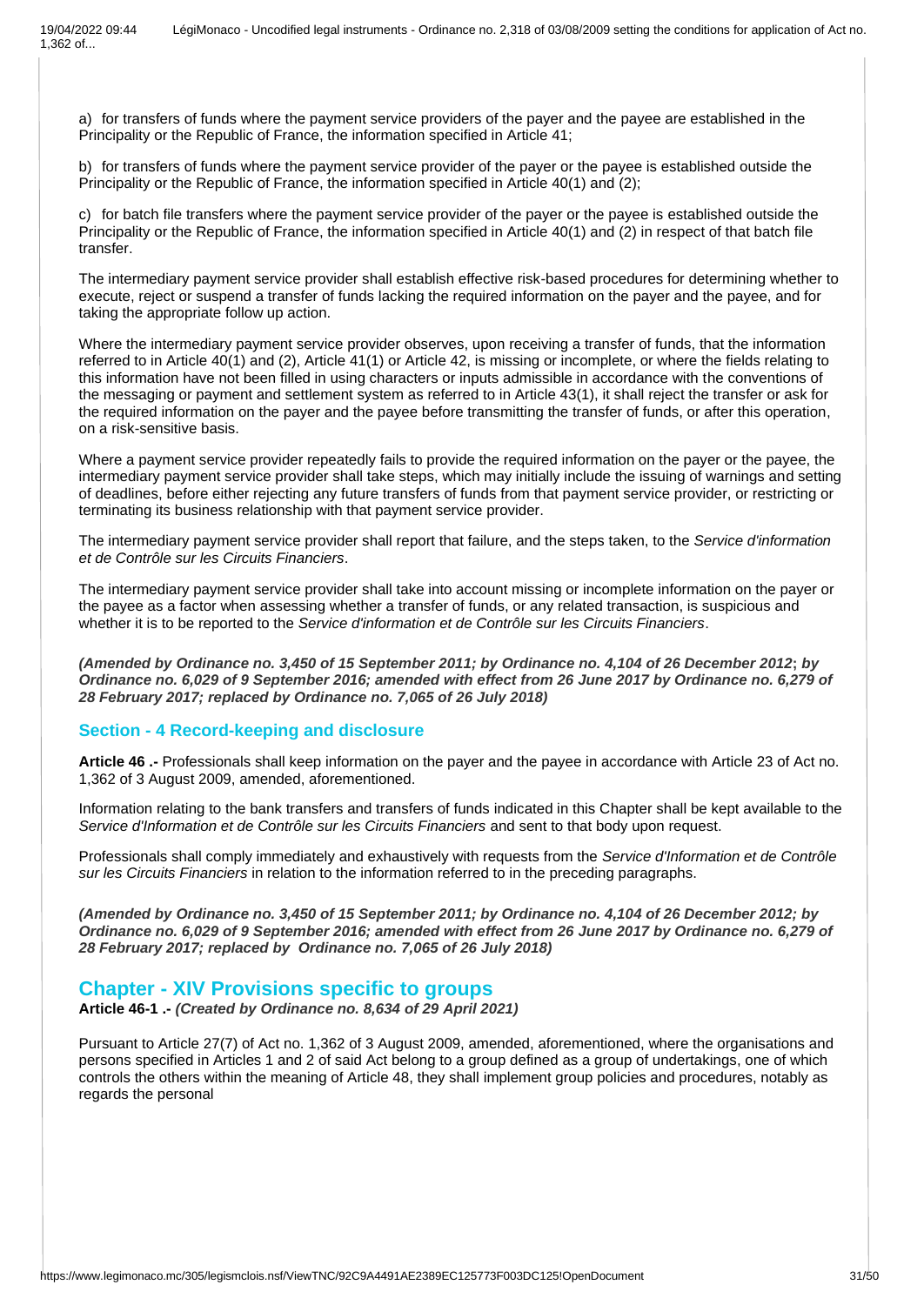data protection and information sharing for the purposes of anti-money laundering and terrorist financing.

*(Amended by Ordinance no. 3,450 of 15 September 2011; by Ordinance no. 4,104 of 26 December 2012***;** *by Ordinance no. 6,029 of 9 September 2016; amended with effect from 26 June 2017 by Ordinance no. 6,279 of 28 February 2017; replaced by Ordinance no. 7,065 of 26 July 2018)*

### **Article 47 .-** *(Replaced by Ordinance no. 8,634 of 29 April 2021 )*

Pursuant to Article 28 of Act no. 1,362 of 3 August 2009, amended, aforementioned, the organisations and persons specified in points 1°) to 4°) and 8°) of Article 1 of Act no. 1,362 of 3 August 2009, amended, aforementioned, established in the Principality and belonging to a financial group or a group containing at least one finance undertaking or, to a group of undertakings engaged in insurance activities within the meaning of point 22°) of Article 1, or to a mixed group or financial conglomerate, the parent undertaking of which is established in the Principality or in a State whose legislation includes provisions equivalent to those of Act no. 1,362 of 3 August 2009, amended, aforementioned, and whose compliance with these obligations is monitored, shall establish a group-wide organisation and procedures that take into account the risks identified by the risk classification specified in Article 3 of Act no. 1,362 of 3 August 2009, amended, aforementioned.

These procedures must provide for the sharing of information within the group, including for information required to organise AML/CFT, personal data protection, and internal control measures.

They shall enable the exchange of information required for the purposes of group AML/CFT due diligence.

The procedures shall define the nature of the information to be disclosed and which is required for due diligence; they shall concern:

a) risk assessment;

b) on a case by case basis, information specific to a given customer or transaction, and which is required for group due diligence, namely information relating to the assessment or modification of the customer's risk profile, the monitoring of their transactions, in particular for the handling of a complex or unusual transaction and at the request of the judicial or supervisory authorities and financial intelligence units.

This information may include personal information relating to the identification details of the customer and beneficial owners concerned, the nature and purpose of the business relationship, ongoing due diligence in respect of the business relationship, or a customer whose transactions are subject to enhanced examination;

c) information required in order to manage the AML/CFT regime, such as the results of internal controls;

d) where appropriate, the information provided for by Article 45 of Act no. 1,362 of 3 August 2009, amended, aforementioned.

This information shall be communicated solely between organisations and persons presenting equivalent guarantees in respect of professional secrecy and personal data protection.

Persons in receipt of this information shall be bound by professional secrecy in respect of all information or documents they may receive.

*(Amended by Ordinance no. 3,450 of 15 September 2011; by Ordinance no. 4,104 of 26 December 2012; by Ordinance no. 6,029 of 9 September 2016; amended with effect from 26 June 2017 by Ordinance no. 6,279 of 28 February 2017***;** *replaced by Ordinanceno. 7,065 of 26 July 2018)*

**Article 48 .-** *(Amended by Ordinance no. 8,634 of 29 April 2021)*

Within the meaning of Article 45 of Act no. 1,362 of 3 August 2009, amended, aforementioned, a group is defined as a group of undertakings, one of which controls the others under the following conditions:

1°) a natural or legal person shall be considered as exercising control over another, where:

a) it directly or indirectly owns a share of the capital granting it a majority of voting rights at general meetings of the undertaking concerned;

b) it holds, solely, a majority of the voting rights in this undertaking by virtue of an agreement with other shareholders or members and which is not contrary to the interests of the undertaking;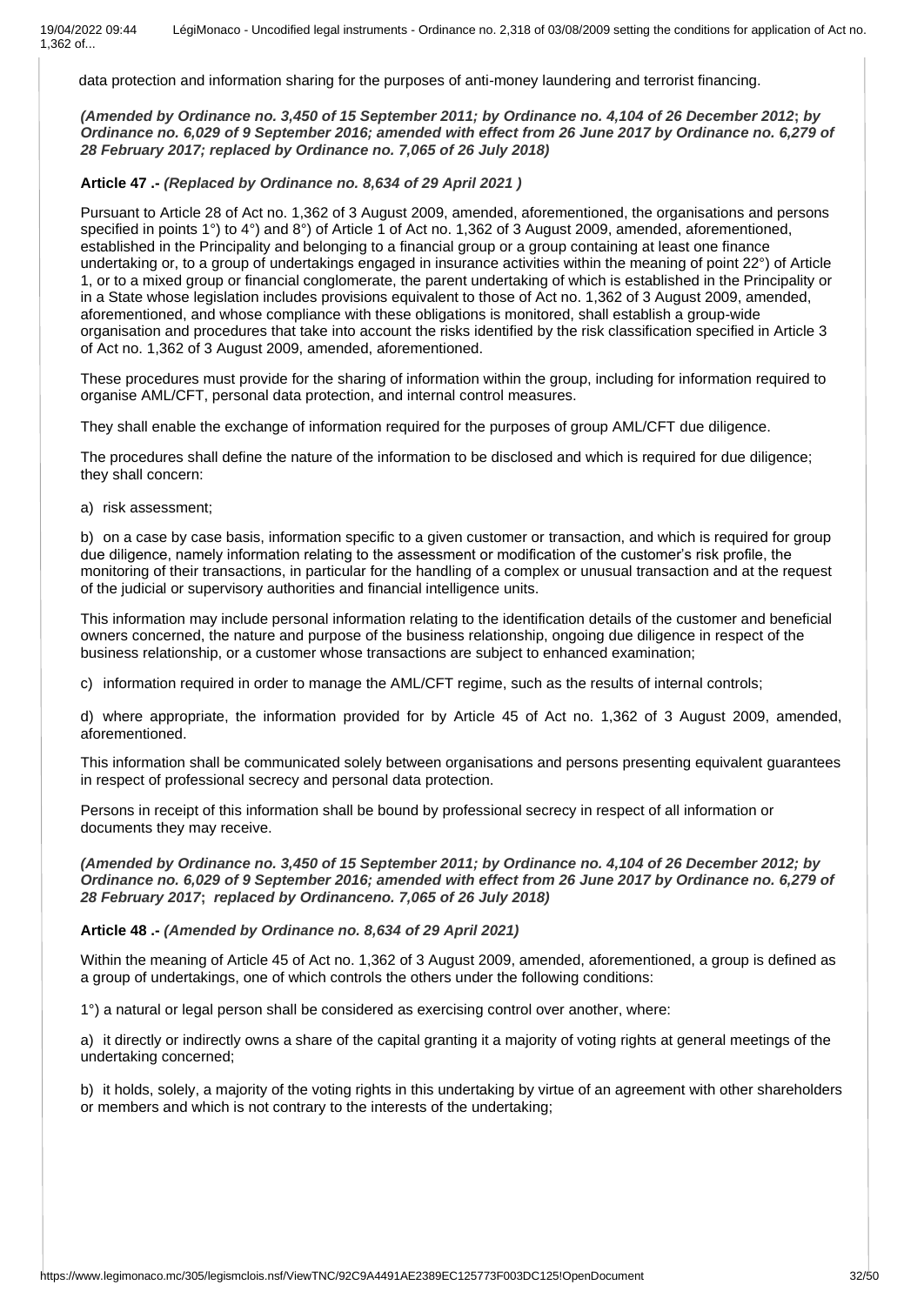c) it exercises de facto control, through the voting rights it holds, over the decisions taken by general meetings of the undertaking;

d) it is a shareholder or member of the undertaking and has the power to appoint or remove a majority of the members of the undertaking's administrative, management or supervisory bodies.

It is presumed to exercise this control where it directly or indirectly holds more than 40% of the voting rights and where no other shareholder or member directly or indirectly holds a fraction of the voting rights greater than its own.

Two or more persons acting in concert shall be considered as jointly controlling over another, where they exercise de facto control over the decisions taken by general meetings;

2°) where one undertaking owns more than half of the capital of another undertaking, the second shall be considered as a subsidiary of the first.

*(Amended by Ordinance no. 3,450 of 15 September 2011; by Ordinance no. 4,104 of 26 December 2012; by Ordinance no. 6,029 of 9 September 2016; amended with effect from 26 June 2017 by Ordinance no. 6,279 of 28 February 2017; replaced by Ordinance no. 7,065 of 26 July 2018)*

**Article 48-1 .-** *(Created by Ordinance no. 8,634 of 29 April 2021)*

The provisions of Articles 48-1 to 48-8 lay down a set of additional measures, including the minimum action to be taken by the organisations and persons specified in points 1°) to 4°) of Article 1 of Act no. 1,362 of 3 August 2009, amended, aforementioned, in in order to effectively handle the money laundering and terrorist financing risk where the law of a third country's law (i.e. a non-EU country) does not permit the implementation of the group-wide policies and procedures specified in Articles 28, 29, and 45 of said Act, at the level of branches and majority owned subsidiaries that are part of the group and established in the third country.

*(Amended by Ordinance no. 3,450 of 15 September 2011; by Ordinance no. 4,104 of 26 December 2012; by Ordinance no. 6,029 of 9 September 2016; amended with effect from 26 June 2017 by Ordinance no. 6,279 of 28 February 2017***;** *replaced by Ordinance no. 7,065 of 26 July 2018)*

### **Article 48-2 .-** *(Created by Ordinance no. 8,634 of 29 April 2021)*

For each third country in which they have established a branch or are majority shareholders of a subsidiary, the organisations and persons specified in points 1°) to 4°) of Article 1 of Act no. 1,362 of 3 August 2009, amended, aforementioned, shall at least:

a) assess the money laundering and terrorist financing risk to their group, record that assessment, keep it up to date and retain it in order to be able to share it with the supervisory authority specified in Article 54 of Act no. 1,352 of 3 August 2009, amended, aforementioned;

b) ensure that the risk referred to in point (a) is reflected appropriately in their group-wide anti-money laundering and countering the financing of terrorism policies and procedures;

c) obtain senior management approval at group-level for the risk assessment referred to in point (a) and for the group-wide anti-money laundering and countering the financing of terrorism policies and procedures referred to in point (b);

d) provide targeted training to relevant staff members in the third country to enable them to identify money laundering and terrorist financing risk indicators, and ensure that the training is effective.

*(Amended by Ordinance no. 3,450 of 15 September 2011; by Ordinance no. 4,104 of 26 December 2012; by Ordinance no. 6,029 of 9 September 2016; amended with effect from 26 June 2017 by Ordinance no. 6,279 of 28 February 2017; replaced by Ordinance no. 7,065 of 26 July 2018)*

### **Article 48-3 .-** *(Created by Ordinance no. 8,634 of 29 April 2021)*

1°) Where the third country's law prohibits or restricts the application of policies and procedures that are necessary to identify and assess adequately the money laundering and terrorist financing risk associated with a business relationship or occasional transaction due to restrictions on access to relevant customer and beneficial ownership information or restrictions on the use of such information for customer due diligence purposes, the organisations and persons specified in points 1°) to 4°) of Article 1 of Act no. 1,362 of 3 August 2009, amended, aforementioned, shall at least: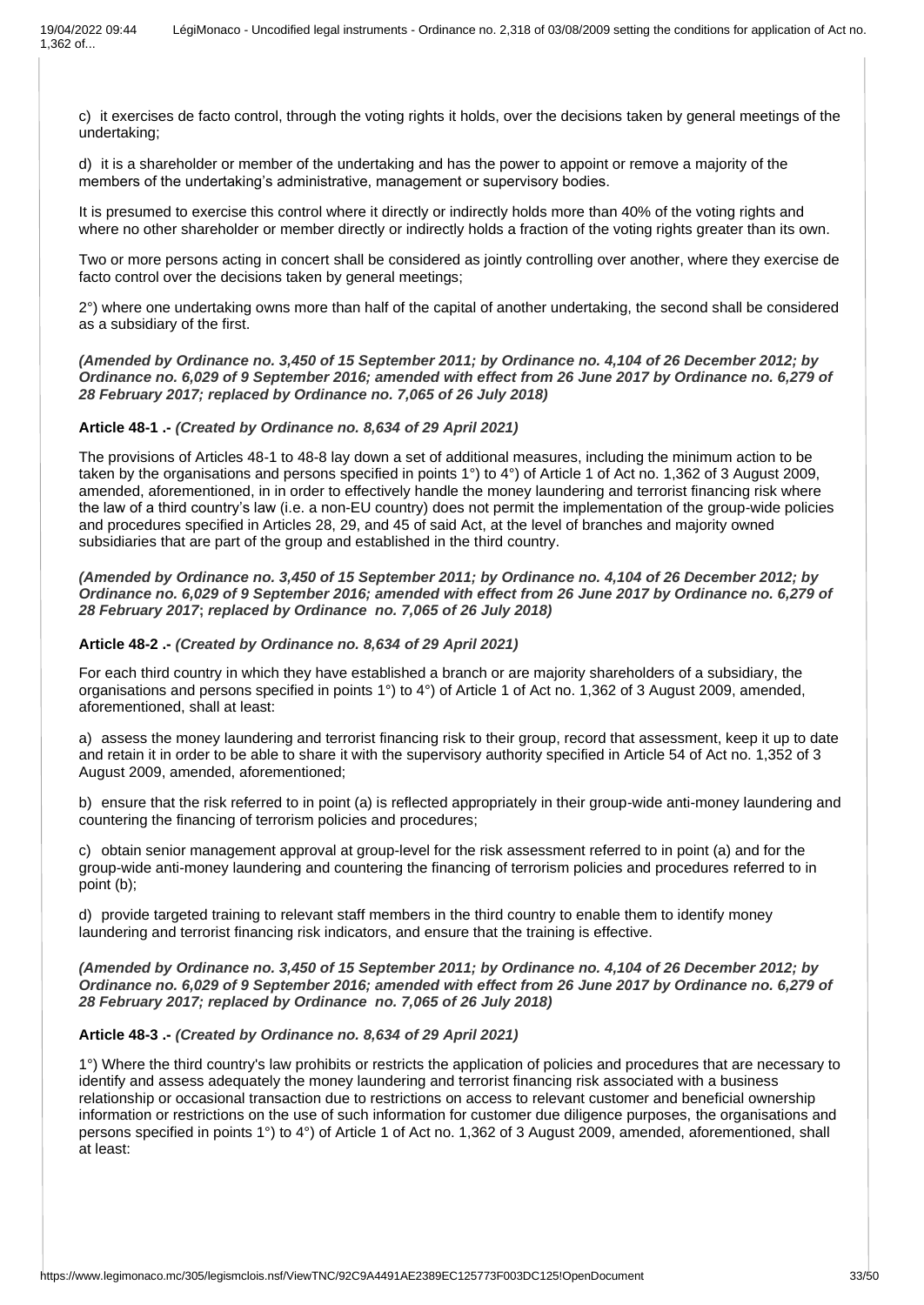a) inform the supervisory authority specified in Article 54 of Act no. 1,362 of 3 August 2009, amended, aforementioned, without undue delay and in any case no later than 28 calendar days after identifying the third country of the following:

i) the name of the third country concerned;

ii) how the implementation of the third country's law prohibits or restricts the application of policies and procedures that are necessary to identify and assess the money laundering and terrorist financing risk associated with a customer;

b) ensure that their branches or majority-owned subsidiaries that are established in the third country determine whether consent from their customers and, where applicable, their customers' beneficial owners, can be used to legally overcome restrictions or prohibitions referred to in point (a)(ii);

c) ensure that their branches or majority-owned subsidiaries that are established in the third country determine whether consent from their customers and, where applicable, their customers' beneficial owners, can be used to legally overcome restrictions or prohibitions referred to in point (a)(ii);

 $2^{\circ}$ ) Where the consent referred to in point (c) of point  $1^{\circ}$ ) is not feasible, the organisations and persons specified in points 1°) to 4°) of Article 1 of Act no. 1,362 of 3 August 2009, amended, aforementioned, shall take additional measures as well as their standard anti-money laundering and countering the financing of terrorism measures, to manage the money laundering and terrorist financing risk.

Those additional measures shall include the additional measure set out in point (c) of Article 48-8, and one or more of the measures set out in points (a), (b), (d), (e) and (f) of that Article.

Where an organisation or person specified in points 1°) to 4°) of Article 1 of Act no. 1,362 of 3 August 2009, amended, aforementioned, cannot effectively manage the money laundering and terrorist financing risk by applying the measures referred to in points 1°) and 2°), it shall:

a) ensure that the branch or majority-owned subsidiary terminates the business relationship;

b) ensure that the branch or majority-owned subsidiary does not carry out the occasional transaction;

c) close down some or all of the operations provided by their branch or majority- owned subsidiary established in the third country.

3°) The organisations and persons specified in points 1°) to 4°) of Article 1 of Act no. 1,362 of 3 August 2009, amended, aforementioned, shall determine the extent of the additional measures referred to in points 2°) and 3°) on a risk-sensitive basis and be able to demonstrate to the authority specified in Article 54 of said Act that the extent of additional measures is appropriate in view of the money laundering and terrorist financing risk.

*(Amended by Ordinance no. 3,450 of 15 September 2011; by Ordinance no. 4,104 of 26 December 2012; by Ordinance no. 6,029 of 9 September 2016; amended* **à***with effect from 26 June 2017 by Ordinance no. 6,279 of 28 February 2017; replaced by Ordinance no. 7,065 of 26 July 2018)*

**Article 48-4 .-** *(Created by Ordinance no. 8,634 of 29 April 2021)*

1°) Where a third country's law restricts or prohibits the sharing or processing of customer data for anti-money laundering and countering the financing of terrorism purposes within the group, the organisations and persons specified in points 1°) to 4°) of Article 1 of Act no. 1,362 of 3 August 2009, amended, aforementioned, shall at least:

a) inform the supervisory authority specified in Article 54 of Act no. 1,362 of 3 August 2009, amended, aforementioned, without undue delay and in any case no later than 28 days after identifying the third country of the following:

i) the name of the third country concerned;

ii) how the implementation of the third country's law prohibits or restricts the sharing or processing of customer data for anti-money laundering and countering the financing of terrorism purposes;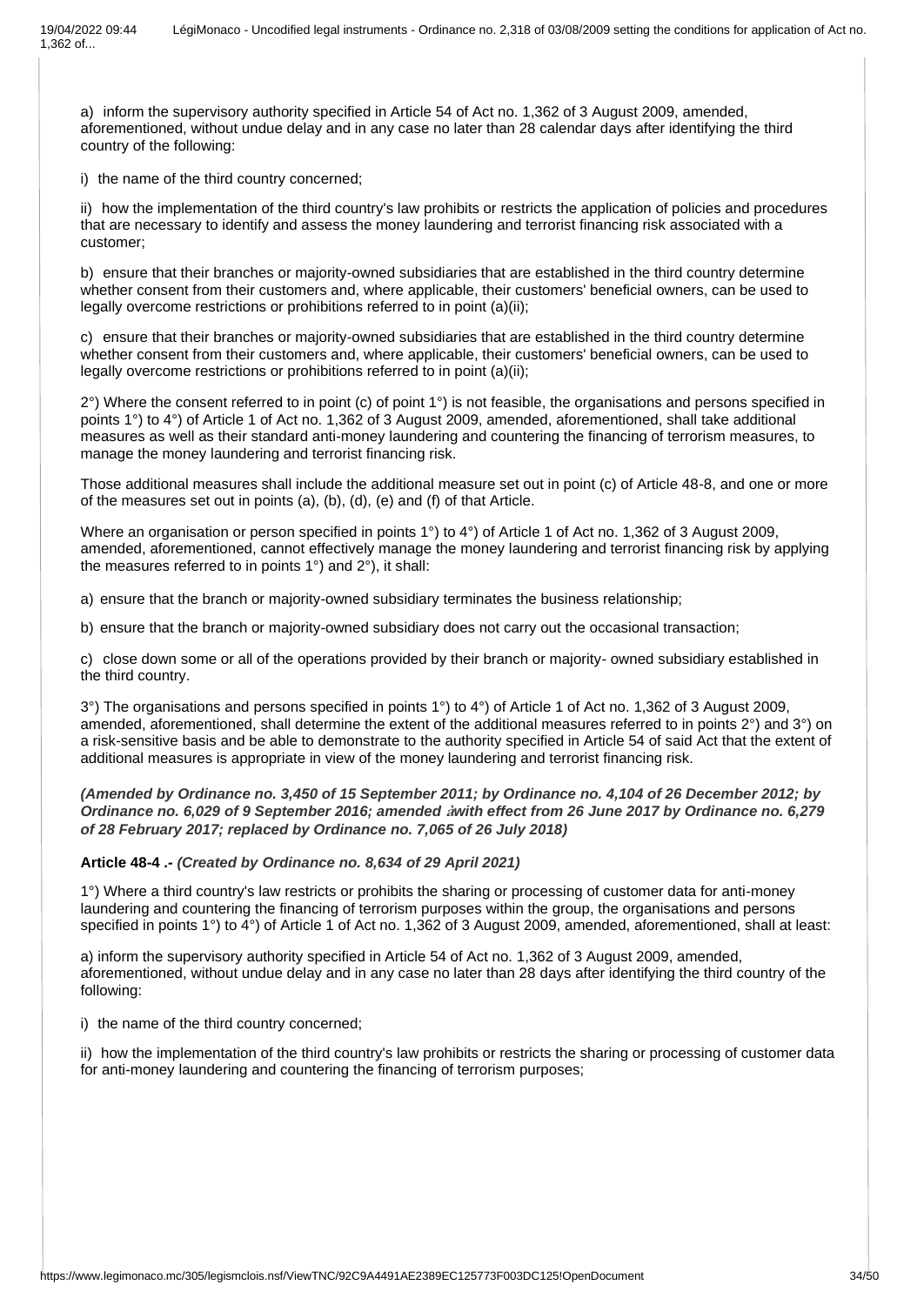b) ensure that their branches or majority-owned subsidiaries that are established in the third country determine whether consent from their customers and, where applicable, their customers' beneficial owners, can be used to legally overcome restrictions or prohibitions referred to in point (a)(ii);

c) ensure that their branches or majority-owned subsidiaries that are established in the third country determine whether consent from their customers and, where applicable, their customers' beneficial owners, can be used to legally overcome restrictions or prohibitions referred to in point (a)(ii);

 $2^{\circ}$ ) Where the consent referred to in point (c) of point  $1^{\circ}$ ) is not feasible, the organisations and persons specified in points 1°) to 4°) of Article 1 of Act no. 1,362 of 3 August 2009, amended, aforementioned, shall take additional measures as well as their standard anti-money laundering and countering the financing of terrorism measures to manage risk.

These additional measures shall include the additional measure set out in point (a) of Article 48-8 or the additional measure set out in point (c) of that Article.

Where the money laundering and terrorist financing risk is sufficient to require further additional measures, the organisations and persons specified in points 1°) to 4°) of Article 1 of Act no. 1,362 of 3 August 2009, amended, aforementioned, shall apply one or more of the remaining additional measures set out in points (a) to (c) of Article 48- 8.

3°) Where an organisation or person specified in points 1°) to 4°) of Article 1 of Act no. 1,362 of 3 August 2009, amended, aforementioned, cannot effectively manage the money laundering and terrorist financing risk by applying the measures referred to in points 1°) and 2°), it shall close down some or all of the operations provided by their branch and majority-owned subsidiary established in the third country.

3°) The organisations and persons specified in points 1°) to 4°) of Article 1 of Act no. 1,362 of 3 August 2009, amended, aforementioned, shall determine the extent of the additional measures referred to in points 2°) and 3°) on a risk-sensitive basis and be able to demonstrate to the competent authority that the extent of additional measures is appropriate in view of the risk of money laundering and terrorist financing.

*(Amended by Ordinance no. 3,450 of 15 September 2011; by Ordinance no. 4,104 of 26 December 2012***;** *by Ordinance no. 6,029 of 9 September 2016; amended with effect from 26 June 2017 by Ordinance no. 6,279 of 28 February 2017; replaced by Ordinance no. 7,065 of 26 July 2018)*

### **Article 48-5 .-** *(Created by Ordinance no. 8,634 of 29 April 2021)*

1°) Where the third country's law restricts or prohibits the sharing of information referred to in Chapter V of Act no. 1,362 of 3 August 2009, amended, aforementioned, by branches and majority-owned subsidiaries established in the third country with other entities in their group, the organisations and persons specified in points 1°) to 4°) of Article 1 of Act no. 1,362 of 3 August 2009, amended, aforementioned, shall at least:

a) inform the supervisory authority specified in Article 54 of Act no. 1,362 of 3 August 2009, amended, aforementioned, without undue delay and in any case no later than 28 days after identifying the third country, of the following:

i) the name of the third country concerned;

ii) how the implementation of the third country's law prohibits or restricts the sharing or processing of the content of information referred to in Chapter V of Act no. 1,362 of 3 August 2009, amended, aforementioned, identified by a branch or majority-owned subsidiary established in a third country, with other entities in their group;

b) require the branch or majority-owned subsidiary to provide relevant information to the credit institution's or financial institution's senior management so that it is able to assess the money laundering and terrorist financing risk associated with the operation of such a branch or majority-owned subsidiary and the impact this has on the group, such as:

i) the number of suspicious transactions reported within a set period;

ii) aggregated statistical data providing an overview of the circumstances that gave rise to suspicion.

2°) The organisations and persons specified in points 1°) to 4°) of Article 1 of Act no. 1,362 of 3 August 2009, amended, aforementioned, of Act no. 1,362 of 3 August 2009, amended, shall take additional measures, as well as their standard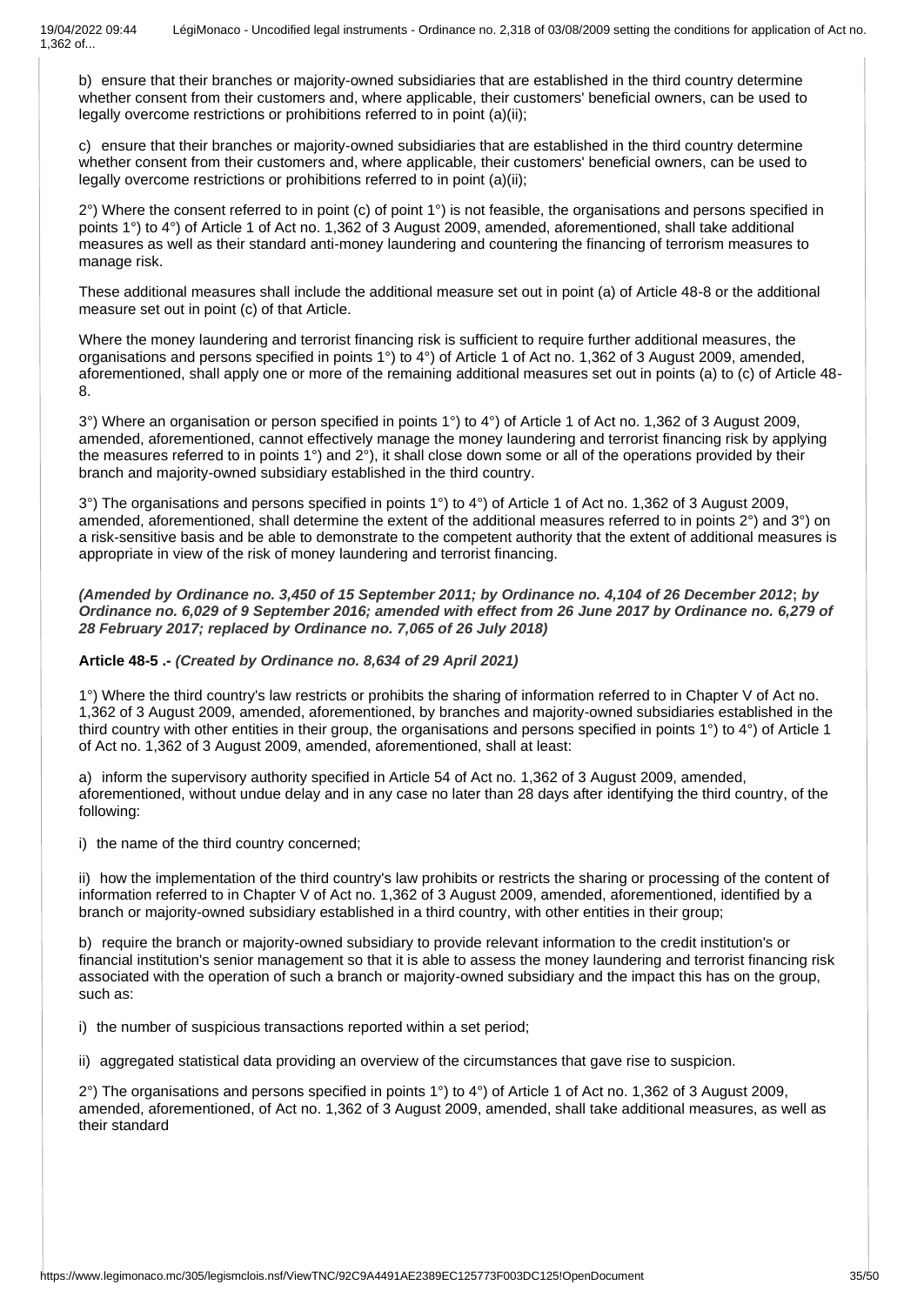anti-money laundering and countering the financing of terrorism measures and the risk management measures specified in point 1°). These additional measures shall include one or more of the additional measures listed in points a) to c) and g) to i) of Article 48-8.

3°) Where the organisations and persons specified in points 1°) to 4°) of Article 1 of Act no. 1,362 of 3 August 2009, amended, aforementioned, cannot effectively manage the money laundering and terrorist financing risk by applying the measures referred to in points 1°) and 2°), they shall close down some or all of the operations provided by their branch and majority-owned subsidiary established in the third country.

3°) The organisations and persons specified in points 1°) to 4°) of Article 1 of Act no. 1,362 of 3 August 2009, amended, aforementioned, shall determine the extent of the additional measures referred to in points 2°) and 3°) on a risk-sensitive basis and be able to demonstrate to the authority specified in Article 54 of Act no. 1,362 of 3 August 2009, amended, aforementioned, that the extent of additional measures is appropriate in view of the money laundering and terrorist financing risk.

*(Amended by Ordinance no. 3,450 of 15 September 2011; by Ordinance no. 4,104 of 26 December 2012; by Ordinance no. 6,029 of 9 September 2016; amended with effect from 26 June 2017 by Ordinance no. 6,279 of 28 February 2017; replaced by Ordinance no. 7,065 of 26 July 2018)*

### **Article 48-6 .-** *(Created by Ordinance no. 8,634 of 29 April 2021)*

Where the third country's law prohibits or restricts the transfer of data related to customers of a branch and majorityowned subsidiary established in a third country to a Member State of the European Union for the purpose of supervision for anti-money laundering and countering the financing of terrorism, the organisations and persons specified in points 1°) to 4°) of Article 1 of Act no. 1,362 of 3 August 2009, amended, aforementioned, shall at least:

a) inform the supervisory authority specified in Article 54 of Act no. 1,362 of 3 August 2009, amended, aforementioned, without undue delay and in any case no later than 28 calendar days after identifying the third country of the following:

i) the name of the third country concerned;

ii) how the implementation of the third country's law prohibits or restricts the transfer of data related to customers for the purpose of supervision for anti-money laundering and countering the financing of terrorism;

b) carry out enhanced reviews, including, where this is commensurate with the money laundering and terrorist financing risk associated with the operation of the branch or majority-owned subsidiary established in the third country, on-site checks or independent audits, to be satisfied that the branch or majority-owned subsidiary effectively implements group-wide policies and procedures and that it adequately identifies, assesses and manages the money laundering and terrorist financing risks;

c) provide the findings of the reviews referred to in point (b) to the competent authority of the home Member State upon request;

d) require the branch or majority-owned subsidiary established in the third country regularly to provide relevant information to the senior management of the organisation or person specified in points 1°) to 4°) of Article 1 of Act no. 1,362 of 3 August 2009, amended, aforementioned, including at least the following:

i) the number of high risk customers and aggregated statistical data providing an overview of the reasons why customers have been classified as high risk, such as politically exposed person status;

ii) the number of suspicious transactions identified and reported and aggregated statistical data providing an overview of the circumstances that gave rise to suspicion;

e) make the information referred to in point (d) available to the competent authority of the home Member State upon request.

*(Amended by Ordinance no. 3,450 of 15 September 2011; by Ordinance no. 4,104 of 26 December 2012; by Ordinance no. 6,029 of 9 September 2016; amended with effect from 26 June 2017 by Ordinance no. 6,279 of 28 February 2017; replaced by Ordinance no. 7,065 of 26 July 2018)*

### **Article 48-7 .-** *(Created by Ordinance no. 8,634 of 29 April 2021)*

1°) Where the third country's law prohibits or restricts the application of record-keeping measures equivalent to those specified in section VI of Chapter II of Act no. 1,362 of 3 August 2009, amended, aforementioned, the organisations and persons specified in points 1°) to 4°) of Article 1 of Act no. 1,362 of 3 August 2009, amended, aforementioned, shall at least: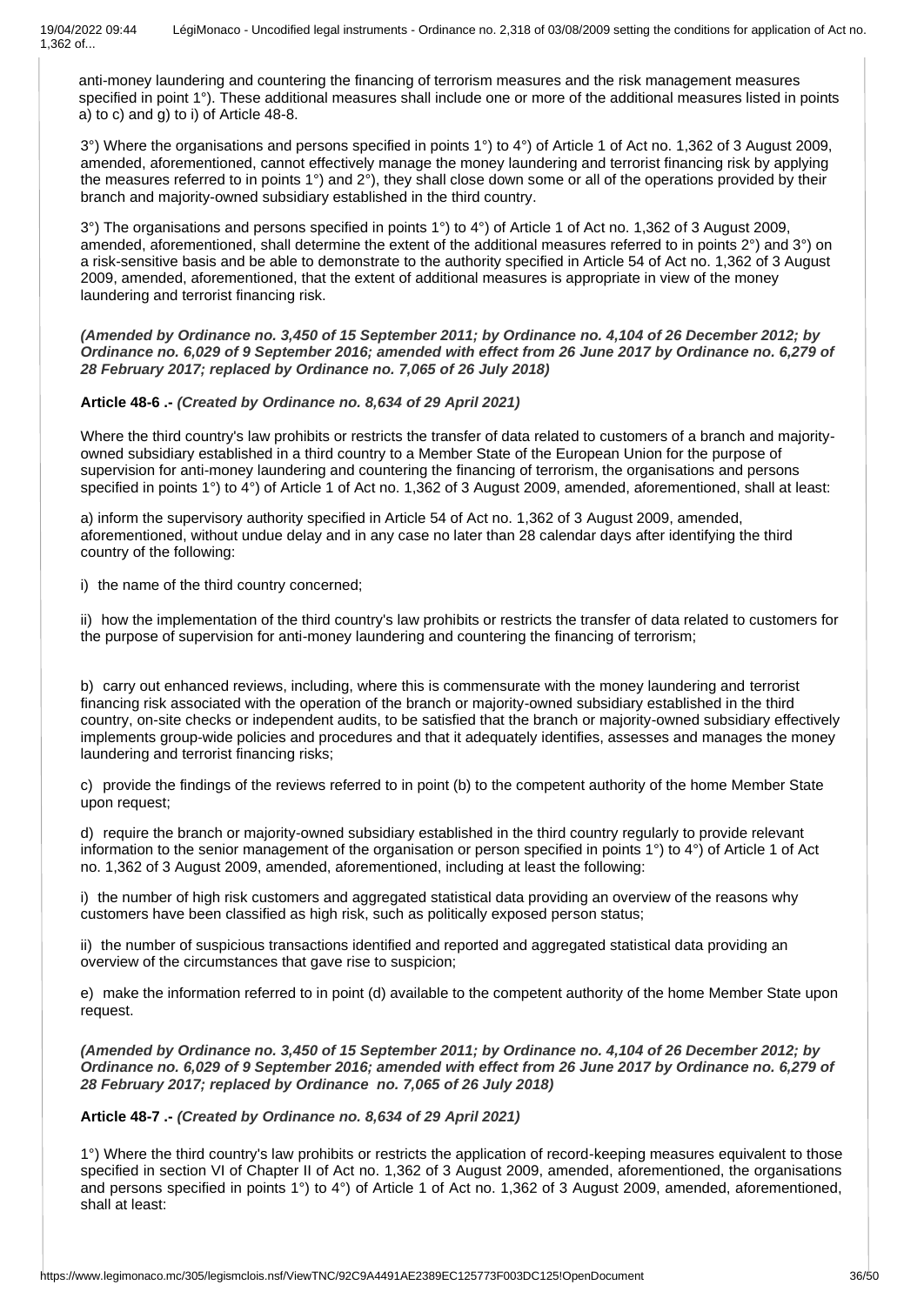a) inform the supervisory authority specified in Article 54 of Act no. 1,362 of 3 August 2009, amended, aforementioned, without undue delay and in any case no later than 28 days after identifying the third country, of the following:

i) the name of the third country concerned;

ii) how the implementation of the third country's law prohibits or restricts the application of record-keeping measures equivalent to those laid down in section VI of Chapter II of Act no. 1,362 of 3 August 2009, amended, aforementioned;

b) establish whether consent from the customer and, where applicable, their beneficial owner, can be used to legally overcome restrictions or prohibitions referred to in point (a)(ii);

c) ensure that their branches or majority-owned subsidiaries that are established in the third country require customers and, where applicable, their customers' beneficial owners, to provide consent to overcome restrictions or prohibitions referred to in point (a)(ii) to the extent that this is compatible with the third country's law.

 $2^{\circ}$ ) In cases where consent referred to in point (c) of point  $1^{\circ}$ ) is not feasible, the organisations and persons specified in points 1°) to 4°) of Article 1 of Act no. 1,362 of 3 August 2009, amended, aforementioned, shall take additional measures as well as their standard anti-money laundering and countering the financing of terrorism measures specified in point 1°) to manage risk. These additional measures shall include one or more of the additional measures set out in points (a) to (c) and (j) of Article 48-8.

3°) The organisations and persons specified in points 1°) to 4°) of Article 1 of Act no. 1,362 of 3 August 2009, amended, aforementioned, shall determine the extent of the additional measures referred to in point 2°) on a risksensitive basis and be able to demonstrate to the authority specified in Article 54 of said Act that the extent of additional measures is appropriate in view of the risk of money laundering and terrorist financing.

*(Amended by Ordinance no. 3,450 of 15 September 2011; by Ordinance no. 4,104 of 26 December 2012***;** *by Ordinance no. 6,029 of 9 September 2016; amended with effect from 26 June 2017 by Ordinance no. 6,279 of 28 February 2017; replaced by Ordinance no. 7,065 of 26 July 2018)*

#### **Article 48-8 .-** *(Created by Ordinance no. 8,634 of 29 April 2021)*

The organisations and persons specified in points 1°) to 4°) of Article 1 of Act no. 1,362 of 3 August 2009, amended, aforementioned, shall take the following additional measures pursuant to point 2°) of Article 48-3, point 2°) of Article 48-4, point 2°) of Article 48-5, and point 2°) of Article 48-7 respectively:

a) ensure that their branches or majority-owned subsidiaries that are established in the third country restrict the nature and type of financial products and services provided by the branch of majority-owned subsidiary in the third country to those that present a low money laundering and terrorist financing risk and have a low impact on the group's risk exposure;

b) ensure that other entities of the same group do not rely on customer due diligence measures carried out by a branch or majority-owned subsidiary established in the third country, but instead carry out customer due diligence on any customer of a branch or majority-owned subsidiary established in third country who wishes to be provided with products or services by those other entities of the same group even if the conditions set down in Article 8-1 of Act no. 1,362 of 3 August 2009, amended, aforementioned, are met:

c) carry out enhanced reviews, including, where this is commensurate with the money laundering and terrorist financing risk associated with the operation of the branch or majority-owned subsidiary established in the third country, on-site checks or independent audits, to be satisfied that the branch or majority-owned subsidiary effectively identifies, assesses and manages the money laundering and terrorist financing risks;

d) ensure that their branches or majority-owned subsidiaries that are established in the third country seek the approval of the credit institution's or financial institution's senior management for the establishment and maintenance of higher-risk business relationships, or for carrying out a higher risk occasional transaction;

e) ensure that their branches or majority-owned subsidiaries that are established in the third country determine the source and, where applicable, the destination of funds to be used in the business relationship or occasional transaction;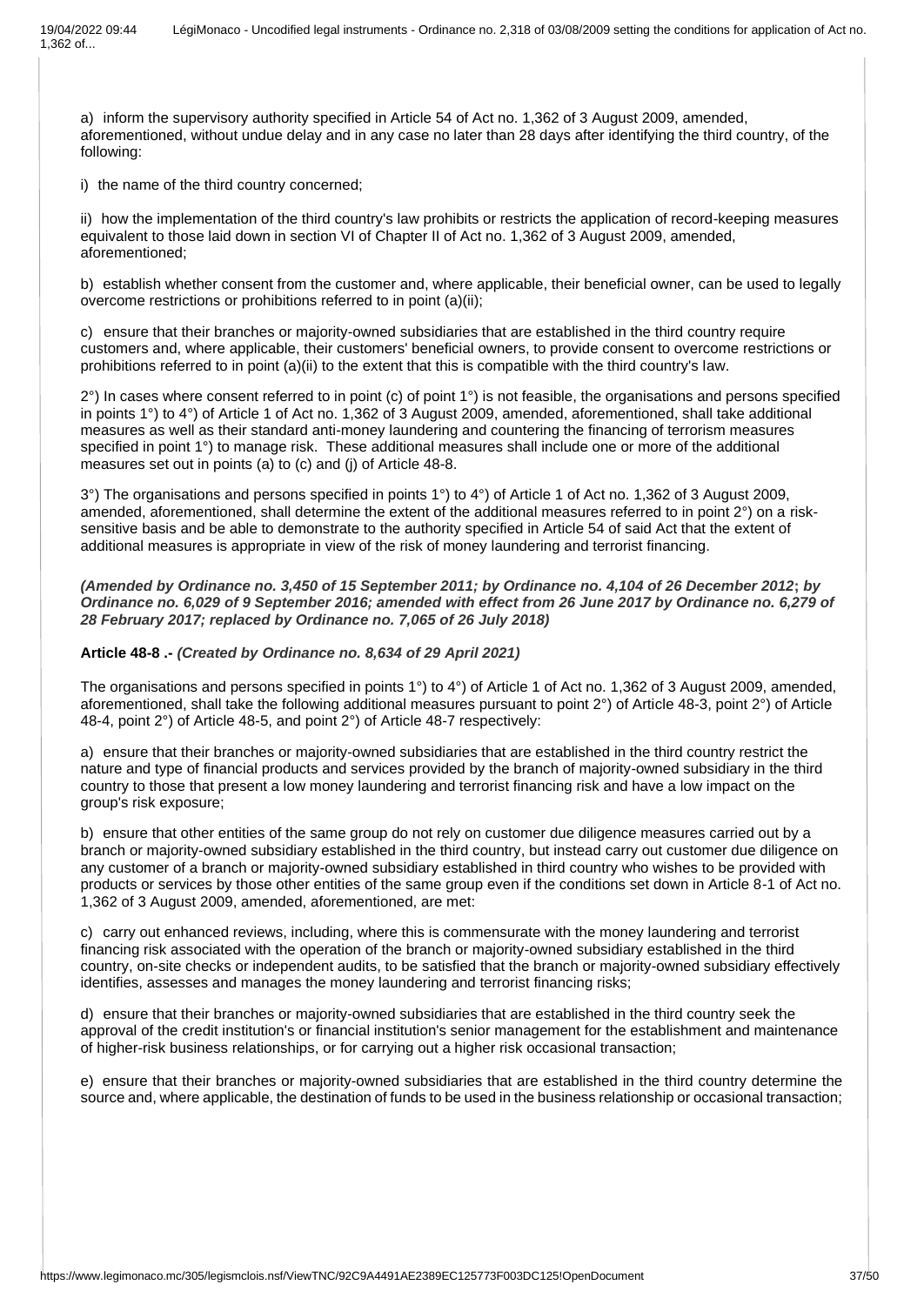f) ensure that their branches or majority-owned subsidiaries that are established in the third country carry out enhanced ongoing monitoring of the business relationship including enhanced transaction monitoring, until the branches or majority-owned subsidiaries are reasonably satisfied that they understand the money laundering and terrorist financing risk associated with the business relationship;

g) ensure that their branches or majority-owned subsidiaries that are established in the third country share with the organisation and one of the persons specified in points 1°) to 4°) of Article 1 of Act no. 1,362 of 3 August 2009, amended, aforementioned, underlying suspicious transaction report information that gave rise to the knowledge, suspicion or reasonable grounds to suspect that money laundering and terrorist financing was being attempted or had occurred, such as facts, transactions, circumstances and documents upon which suspicions are based, including personal information to the extent that this is possible under the third country's law;

h) carry out enhanced ongoing monitoring on any customer and, where applicable, beneficial owner of a customer of a branch or majority-owned subsidiary established in the third country who is known to have been the subject of suspicious transaction reports by other entities of the same group;

i) ensure that their branches or majority-owned subsidiaries that are established in the third country have effective systems and controls in place to identify and report suspicious transactions;

j) ensure that their branches or majority-owned subsidiaries that are established in the third country keep the risk profile and due diligence information related to a customer of a branch or majority-owned subsidiary established in the third country up to date and secure as long as legally possible, and in any case for at least the duration of the business relationship.

*(Amended by Ordinance no. 3,450 of 15 September 2011; by Ordinanceno. 4,104 of 26 December 2012; by Ordinance no. 6,029 of 9 September 2016; amended with effect from 26 June 2017 by Ordinance no. 6,279 of 28 February 2017; replaced by Ordinance no. 7,065 of 26 July 2018)*

# **Chapter - XV Liaison Committee and Contact Group**

**Article 49 .-** *(Amended by Ordinance no. 8,634 of 29 April 2021)*

Under the authority of the Minister of State, a Liaison Committee is formed against money laundering, terrorist financing and corruption.

The purpose of this Committee is to ensure reciprocity of information between the State departments concerned with the fight against money laundering, terrorist financing, and corruption, and professionals, and also to be cognisant of any matter of shared interest, in order to improve the efficacy of the system put in place, notably through the exchange of information concerning trends and developments in the methods and techniques of money laundering, terrorist financing or corruption.

This Committee shall be chaired by the Minister of Finance and Economy, assisted by the Director of the *Service d'information et de Contrôle sur les Circuits Financiers*, and shall be composed of:

- the Secretary of Justice or his representative;
- the Public Prosecutor or his representative;
- the Minister of Interior or his representative;
- the Police Commissioner or his representative specially tasked with the fight against money laundering and terrorist financing;

- the Director of the Department of Budget and Treasury or his representative specially tasked with receiving

information on the freezing of funds for the purpose of combating terrorism and/or the implementation of economic sanctions;

- the Director of the Department of Tax Services;
- the Director of the *Service d'information et de Contrôle sur les Circuits Financiers* or his representative;
- the Head of the Gambling Authority or his representative;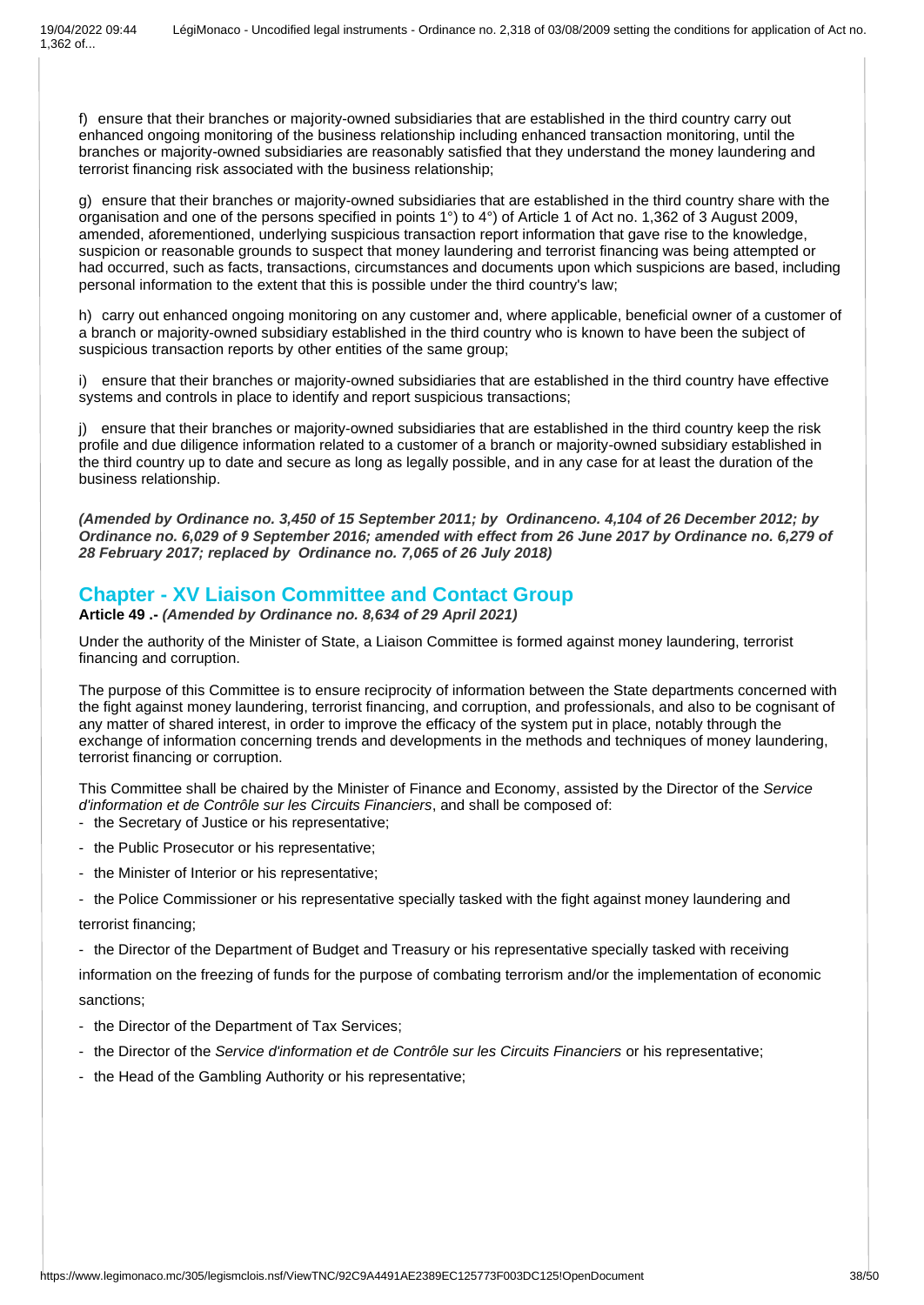- representatives of each category of the professionals specified in Articles 1 and 2 of Act no. 1,362 of 3 August 2009, amended, aforementioned, appointed for a period of three years by Ministerial Decree by reason of their competence and, where appropriate, on a proposal by the professional organisation or order to which they are affiliated.

If the Minister of Finance and Economy is absent or unavailable, the Director of the *Service d'information et de Contrôle sur les Circuits Financiers* shall chair the Committee.

*(Amended by Ordinance no. 3,450 of 15 September 2011; by Ordinance no. 4,104 of 26 December 2012; by Ordinance no. 6,029 of 9 September 2016; amended with effect from 26 June 2017 by Ordinance no. 6,279 of 28 February 2017; replaced by Ordinance no. 7,065 of 26 July 2018)*

**Article 50 .-** The *Service d'information et de Contrôle sur les Circuits Financiers* shall act as secretary of the Committee.

The Committee may, as needed, enlist any qualified person intervening or exercising an activity in the field of the fight against money laundering, terrorist financing, and corruption.

The representatives of each category of professionals listed in the 8th indent of Article 49(3) shall be tasked with disseminating the information communicated at meetings of the Committee to the professionals they represent.

The Liaison Committee shall be convened at least twice per year by the Chairman, who shall determine the agenda. He may obtain the opinion of the other members in order to determine the agenda.

The other members may ask him to call an extraordinary meeting on an urgent and important matter.

*(Amended by Ordinance no. 3,450 of 15 September 2011; by Ordinance no. 4,104 of 26 December 2012; by Ordinance no. 6,029 of 9 September 2016; amended with effect from 26 June 2017 by Ordinance no. 6,279 of 28 February 2017; replaced by Ordinance no. 7,065 of 26 July 2018)*

### **Article 51 .-** *(Amended by Ordinance no. 9,125 of 25 February 2022)*

Under the authority of the Secretary of Justice, a Contact Group is formed against money laundering, financing of terrorism and the proliferation of weapons of mass destruction, and corruption.

The purpose of this Group is to ensure reciprocity of information between the criminal prosecution authorities and the State departments concerned with the fight against money laundering, financing of terrorism and the proliferation of weapons of mass destruction, and corruption, and also to be cognisant of any matter of shared interest, in order to improve the efficacy of the cooperation and coordination mechanisms put in place at the operational level.

This Group shall be chaired by the Secretary of Justice and shall be composed of:

- the Secretary of Justice or his representative, who may be assisted by officials of the Department of Justice;

- the Public Prosecutor or his representative, who may be assisted by officials of the Public Prosecution Department;

- Investigating Judges;

- the Police Commissioner or his representative, who may be assisted by officers of the Police Department specially tasked with the fight against money laundering and terrorist financing;

- the Director of the *Service d'information et de Contrôle sur les Circuits Financiers* or his representative, who may be assisted by officers of the *Service d'information et de Contrôle sur les Circuits Financiers*.

If the Secretary of Justice is absent or unavailable, the Public Prosecutor shall chair the Group.

The Group may, as needed, enlist any qualified person intervening or exercising an activity in the field of the fight against money laundering, financing of terrorism and the proliferation of weapons of mass destruction, and corruption.

The Department of Justice shall act as secretary of this Group.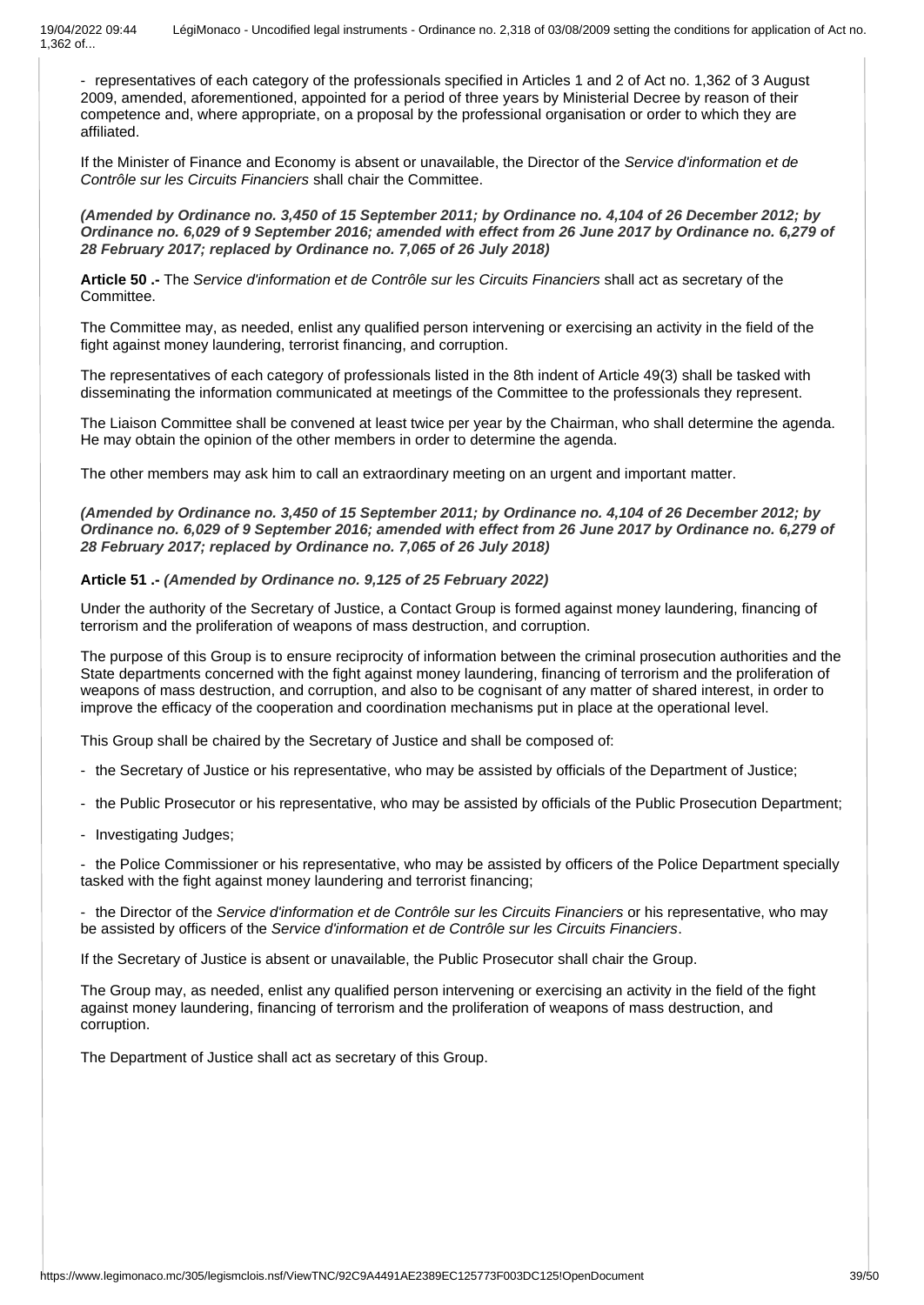The Contact Group shall be convened at least twice per year by the Chairman, who shall determine the agenda. He may obtain the opinion of the other members in order to determine the agenda. The other members may ask him to call an extraordinary meeting on an urgent and important matter.

*(Amended by Ordinance no. 3,450 of 15 September 2011; by Ordinance no. 4,104 of 26 December 2012; by Ordinance no. 6,029 of 9 September 2016; amended with effect from 26 June 2017 by Ordinance no. 6,279 of 28 February 2017; replaced by Ordinance no. 7,065 of 26 July 2018)*

**Chapter - XVI Cross-border transport of cash**

*(Title replaced by Ordinance no. 8,634 of 29 April 2021)*

**Article 51-1 .-** *(Created with effect from 31 December 2021 by Act no. 8,634 of 29 April 2021)*

The following are considered as cash within the meaning of Article 60 of Act no. 1,362 of 3 August 2009, amended, aforementioned:

- currency: banknotes and coins currently in circulation as a medium of exchange, or which have previously been in circulation as a medium of exchange and can still be exchanged by financial institutions or central banks for banknotes and coins currently in circulation as a medium of exchange;

bearer-negotiable instruments: means instruments other than currency which entitle their holders to claim a financial amount upon presentation of the instruments without having to prove their identity or entitlement to that amount. Those instruments are as follows:

1) traveller's cheques; and

2) cheques, promissory notes and money orders that are either in bearer form, signed but with the payee's name omitted, endorsed without restriction,made out to a fictitious payee, or otherwise in such form that title thereto passes upon delivery;

- commodity used as a highly-liquid store of value: a good that presents a high ratio between its value and its volume and that can easily be converted into currency through accessible trading markets while incurring only modest transaction costs. Those goods are as follows:

1) coins with a gold content of at least 90%; and

2) bullion such as bars, nuggets or clumps with a gold content of at least 99.5%.

- prepaid card: a non-nominal card that stores or provides access to monetary value or funds which can be used for payment transactions, for acquiring goods or services or for the redemption of currency where such card is not linked to a bank account;

*(Amended by Ordinance no. 3,450 of 15 September 2011; by Ordinance no. 4,104 of 26 December 2012; by Ordinance no. 6,029 of 9 September 2016; amended with effect from 26 June 2017 by Ordinance no. 6,279 of 28 February 2017***;** *replaced by Ordinance no. 7,065 of 26 July 2018)*

*(Title replaced by Ordinance no. 8,634 of 29 April 2021)*

**Article 52 .-** *(Replaced with effect from 31 December 2021 by Ordinanceno. 8,634 of 29 April 2021)*

The Police Department is designated as the supervisory authority referred to in Article 61 of Act no. 1,362 of 3 August 2009, amended; aforementioned. The declarations provided for by Articles 60 and 60-1 of Act no. 1,362 of 3 August 2009, amended, aforementioned, shall be made by means of a form kept available to the public and conforming to the standard document appended hereto.

*(Amended by Ordinance no. 3,450 of 15 September 2011; by Ordinance no. 4,104 of 26 December 2012; by Ordinance no. 6,029 of 9 September 2016; amended with effect from 26 June 2017 by Ordinance no. 6,279 of 28 February 2017***;** *replaced by Ordinance no. 7,065 of 26 July 2018)*

*(Title replaced by Ordinance no. 8,634 of 29 April 2021)*

**Article 53 .-** This declaration, which must be signed and dated, may be submitted:

either by post, prior to the transport of funds, by sending it to: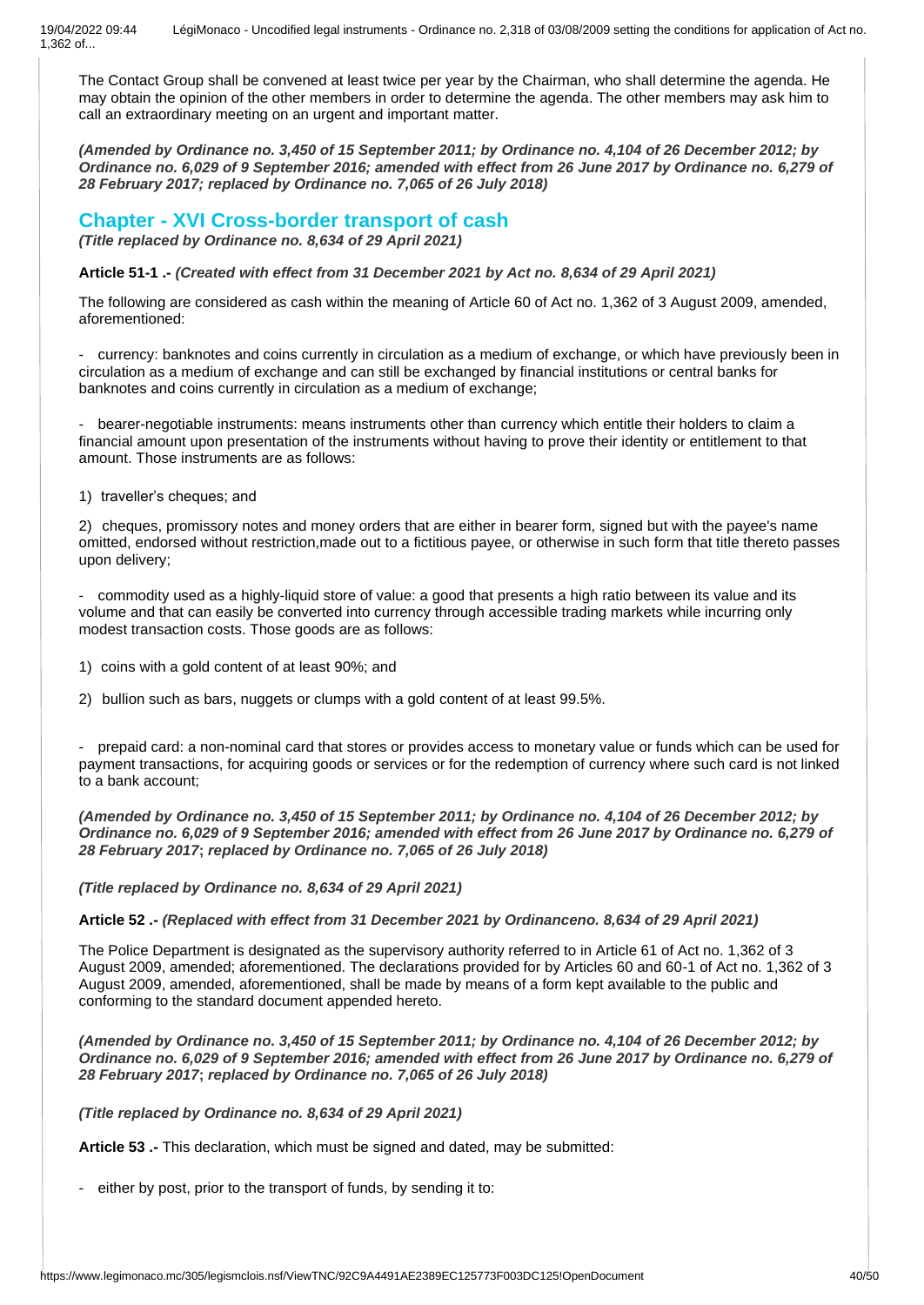Police Department

9, rue Suffren-Reymond

BP 555

MC 98015 Monaco Cedex;

- or, at the latest, when the funds are transported in the Principality, by delivery by hand to a Police Officer.

*(Amended by Ordinance no. 3,450 of 15 September 2011; by Ordinance no. 4,104 of 26 December 2012; by Ordinance no. 6,029 of 9 September 2016; amended with effect from 26 June 2017 by Ordinance no. 6,279 of 28 February 2017***;** *replaced by Ordinanceno. 7,065 of 26 July 2018)*

*(Title replaced by Ordinance no. 8,634 of 29 April 2021)*

**Article 54 .-** Regardless of the method by which the declaration is made, the declarant must retain a duplicate copy of the declaration for the duration of his stay in the Principality, and present it whenever requested to do so by a Police Officer.

*(Amended by Ordinance no. 3,450 of 15 September 2011; by Ordinance no. 4,104 of 26 December 2012; by Ordinance no. 6,029 of 9 September 2016; amended with effect from 26 June 2017 by Ordinance no. 6,279 of 28 February 2017; replaced by Ordinance no. 7,065 of 26 July 2018)*

# **Chapter - XVI bis Register of payment accounts, bank accounts, and safe deposit boxes**

*(Chapter created with effect from 31 December 2021 by Ordinance no. 8,634 of 29 April 2021)*

**Article 54-1 .-** *(Created with effect from 31 December 2021 by Ordinance no. 8,634 of 29 April 2021)*

Pursuant to the provisions of Article 64-3 of Act no. 1,362 of 3 August 2009, amended, aforementioned, declarations made on the opening, closing, or modification of accounts or contracts mentioned in Article 64-1 of Act no. 1,362 of 3 August 2009, amended, aforementioned, must include the following information:

- the name and address of the institution handling the account or which signed a safe deposit box rental agreement;

- the details of the account (IBAN, nature, type, and characteristics) or safe deposit box rented, and the rental period in the latter case;

- the date and nature of the operation being declared: opening, modification, closure;

where the account holder or the lessee of the safe deposit box, or any person claiming to be acting on their behalf, their agents, or their beneficial owners is a natural person: full name, date and place of birth, address, and trade and industry register number in the case of sole traders;

where the account holder or the lessee of the safe deposit box, or any person claiming to be acting on their behalf, their agents, or their beneficial owners is a legal person: company name, legal form, trade and industry register or non-trading company register number, and address.

These data will be kept for a period of ten full years after the account closure has been recorded, regardless of whether the holder is a natural or legal person.

*(Amended by Ordinance no. 3,450 of 15 September 2011; by Ordinance no. 4,104 of 26 December 2012; by Ordinance no. 6,029 of 9 September 2016; amended with effect from 26 June 2017 by Ordinance no. 6,279 of 28 February 2017; replaced by Ordinance no. 7,065 of 26 July 2018)*

*(Chapter created with effect from 31 December 2021 by Ordinance no. 8,634 of 29 April 2021)*

**Article 54-2 .-** *(Created with effect from 31 December 2021 by Ordinance no. 8,634 of 29 April 2021)*

The organisations and persons specified in points 1°) to 4°) of Article 1 of Act no. 1,362 of 3 August 2009, amended, aforementioned, shall satisfy the obligations resulting from this chapter by disclosing information in the manner provided by Ministerial Decree.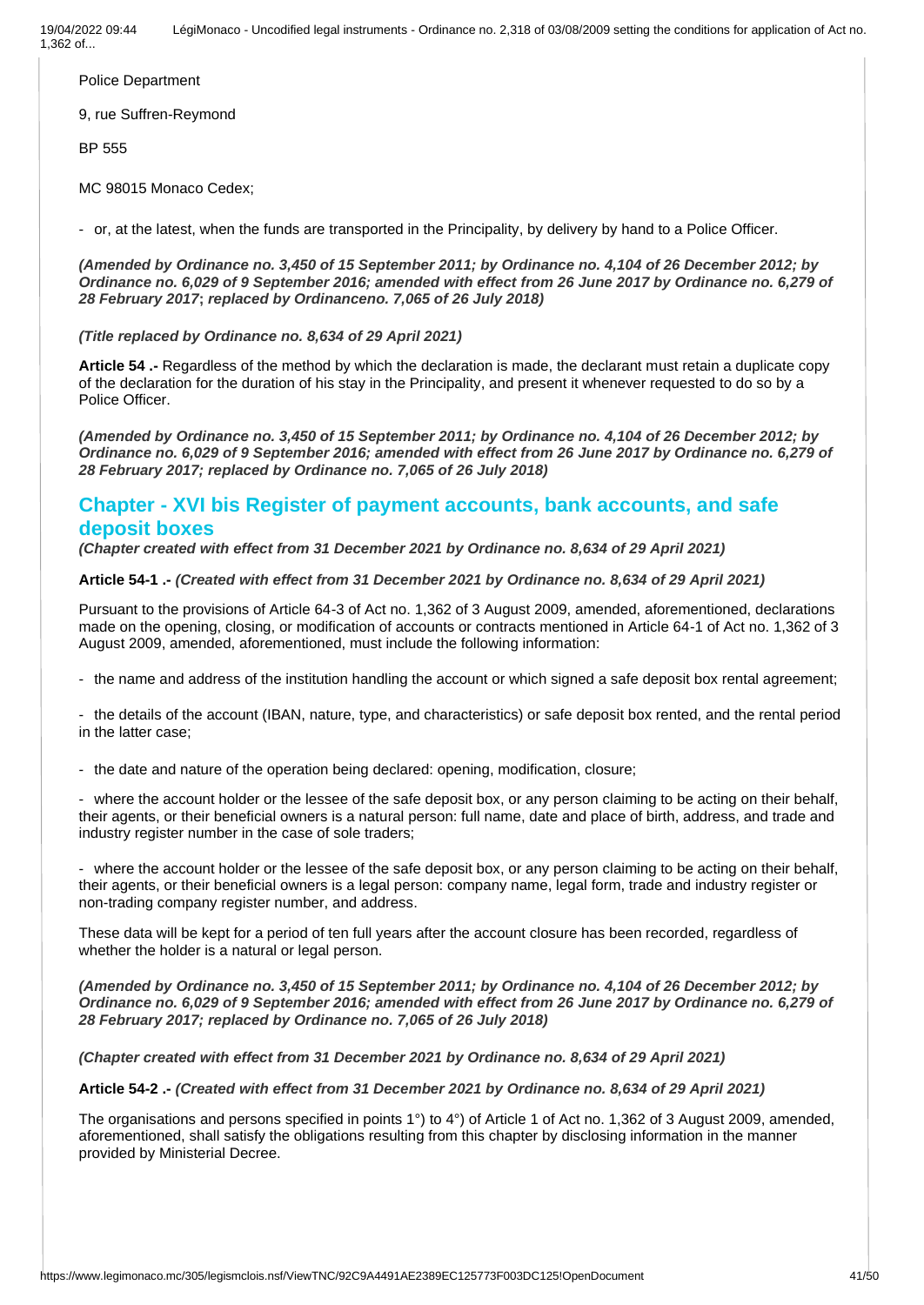*(Amended by Ordinance no. 3,450 of 15 September 2011; by Ordinance no. 4,104 of 26 December 2012; by Ordinance no. 6,029 of 9 September 2016***;** *amended with effect from 26 June 2017 by Ordinance no. 6,279 of 28 February 2017; replaced by Ordinance no. 7,065 of 26 July 2018)*

**Chapter - XVII Proceedings before the Committee specified in Article 65-1 of Act no. 1,362 of 3 August 2009, amended, aforementioned**

**Article 55 .-** *(Replaced by Act no. 7,285 of 10 January 2019; by Act no. 7,559 of 28 June 2019; by Ordinance no. 9,125 of 25 February 2022)*

The notification of grievances referred to in Article 65-3(1) of Act no. 1,362 of 3 August 2009, amended, aforementioned, shall be made by the secretary-general of the Commission by registered letter with postal advice of receipt.

The notification of grievances shall state that the defendant may be assisted by a counsel of their choice.

*(Amended by Ordinance no. 3,450 of 15 September 2011; by Ordinance no. 4,104 of 26 December 2012; by Ordinance no. 6,029 of 9 September 2016***;** *amended with effect from 26 June 2017 by Ordinance no. 6,279 of 28 February 2017***;** *replaced by Ordinance no. 7,065 of 26 July 2018)*

**Article 56 .-** *(Replaced by Ordinance no. 7,559 of 28 June 2019; amended with effect from 31 August 2021 by Ordinance no. 8,634 of 29 April 2021***;** *replaced by Ordinance No. 9,125 of 25 February 2022)*

When the notification of grievances is sent, the Chairman shall appoint a rapporteur from among the Commission's members.

*(Amended by Ordinance no. 3,450 of 15 September 2011; by Ordinance no. 4,104 of 26 December 2012; by Ordinance no. 6,029 of 9 September 2016; amended with effect from 26 June 2017 by Ordinance no. 6,279 of 28 February 2017***;** *replaced by Ordinance no. 7,065 of 26 July 2018)*

**Article 56-1 .-** *(Created by Ordinance no. 8,634 of 29 April 2021; repealed by Ordinance no. 9,125 of 25 February 2022).*

*(Amended by Ordinance no. 3,450 of 15 September 2011; by Ordinance no. 4,104 of 26 December 2012; by Ordinance no. 6,029 of 9 September 2016; amended with effect from 26 June 2017 by Ordinance no. 6,279 of 28 February 2017; replaced by Ordinance no. 7,065 of 26 July 2018)*

**Article 56-2 .-** *(Created by Ordinance no. 8,634 of 29 April 2021; repealed by Ordinance no. 9,125 of 25 February 2022).*

*(Amended by Ordinance no. 3,450 of 15 September 2011; by Ordinance no. 4,104 of 26 December 2012; by Ordinance no. 6,029 of 9 September 2016; amended with effect from 26 June 2017 by Ordinance no. 6,279 of 28 February 2017; replaced by Ordinance no. 7,065 of 26 July 2018)*

**Article 57 .-** *(Replaced by Ordinance no. 7,559 of 28 June 2019; amended by Ordinance no. 8,634 of 29 April 2021; replaced by Ordinance no. 9,125 of 25 February 2022)*

Pursuant to Article 65-3(8) of Act no. 1,362 of 3 August 2009, amended, aforementioned, the Chairman of the Commission shall summon the defendant for a hearing before the Commission, by registered letter with postal advice of receipt, within a period not less than fifteen days following the expiry of the period allotted for said person to provide their written observations specified in paragraph 4 of said Article.

The Commission shall meet publicly at the request of the defendant.

However, the Chairman may order all or part of the proceedings to be held behind closed doors, to preserve public order or where public proceedings may breach any secrecy protected by Act no. 1,362 of 3 August 2009, amended, aforementioned.

*(Amended by Ordinance no. 3,450 of 15 September 2011; by Ordinance no. 4,104 of 26 December 2012; by Ordinance no. 6,029 of 9 September 2016; amended with effect from 26 June 2017 by Ordinance no. 6,279 of 28 February 2017; replaced by Ordinance no. 7,065 of 26 July 2018)*

**Article 57-1 .-** *(Created by Ordinance no. 9,170 of 4 April 2022)*

The defendant shall be sent notice of the composition of the Commission, including the rapporteur appointed, along with the summons specified in paragraph 1 of the preceding Article.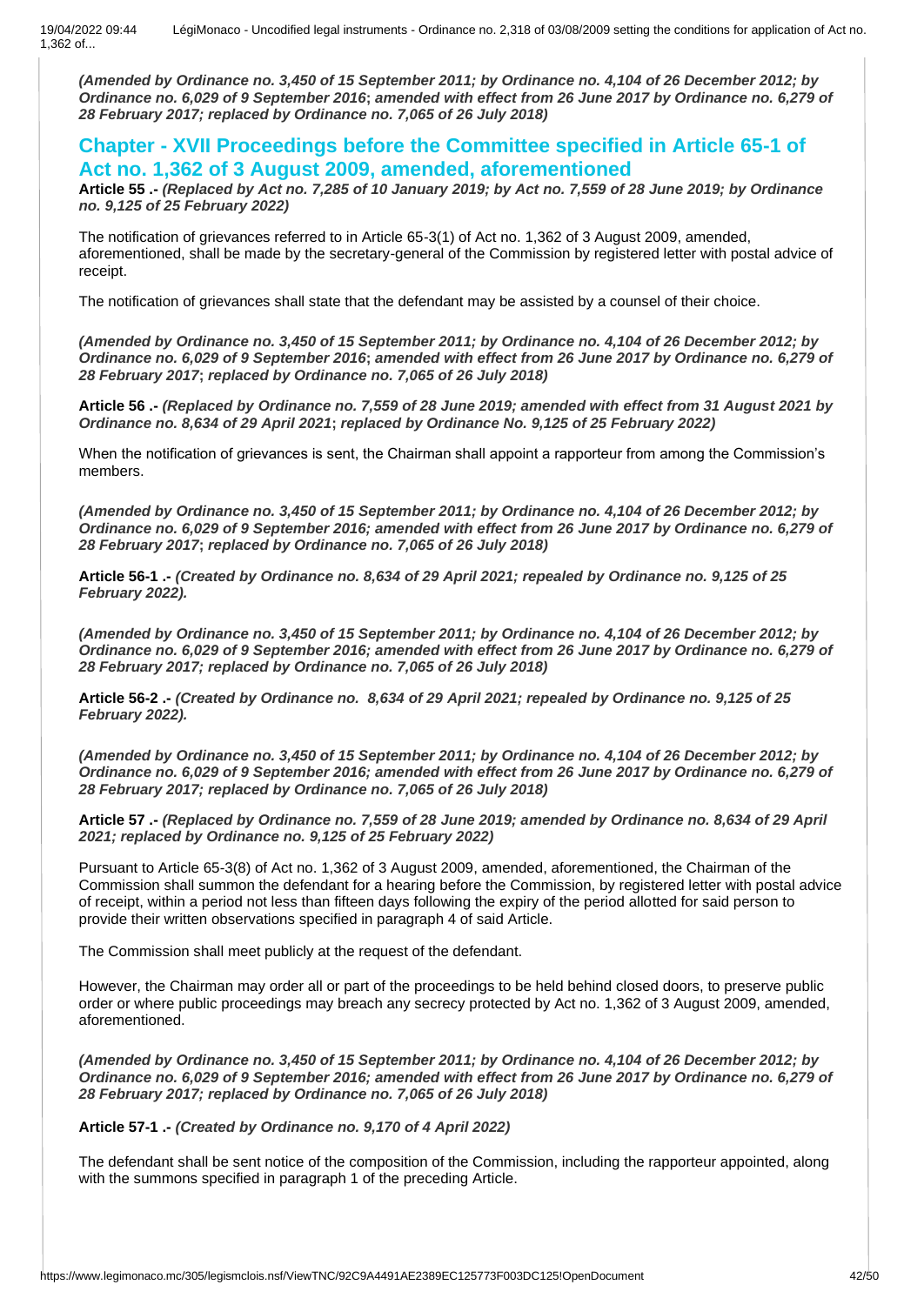The defendant or his agent may apply to the secretary-general of the Commission to have a member of the Commission recused, within a maximum of ten working days after receiving notice of the Commission's composition.

In order to be admissible, the request must identify the Commission member concerned by name, clearly indicate the grounds for the recusal, and be accompanied by documents supporting those grounds.

The secretary-general shall issue a receipt for the request.

A copy of the recusal request shall be given to the Commission member concerned.

Within eight working days following this notice, he or she shall either indicate that he or she agrees to be recused, or state his or her reasons for opposing the recusal.

Where he or she agrees, the Chairman or, if the Chairman is concerned by the recusal request, the Vice-Chairman, shall invite the recused member to abstain from sitting on the Commission and replace him or her with another member in order to complete the Commission ruling on the matter in his or her absence.

Where he or she contests the grounds for recusal, or fails to respond within eight working days, the recusal request shall be examined by the Commission without the participation of the member concerned by the recusal request.

The Commission shall rule on the recusal request in a decision that is not subject to appeal, without stating the reasons for its decision.

Where the recusal is accepted, the Chairman or, if the Chairman is concerned by the recusal request, the Vice-Chairman, shall invite the recused member to abstain and replace him or her with another member in order to complete the Commission. The secretary-general shall send notice thereof to the defendant.

Where the recusal is rejected, the secretary-general shall also send notice of the Commission's decision to the defendant.

Actions taken by the recused member before he or she learned of his or her recusal may not be challenged.

*(Amended by Ordinance no. 3,450 of 15 September 2011; by Ordinance no. 4,104 of 26 December 2012***;** *by Ordinance no. 6,029 of 9 September 2016; amended with effect from 26 June 2017 by Ordinance no. 6,279 of 28 February 2017; replaced by Ordinance no. 7,065 of 26 July 2018)*

**Article 58 .-** *(Replaced by Ordinance no. 7,559 of 28 June 2019; replaced with effect from 31 August 2021 by Act no. 8,634 of 29 April 2021; amended by Act no. 9,125 of 25 February 2022)*

The reasoned opinion of the Commission, to which shall be appended, where appropriate, the statement specified in Article 65-3 of Act no. 1,362 of 3 August 2009, amended, aforementioned, shall be communicated to the Minister of State.

*(Amended by Ordinance no. 3,450 of 15 September 2011; by Ordinance no. 4,104 of 26 December 2012; by Ordinance no. 6,029 of 9 September 2016; amended with effect from 26 June 2017 by Ordinance no. 6,279 of 28 February 2017; replaced by Ordinance no. 7,065 of 26 July 2018)*

**Article 59 .-** *(Replaced by Ordinance no. 7,559 of 28 June 2019)*

Notice of the decision by the Minister of State either to impose a sanction, or not to impose a sanction, shall be sent to the person concerned by registered letter with postal advice of receipt. Where he decides not to impose a sanction, the Minister of State may, however, where appropriate, invite the organisation or person mentioned in Article 1 of Act no. 1,362 of 3 August 2009, amended, aforementioned, to comply with their obligations under this Act and its implementing instruments, by registered letter with postal advice of receipt.

A copy of the Minister of State's decision shall also be sent, for information, to the Chairman of the Commission and to the Director of the *Service d'information et de Contrôle sur les Circuits Financiers*.

*(Amended by Ordinance no. 3,450 of 15 September 2011; by Ordinance no. 4,104 of 26 December 2012; by Ordinance no. 6,029 of 9 September 2016; amended with effect from 26 June 2017 by Ordinance no. 6,279 of 28 February 2017***;** *replaced by Ordinance no. 7,065 of 26 July 2018)*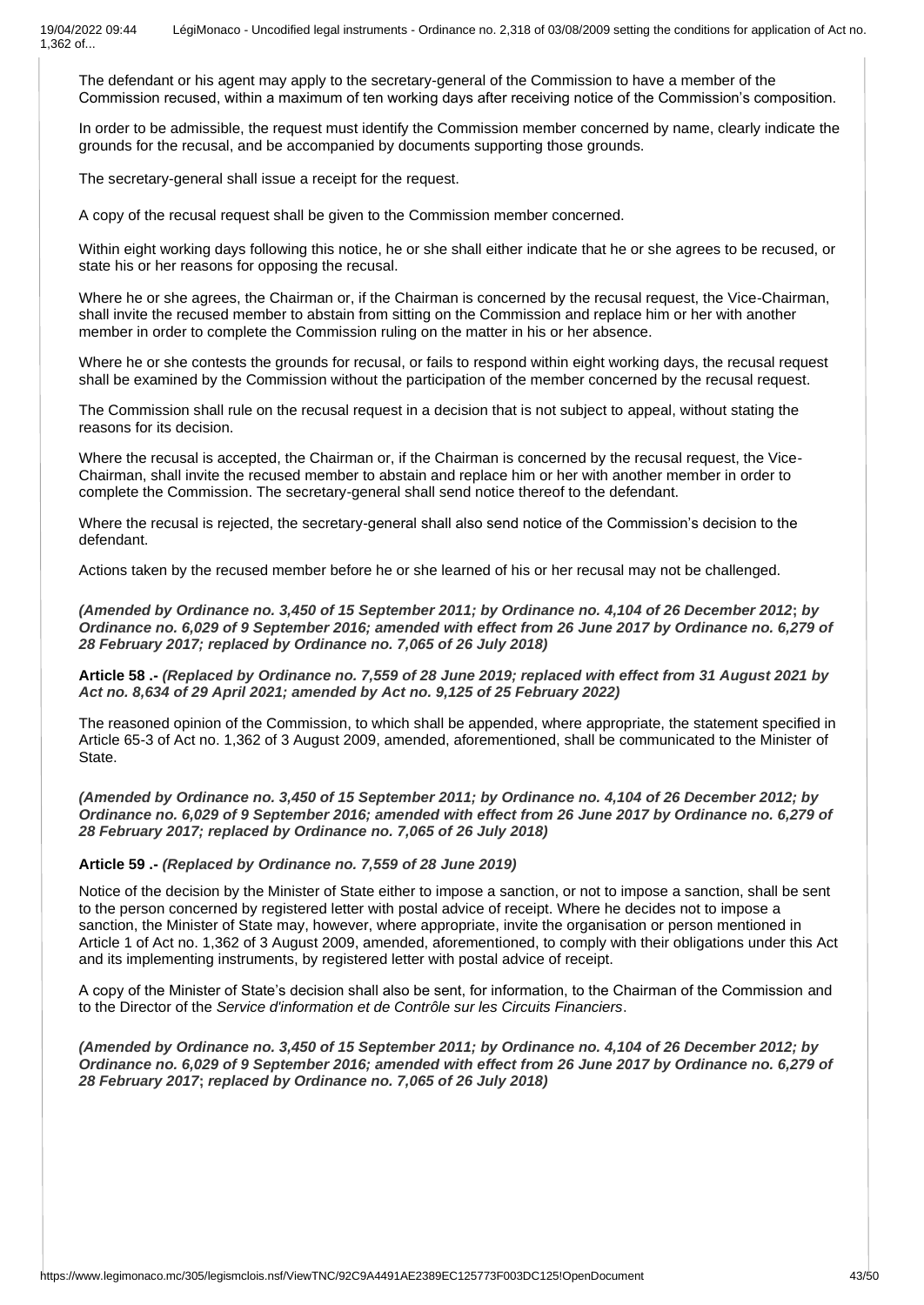### **Article 59-1 .-** *(Created by Ordinance no. 8,634 of 29 April 2021)*

Pursuant to Article 21(7) of Act no. 1,362 of 03 August 2009, amended, aforementioned, the information shall be sent by the beneficial owner to the legal person within a period of thirty working days of the request being made.

*(Amended by Ordinance no. 3,450 of 15 September 2011; by Ordinance no. 4,104 of 26 December 2012; by Ordinance no. 6,029 of 9 September 2016; amended with effect from 26 June 2017 by Ordinance no. 6,279 of 28 February 2017; replaced by Ordinance no. 7,065 of 26 July 2018)*

### **Chapter - XVIII Register of beneficial owners**

**Article 60 .-** *(Amended by Ordinance no. 8,634 of 29 April 2021)*

Pursuant to Article 22 of Act no. 1,362 of 3 August 2009, amended, aforementioned, the information on the beneficial owner referred to in Article 22 of Act no. 1,362 of 3 August 2009, amended, aforementioned, shall be submitted, on the forms supplied by the Trade and Industry Register service, when the request is made for entry on the Trade and Industry Register or within a period of fifteen days following the issue of the corresponding receipt.

*(Amended by Ordinance no. 3,450 of 15 September 2011; by Ordinance no. 4,104 of 26 December 2012; by Ordinance no. 6,029 of 9 September 2016; amended with effect from 26 June 2017 by Ordinance no. 6,279 of 28 February 2017; replaced by Ordinance no. 7,065 of 26 July 2018)*

### **Article 61 .-** *(Replaced by Ordinance no. 8,634 of 29 April 2021)*

Pursuant to Article 22 of Act no. 1,362 of 3 August 2009, amended, aforementioned, the following information on the beneficial owner shall be declared when the request is made for entry on the register:

1°) the name, legal form and registered office address of the undertaking or economic interest group, and its registration number in the Trade and Industry Register;

2°) for the beneficial owner:

a) last name, given name, nickname or pseudonym, first names, date and place of birth, nationality, personal address of the natural person or persons;

b) the conditions of the control exercised over the undertaking or economic interest group provided for by Article 14, and the extent of that control;

c) The date on which the natural person(s) became the beneficial owner of the undertaking or economic interest group concerned.

The legal persons specified in Article 21(3) of the aforementioned Act must request an amending entry within one month following any fact or legal act which requires the information declared to be rectified or supplemented.

*(Amended by Ordinance no. 3,450 of 15 September 2011; by Ordinance no. 4,104 of 26 December 2012; by Ordinance no. 6,029 of 9 September 2016; amended with effect from 26 June 2017 by Ordinance no. 6,279 of 28 February 2017; replaced by Ordinance no. 7,065 of 26 July 2018)*

**Article 61-1 .-** *(Replaced by Ordinance no. 8,634 of 29 April 2021)*

Pursuant to and under the conditions set forth in Article 22-5 of Act no. 1,362 of 3 August 2009, amended, aforementioned, the following persons may access the information on the register of beneficial owners, without informing the person concerned:

1°) specially commissioned and sworn officers of the *Service d'Information sur les Circuits Financiers*;

2°) sitting judges and prosecutors of the Public Prosecution Department in the course of their duties;

3°) police officers of the Police Department of Monaco acting on written orders from the Public Prosecutor or the authority of an investigating judge;

4°) specially authorised officials of the Department of Tax Services;

5°) the *Bâtonnier* of the *Ordre des avocats-défenseurs et des avocats* (Chairman of the Bar Association);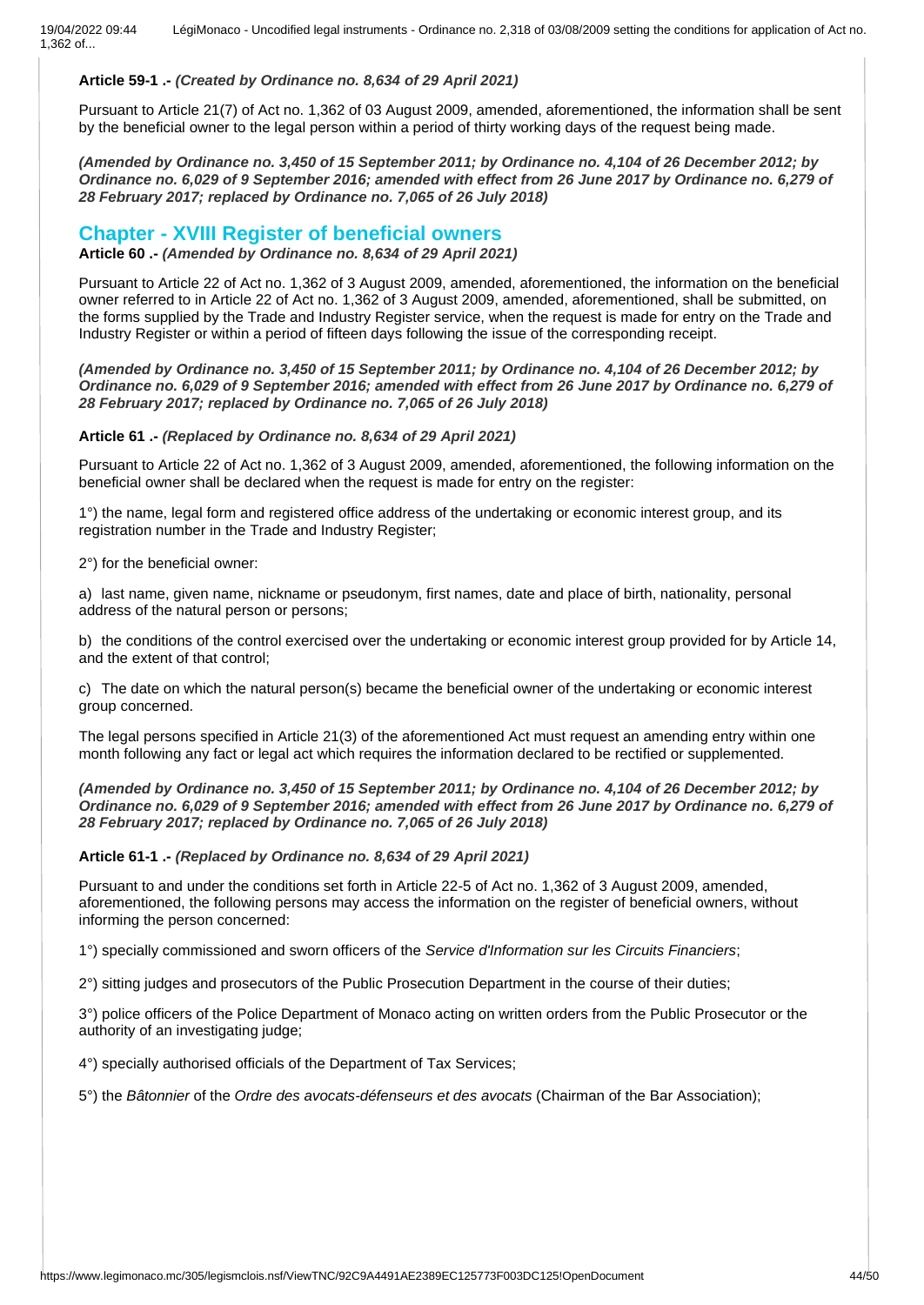6°) specially authorised officers of the *Commission de Contrôle des Activités Financières*.

*(Amended by Ordinance no. 3,450 of 15 September 2011; by Ordinance no. 4,104 of 26 December 2012; by Ordinance no. 6,029 of 9 September 2016; amended with effect from 26 June 2017 by Ordinance no. 6,279 of 28 February 2017; replaced by Ordinance no. 7,065 of 26 July 2018)*

**Article 62 .-** *(Replaced by Ordinance no. 8,634 of 29 April 2021; amended by Ordinance no. 9,170 of 4 April 2022)*

Pursuant to point 2°) of Article 22-6(1) of Act no. 1,362 of 3 August 2009, amended, aforementioned, the organisations and persons specified in Articles 1 and 2 of Act no. 1,362 of 3 August 2009, amended, aforementioned, may access information on the register of beneficial owners in the performance of their due diligence obligations, solely where the Register of Trade and Industry department is provided with a declaration signed by the legal representative of the requesting party or a duly authorised member of their personnel.

In order to be admissible, this declaration must be accompanied by:

1°) a copy of the signatory's valid identity document;

2°) any document establishing that the requesting party belongs to one of the organisations and persons specified in Articles 1 and 2 of Act no. 1,362 of 3 August 2009, amended, aforementioned;

3°) proof of that the legal person has been informed of the application to access the register, by registered letter with postal advice of receipt, by registered email or any signed document delivered by hand.

The declaration shall specify:

1°) where the requesting party is a natural person: their last name, given name, nickname or pseudonym, first names, date and place of birth, nationality, personal address;

 $2^{\circ}$ ) where the requesting party is a legal person: its legal form, name, registered office, and the body that represents it legally, or by virtue of a delegation of authority or power of attorney;

3°) an indication that the requesting party belongs to one of the organisations or persons specified in Articles 1 and 2 of Act no. 1,362 of 3 August 2009, amended, aforementioned; and

4°) an indication that the information on the register of beneficial owners is being consulted as part of at least one of the due diligence measures laid down in Chapter II of Act no. 1,362 of 3 August 2009, amended, aforementioned.

The information specified in Article 61(1) shall be disclosed to the requesting party in the form of a transcript and in exchange for the payment of a fee, the amount of which shall be determined by Ministerial Decree.

*(Amended by Ordinance no. 3,450 of 15 September 2011; by Ordinance no. 4,104 of 26 December 2012; by Ordinance no. 6,029 of 9 September 2016; amended with effect from 26 June 2017 by Ordinance no. 6,279 of 28 February 2017; replaced by Ordinance no. 7,065 of 26 July 2018)*

### **Article 63 .-** *(Replaced by Ordinance no. 8,634 of 29 April 2021)*

For the application of the provisions of Article 22-7 of Act no. 1,362 of 3 August 2009, amended, aforementioned, and without prejudice to Articles 63-1 to 63-3, the information on the register of beneficial owners concerning the name, month and year of birth, country of residence, and nationality of a beneficial owner and the nature and extent of the beneficial interests held, may be disclosed, after the legal person concerned has been informed, to persons who request it under the following conditions:

The request for information must be sent to the Register of Trade and Industry department by means of a form signed by the requesting party.

In order to be admissible, the request for information must be accompanied by a copy of a valid identity document belonging to the signatory, and must indicate:

1°) where the requesting party is a natural person: their last name, given name, nickname or pseudonym, first names, date and place of birth, nationality, personal address, and elected domicile in Monaco;

2°) where the requesting party is a legal person: its legal form, name, registered office, and the body that represents it legally, or by virtue of a delegation of authority or power of attorney;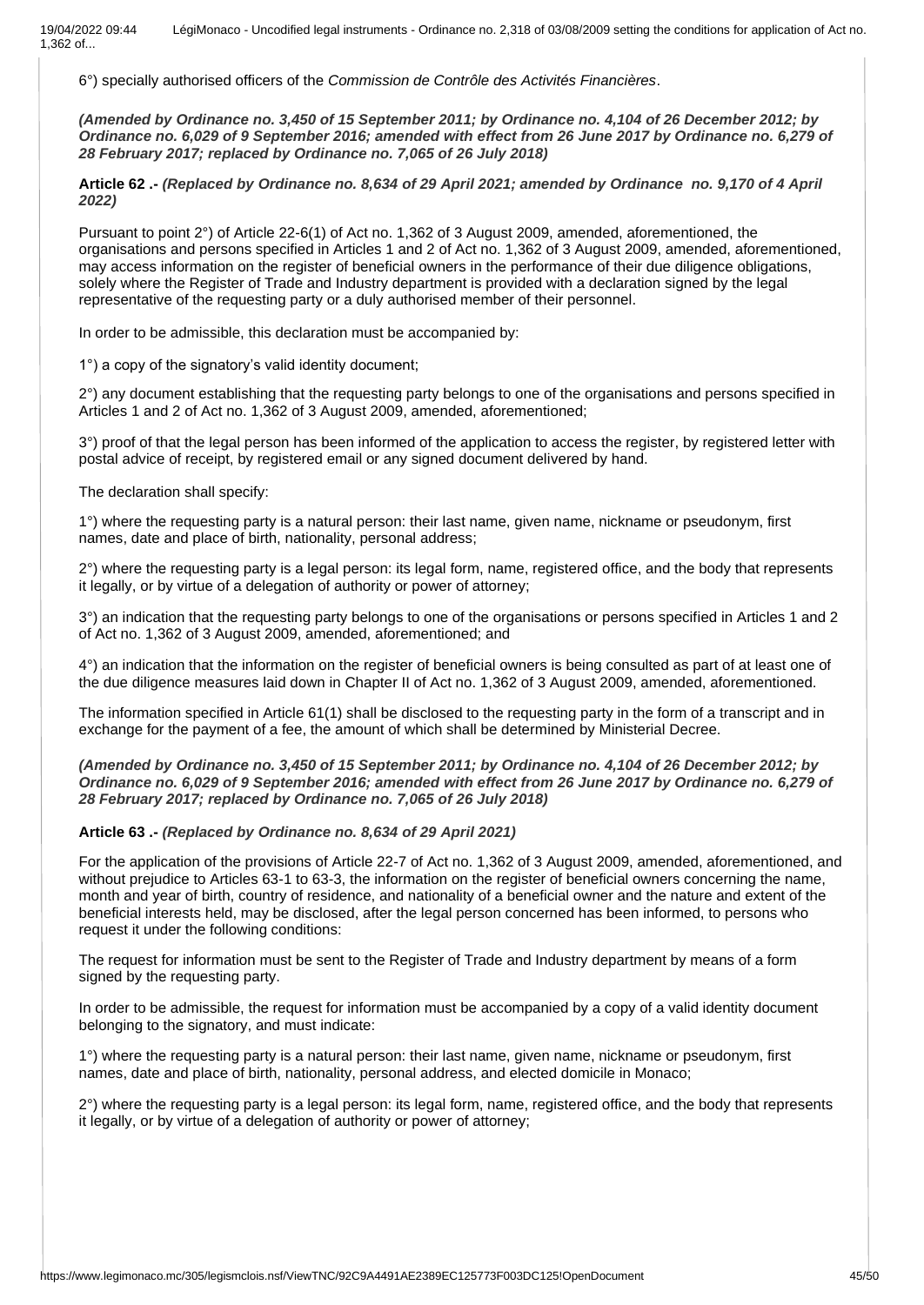3°) a list of the grounds for the request and its connection with the fight against money laundering and terrorist financing.

Before the information is disclosed to the requesting party, the Register of Trade and Industry department shall send notice of the request for information, the grounds for the request, and their connection with the fight against money laundering and terrorist financing alleged by the requesting party, to the legal person and the beneficial owners concerned, by registered letter with postal advice of receipt or by registered email.

Information shall be disclosed not by the issuance of a transcript but rather by means of on-site consultation exclusively of the information listed in the first paragraph, in the presence of a civil servant of the Register of Trade and Industry department.

Without prejudice to Article 22-8 of Act no. 1,362 of 3 August 2009, amended, aforementioned, such consultation shall be possible only upon the expiry of a period of two months after notice of the request for information has been sent to the legal person and to the beneficial owners concerned.

In order to consult the information, the persons specified in Article 22-7 of Act no. 1,362 of 3 August 2009, amended, aforementioned, shall be required to pay a fee, the amount of which shall be determined by Ministerial Decree.

*(Amended by Ordinance no. 3,450 of 15 September 2011; by Ordinance no. 4,104 of 26 December 2012; by Ordinance no. 6,029 of 9 September 2016; amended with effect from 26 June 2017 by Ordinance no. 6,279 of 28 February 2017; replaced by Ordinance no. 7,065 of 26 July 2018)*

### **Article 63-1 .-** *(Created by Ordinance no. 8,634 of 29 April 2021)*

In order to be admissible, the request made to the Minister of State to restrict access to the register of beneficial owners specified in Article 22-8 of Act no. 1,362 of 3 August 2009, amended, aforementioned, a copy of which shall be sent to the Register of Trade and Industry department, must include;

1°) where the requesting party is a natural person: their last name, given name, nickname or pseudonym, first names, date and place of birth, nationality, personal address;

2°) where the requesting party is a legal person: its legal form, name, registered office, and the body that represents it legally, or by virtue of a delegation of authority or power of attorney;

3°) the last names, first names, date of birth, nationality and domicile or residence of the beneficial owners for whom access to information is to be restricted;

4°) the information for which access is to be restricted;

5°) the grounds for the request;

6°) a receipt for the filing of a copy of the request with the Register of Trade and Industry department.

Any document which may show the existence of exceptional circumstances may be enclosed in support of the request.

The request to restrict access to the register of beneficial owners specified in Article 22-8 of Act no. 1,362 of 3 August 2009, amended, aforementioned, may rely upon exceptional circumstances relating particularly to essential security requirements, privacy, or the confidentiality of scientific, economic, professional and cultural activities. In this regard, account shall notably be taken of the name of the beneficial owner, their health, their activities, whether scientific, economic, professional, cultural, political, charity, artistic, or sporting activities, their profile, wealth, and personal or family background.

*(Amended by Ordinance no. 3,450 of 15 September 2011; by Ordinance no. 4,104 of 26 December 2012***;** *by Ordinance no. 6,029 of 9 September 2016; amended with effect from 26 June 2017 by Ordinance no. 6,279 of 28 February 2017***;** *replaced by Ordinance no. 7,065 of 26 July 2018)*

### **Article 63-2 .-** *(Created by Ordinance no. 8,634 of 29 April 2021)*

Upon receiving the request, the Register of Trade and Industry department shall provisionally restrict access to the information on the register of beneficial owners to the authorities specified in Article 22-5 of Act no. 1,362 of 3 August 2009, amended, aforementioned, and to the organisations and persons specified in points 1°) to 3°) of Article 1 of said Act.

A marginal entry shall be made in the register.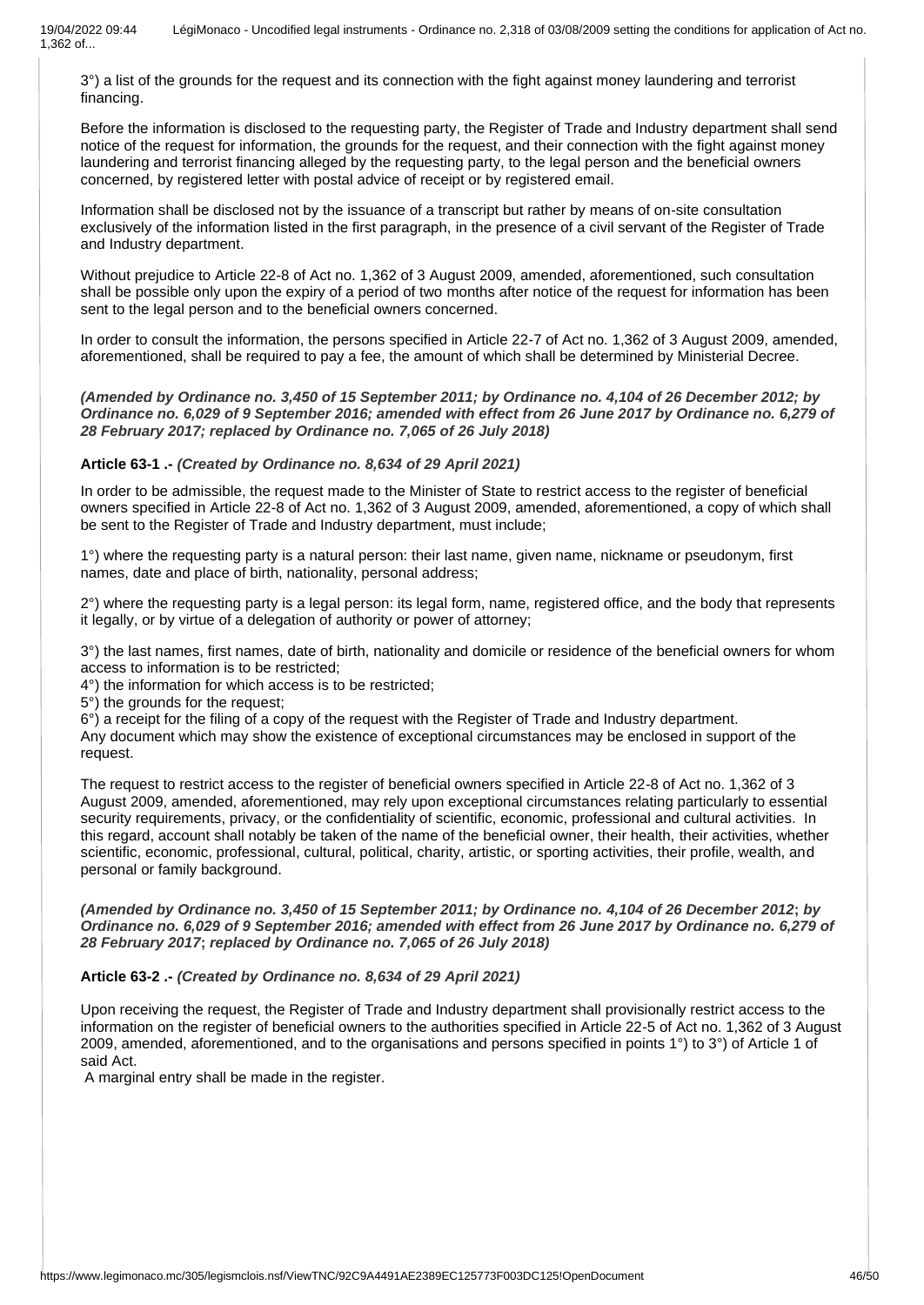If the request is dismissed, access to the information shall remain restricted for an additional period of two months. If an appeal is made against a dismissal, access to the information shall remain restricted until an irrevocable decision is handed down.

A restriction on access to information may be renewed by a decision of the Minister of State on the grounds of a reasoned request for renewal, sent no later than one month before the restriction is due to expire.

*(Amended by Ordinance no. 3,450 of 15 September 2011; by Ordinance no. 4,104 of 26 December 2012; by Ordinance no. 6,029 of 9 September 2016; amended with effect from 26 June 2017 by Ordinance no. 6,279 of 28 February 2017; replaced by Ordinance no. 7,065 of 26 July 2018)*

### **Article 63-3** *.- (Created by Ordinance no. 8,634 of 29 April 2021)*

In order to be admissible, the petition filed with the Presiding Judge of the Court of First Instance, to restrict access to the register of beneficial owners specified in Article 22-8(2) of Act no. 1,362 of 3 August 2009, amended, aforementioned, a copy of which shall be sent to the Register of Trade and Industry department, must include the items listed in Article 63-1.

The petition must be founded on exceptional circumstances such as those mentioned in Article 63-1.

Upon receiving the copy of the petition, the Register of Trade and Industry department shall provisionally restrict access to the information on the register of beneficial owners to the authorities specified in Article 22-5 of Act no. 1,362 of 3 August 2009, amended, aforementioned, and to the organisations and persons specified in points 1°) to 3°) of Article 1 of said Act. A marginal entry shall be made in the register.

If the petition is dismissed, access to the information shall remain restricted for an additional period of thirty days. If an appeal is made, access to the information shall remain restricted until an irrevocable decision is handed down.

A restriction on access to information may be renewed on the grounds of a reasoned petition for renewal, sent no later than one month before the restriction is due to expire.

*(Amended by Ordinance no. 3,450 of 15 September 2011; by Ordinance no. 4,104 of 26 December 2012; by Ordinance no. 6,029 of 9 September 2016; amended with effect from 26 June 2017 by Ordinance no. 6,279 of 28 February 2017***;** *replaced by Ordinance no. 7,065 of 26 July 2018)*

### **Chapter - XIX Miscellaneous provisions**

**Article 64 .-** *(Replaced by Ordinance no. 8,634 of 29 April 2021; by Ordinance no. 9,125 of 25 February 2022)*

The amount provided for in point 10°) of Article 1(1) of Act no. 1,362 of 3 August 2009, amended, aforementioned, is fixed at the sum of 10,000 EUR.

The amount provided for in point 15°) of Article 1(1) of Act no. 1,362 of 3 August 2009, amended, aforementioned, is fixed at the sum of 10,000 EUR.

The amount provided for in point 15° ter) of Article 1(1) of Act no. 1,362 of 3 August 2009, amended, aforementioned, is fixed at the sum of 10,000 EUR where the transaction or series of linked transactions is settled in cash and the sum of 100,000 EUR where the transaction or series of linked transactions is settled by any means of payment other than cash.

The amount provided for in point 16°) of Article 1(1) of Act no. 1,362 of 3 August 2009, amended, aforementioned, is fixed at the sum of 10,000 EUR.

The amount provided for in point 17°) of Article 1(1) of Act no. 1,362 of 3 August 2009, amended, aforementioned, is fixed at the sum of 10,000 EUR.

The amount provided for in the first indent of Article 1(2) of Act no. 1,362 of 3 August 2009, amended, aforementioned, is fixed at the sum of 750,000 EUR.

The amount provided for in the second indent of Article 1(2) of Act no. 1,362 of 3 August 2009, amended, aforementioned, is fixed at the sum of 1,000 EUR.

The percentage provided for in the third indent of Article 1(2) of Act no. 1,362 of 3 August 2009, amended, aforementioned, is fixed at 5%.

The amount provided for in the second indent of point 1°) of Article 4 of Act no. 1,362 of 3 August 2009, amended, aforementioned, is fixed at the sum of 15,000 EUR.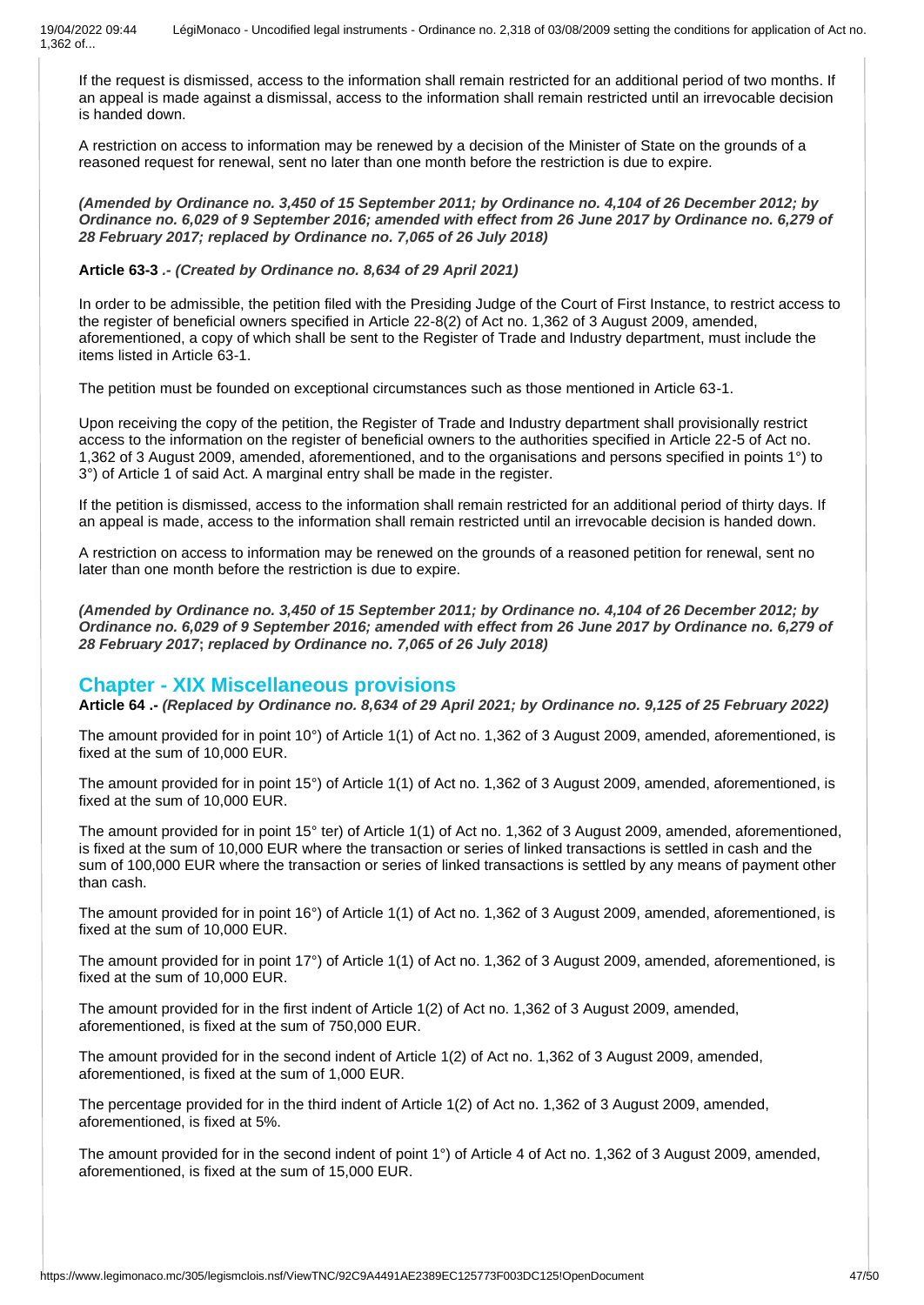The amount provided for in point 2°) of Article 4 of Act no. 1,362 of 3 August 2009, amended, aforementioned, is fixed at the sum of 2,000 EUR.

The amount provided for in point 3°) of Article 4 of Act no. 1,362 of 3 August 2009, amended, aforementioned, is fixed at the sum of 10,000 EUR.

The amount provided for in point 4°) of Article 4 of Act no. 1,362 of 3 August 2009, amended, aforementioned, is fixed at the sum of 100,000 EUR.

The amounts provided for in Article 10(1) of Act no. 1,362 of 3 August 2009, amended, aforementioned, are fixed at the sum of 2,000 EUR for table games and for slot machines.

The amount provided for in Article 20(2) of Act no. 1,362 of 3 August 2009, amended, aforementioned, is fixed at the sum of 1,500 EUR.

The amount provided for in Article 59(2) of Act no. 1,362 of 3 August 2009, amended, aforementioned, is fixed at the sum of 500,000 EUR.

The number of employees provided for in Article 59(2) of Act no. 1,362 of 3 August 2009, amended, aforementioned, is fixed at five.

The amount provided for in Article 60 of Act no. 1,362 of 3 August 2009, amended, aforementioned, is fixed at the sum of 10,000 EUR.

The amount provided for in Article 60-1 of Act no. 1,362 of 3 August 2009, amended, aforementioned, is fixed at the sum of 10,000 EUR.

*(Amended by Ordinance no. 3,450 of 15 September 2011; by Ordinance no. 4,104 of 26 December 2012; by Ordinance no. 6,029 of 9 September 2016; amended with effect from 26 June 2017 by Ordinance no. 6,279 of 28 February 2017; replaced by Ordinance no. 7,065 of 26 July 2018)*

### **Annex**

DECLARATION OF TRANSPORT OF CASH AND BEARER INSTRUMENTS OF A TOTAL VALUE EXCEEDING 10,000 EUR

Declaration to the competent Monegasque authority pursuant to Article 60 of Act no. 1,362 of 3 August 2009, amended, on the fight against money laundering, terrorist financing, and corruption.

### **Declaration type:**

Entering the Principality of Monaco

Leaving the Principality of Monaco

### **Declarant (1):**

Last name:

First name:

Date of birth: .... /.... / .....................

Place of birth:

Nationality:

Passport number:

Principal address:

### **Payer (in case of transfer on behalf of a third party) (2):**

Last name or company name:

First name:

Principal address or registered office:

#### **Payee to receive the cash and bearer instruments (3):**

Last name or company name: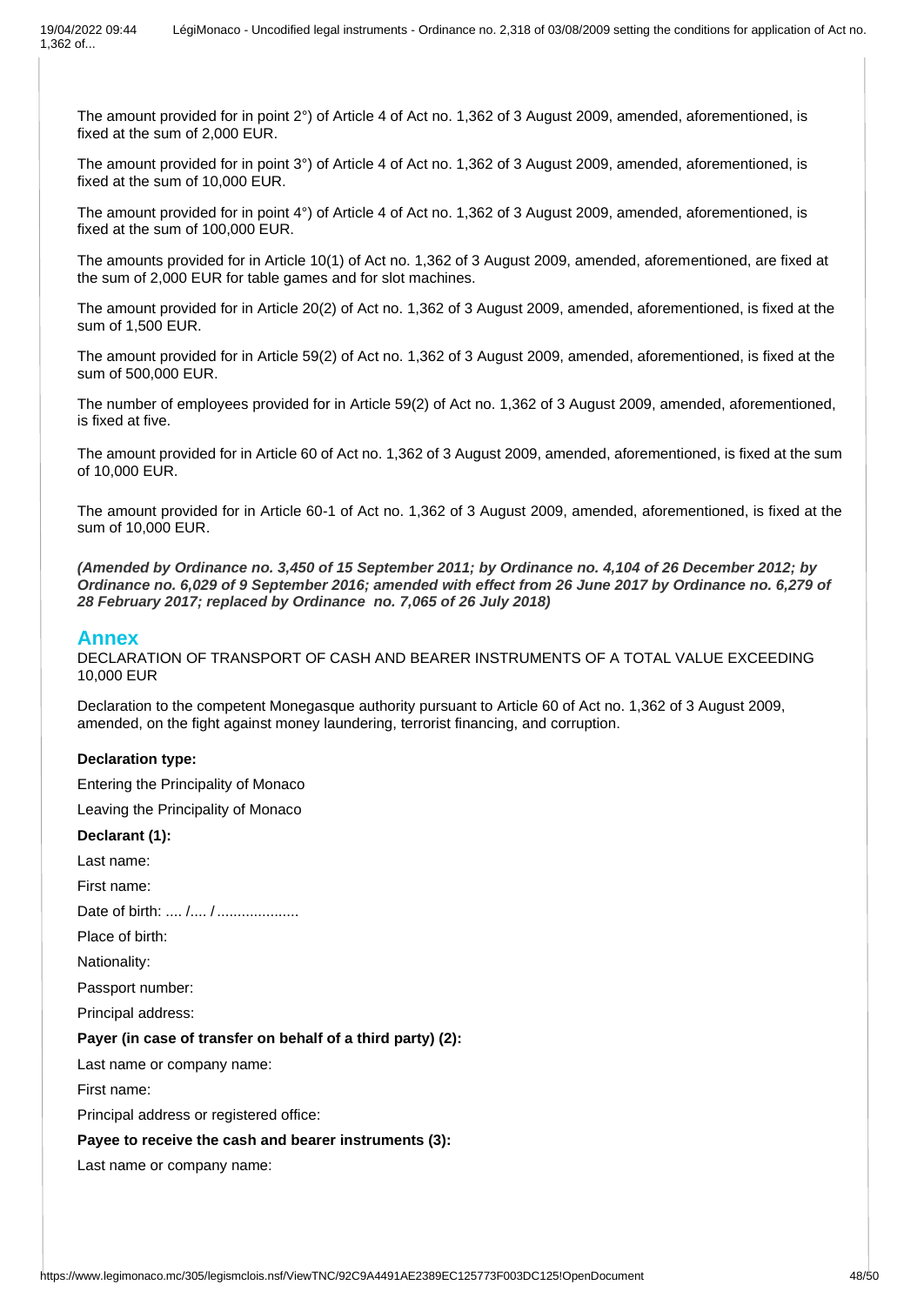### First name:

Principal address or registered office:

### **Mode of transport:**

Air – Flight No.

Sea - Name of vessel: Flag state:

Road - Vehicle registration:

Train - Train number:

### **Transport itinerary of cash and bearer instruments:**

Country of departure:

Country of arrival:

### **Nature and amount of cash and bearer instruments transported (4):**

| Type (cash, cheques, other bearer instruments) | сv |               | Curren Amount Equivalent value in EUR |
|------------------------------------------------|----|---------------|---------------------------------------|
|                                                |    |               |                                       |
|                                                |    |               |                                       |
|                                                |    |               |                                       |
|                                                |    |               |                                       |
|                                                |    | <b>TOTAL:</b> |                                       |

### **Source and use of cash and bearer instruments transported:**

Economic origin (5):

Planned use (6):

I, undersigned, do hereby declare that I am the bearer of the monies or securities listed hereunder. This declaration is correct and complete. The declaration obligation will be considered not to have been completed if the information supplied contains errors or omissions. If you fail to provide a declaration, or provide an incorrect or incomplete declaration, you may incur the penalties provided for by Article 72 of Act no. 1,362 of 3 August 2009, amended, on the fight against money laundering, terrorist financing, and corruption.

Done in, on **Signature** 

### **EXPLANATORY NOTICE**

1 The natural person making the declaration, i.e. the natural person transporting the cash and bearer instruments.

2 Not to be completed for an own-account transfer.

3 The payee of the cash and bearer instruments is the natural or legal person who is the intended recipient of these cash and bearer instruments, as part of a commercial or non-commercial transaction. If this person is unknown, mark "not yet known". If the declarant is retaining the cash and bearer instruments, he should enter his name a second time.

4 "Bearer instruments" means negotiable bearer instruments such as traveller's cheques, negotiable instruments (including cheques, promissory notes and money orders) that are either in bearer form, endorsed without restriction, made out to a fictitious payee, or otherwise in such form that title thereto passes upon delivery; incomplete instruments (including cheques, promissory notes and money orders) signed, but with the payee's name omitted.

| Type (cash, cheques, other bearer instruments) | <b>CV</b>  |               | Curren Amount Equivalent value in<br><b>EUR</b> |
|------------------------------------------------|------------|---------------|-------------------------------------------------|
| Cash                                           | <b>EUR</b> | 7.500-        | 7.500-                                          |
| Cash                                           | <b>USD</b> | $3.000 -$     | $2.300 -$                                       |
| Traveller's cheques                            | <b>EUR</b> | 2.000-        | $2.000 -$                                       |
|                                                |            | <b>TOTAL:</b> | 11.800-                                         |

Example of completed table:

5 Not the geographical origin, but the economic origin. For example: savings, inheritance, proceeds of a sale, working capital, etc.

6 For example: purchase, payment for a service, etc.

### **PLEASE NOTE**

If you have any questions or are having difficulty completing the form, please contact the relevant officials for more information before submitting your signed declaration.